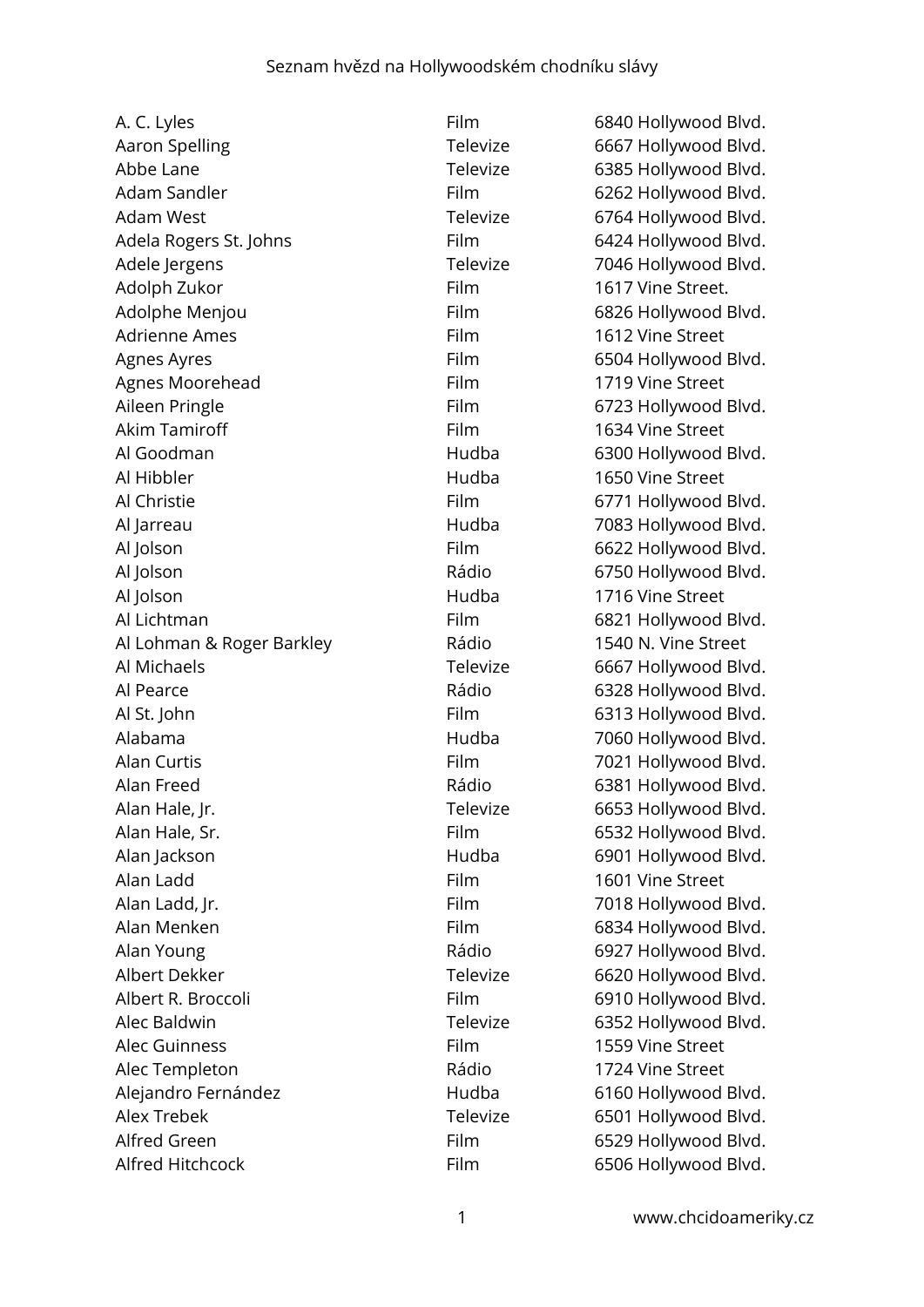Alfred Newman **1708** Vine Street Alice Lake **Film** 1624 Vine Street Alice White **Alice White Film** 1511 Vine Street Alistair Cooke Televize 1651 Vine Street Andrea King Televize 1547 Vine Street Ann Miller **Film** 6914 Hollywood Blvd.

Alfred Hitchcock Televize 7013 Hollywood Blvd. Alice Brady **Film** 6201 Hollywood Blvd. Alice Calhoun **Film** 6815 Hollywood Blvd. Alice Cooper Hudba 7000 Hollywood Blvd. Alice Faye **Film** 6930 Hollywood Blvd. Alice Terry **Film** 6626 Hollywood Blvd. Alla Nazimova **Film** 6933 Hollywood Blvd. Allan Dwan **Film** 6263 Hollywood Blvd. Allan Jones **Allan Jones Hudba** 6100 Hollywood Blvd. Allen Ludden Televize 6743 Hollywood Blvd. Alma Rubens **Film** 6409 Hollywood Blvd. Amelita Galli-Curci **Amelita Galli-Curci Hudba** 6821 Hollywood Blvd. America **America Hudba** 6752 Hollywood Blvd. Amy Grant **Amy Grant Contract Contract Contract Contract Contract Contract Contract Contract Contract Contract Contract Contract Contract Contract Contract Contract Contract Contract Contract Contract Contract Contract Con** Anatole Litvak **Film** 6635 Hollywood Blvd. Andraé Crouch **Hudba** 6520 Hollywood Blvd. Andre Kostelanetz **Hudba** 6542 Hollywood Blvd. Andrea Bocelli Živá vystoupení 7000 Hollywood Blvd. Andrew L. Stone Film Film 6777 Hollywood Blvd. Andrew Lloyd Webber Živá vystoupení 6233 Hollywood Blvd. Andy Clyde **Film** 6758 Hollywood Blvd. Andy Devine **Andy Devine Community** Rádio 6258 Hollywood Blvd. Andy García **Film** 7000 Hollywood Blvd. Andy Griffith Televize 6418 Hollywood Blvd. Andy Williams **Andy Williams Hudba** 6667 Hollywood Blvd. Angela Bassett **Film** Film 7000 Hollywood Blvd. Angela Lansbury **Film** 6623 Hollywood Blvd Angela Lansbury **Televize** 6259 Hollywood Blvd. Angie Dickinson Televize 7000 Hollywood Blvd. Anita Baker **Anita Baker** Hudba 1021 Hollywood Blvd. Anita Louise **Film** 6821 Hollywood Blvd. Anita Page **Film** 6116 Hollywood Blvd. Anita Stewart **Film** Film 6724 Hollywood Blvd. Anjelica Huston **Film** 6270 Hollywood Blvd. Ann B. Davis **National Anniel State 10 and Televize** 7048 Hollywood Blvd. Ann Blyth **Film** 6733 Hollywood Blvd. Ann Dvorak **Film** 6321 Hollywood Blvd. Ann Harding **Film** 6201 Hollywood Blvd. Ann Harding **Televize** 6850 Hollywood Blvd.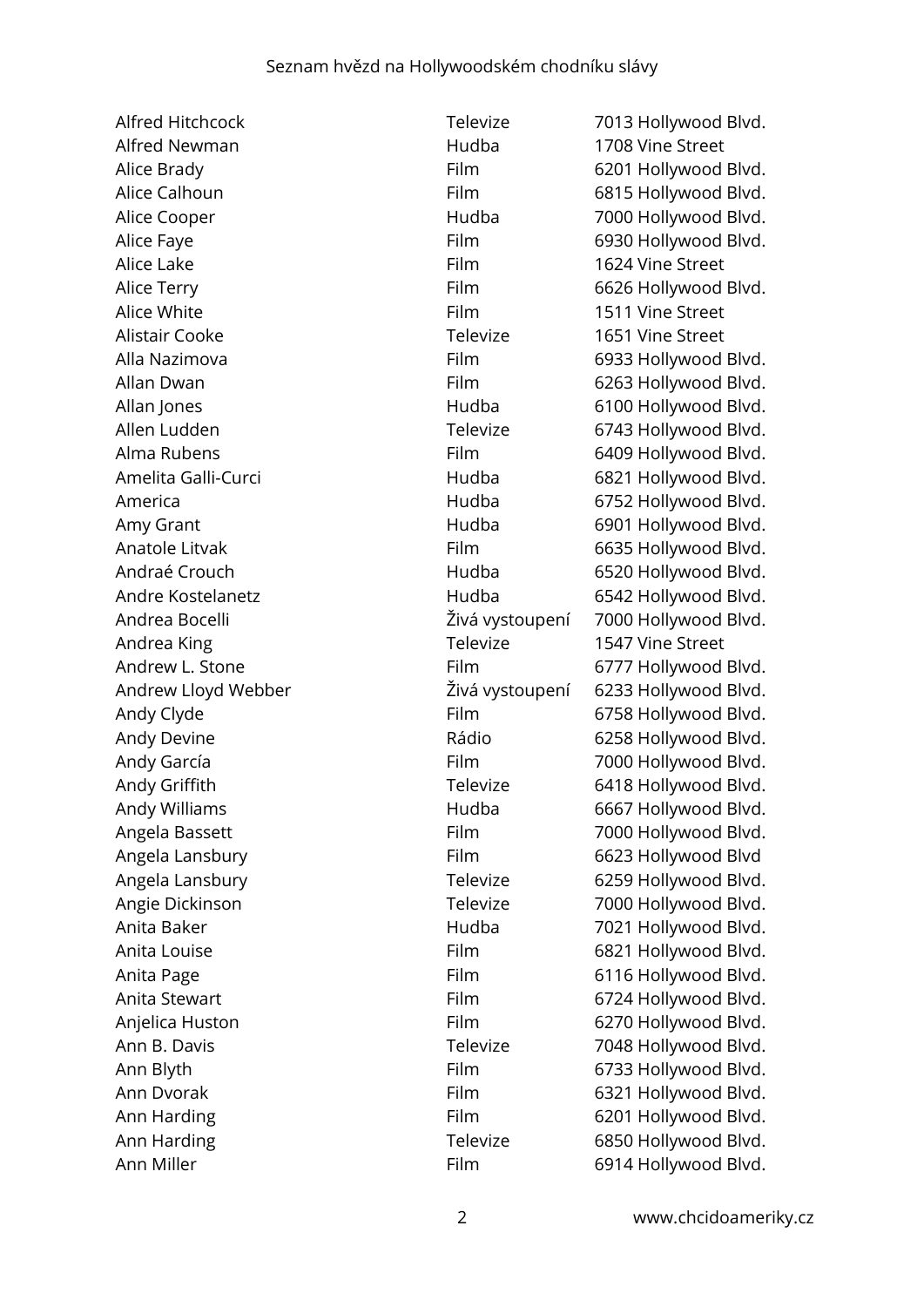Ann Rutherford **Televize** 6333 Hollywood Blvd. Ann Rutherford **Film** 6834 Hollywood Blvd. Ann Sheridan Film 7024 Hollywood Blvd. Ann Sothern Film 1612 Vine Street Ann Sothern Televize 1634 Vine Street Anna Lee Film 6777 Hollywood Blvd. Anna Magnani Film 6385 Hollywood Blvd. Anna May Wong **Film** Film 1708 Vine Street Anna Q. Nilsson **Film** 6150 Hollywood Blvd. Anne Bancroft **Televize** 6368 Hollywood Blvd. Anne Baxter **Film** Film 6741 Hollywood Blvd. Anne Francis Televize 1611 Vine Street Anne Jeffreys **Televize** 1501 Vine Street Anne Meara a Jerry Stiller Televize 7018 Hollywood Blvd. Anne Murray **Anne Murray 1750** Vine Street Anne Shirley **Film** Film 7018 Hollywood Blvd. Annette Bening **Film** Film 6927 Hollywood Blvd. Annette Funicello **Film** 6834 Hollywood Blvd. Annette Kellerman Film 6608 Hollywood Blvd. Ann-Margret Film 6501 Hollywood Blvd. Anthony Hopkins **Film** 6801 Hollywood Blvd. Anthony Mann **Film** 6229 Hollywood Blvd. Anthony Perkins **Anthony Perkins Televize** 6801 Hollywood Blvd. Anthony Perkins **Film** 6821 Hollywood Blvd. Anthony Quinn Film Film 6251 Hollywood Blvd. Antonio Aguilar **Antonio Aguilar** Hudba 7060 Hollywood Blvd. Antonio Banderas Film 6801 Hollywood Blvd. Antonio Moreno **Film** 6651 Hollywood Blvd. Aretha Franklin **Aretha Franklin** Hudba 6920 Hollywood Blvd. Archie Mayo **Film** 6301 Hollywood Blvd. Arlene Dahl **Film** Film 1624 Vine Street Arlene Francis **Exercise Example 2018** Rádio 6432 Hollywood Blvd. Arlene Francis **Televize** 1734 Vine Street Arlene Harris **Rádio Rádio** 6250 Hollywood Blvd. Army Archerd Televize 6927 Hollywood Blvd. Arnold Schwarzenegger Film 6764 Hollywood Blvd. Arsenio Hall **Televize** 6776 Hollywood Blvd. Art Acord **Film** Film 1709 Vine Street Art Baker **Art Baker Rádio** 6509 Hollywood Blvd. Art Carney **Televize** 6627 Hollywood Blvd. Art Laboe **Art Laboe Rádio Rádio** 6800 Hollywood Blvd. Art Linkletter **Art Linkletter Rádio** 6363 Hollywood Blvd. Art Linkletter Televize 1560 Vine Street Art Lund **Art Lund Construction Construction** Hudba 6126 Hollywood Blvd. Art Mooney **Art Mooney Hudba** 6150 Hollywood Blvd.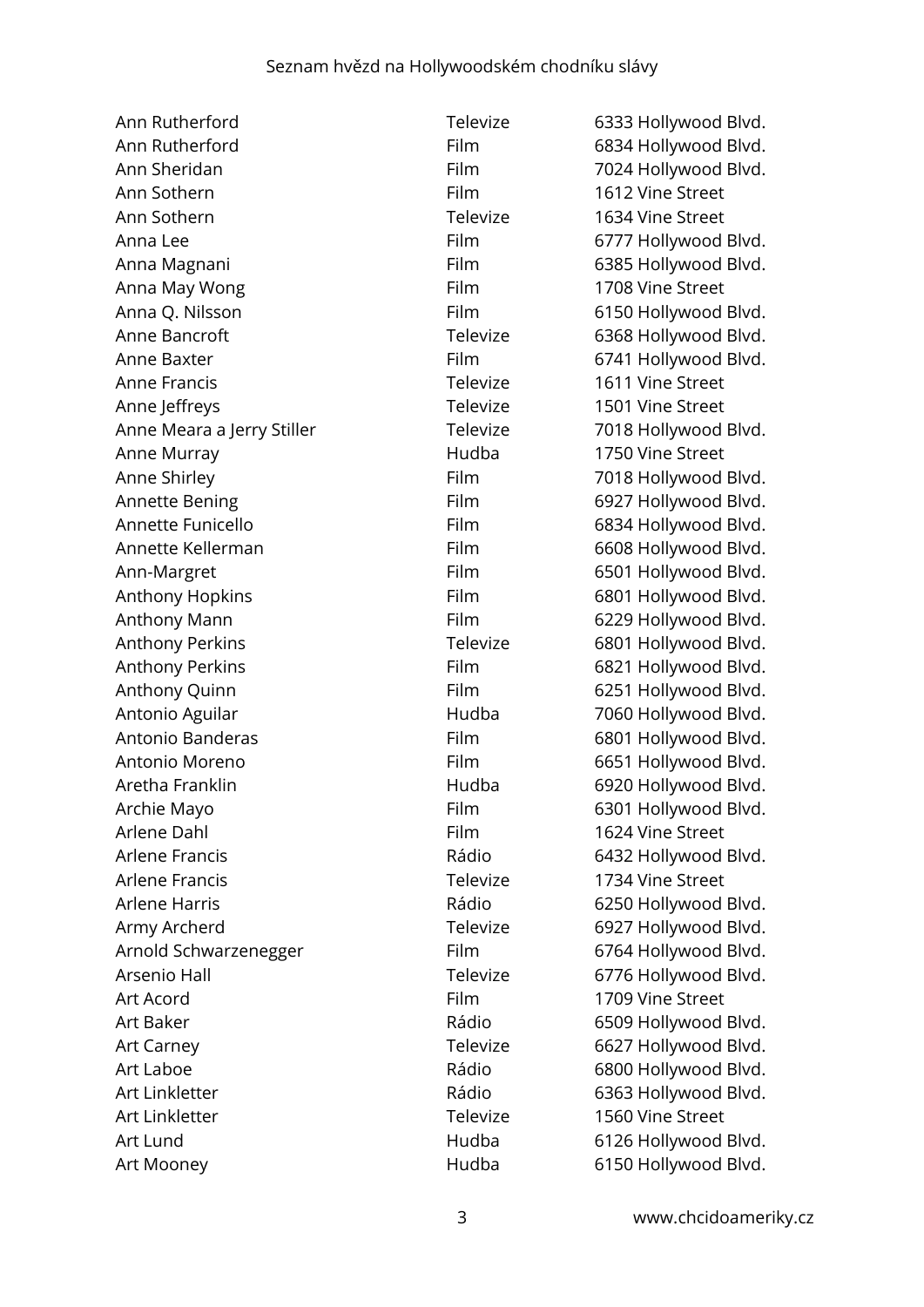Arthur Fiedler **Matter Communist Communist Communist Communist Communist Communist Communist Communist Communist Communist Communist Communist Communist Communist Communist Communist Communist Communist Communist Communist** Arthur Godfrey **Televize** 1559 Vine Street Arthur Kennedy Televize 1620 Vine Street Arthur Rubinstein **Arthur Rubinstein Hudba** 1737 Vine Street Arthur Spiegel **Film** Film 1680 Vine Street Artie Shaw Hudba 1709 Vine Street Audie Murphy **Audie Murphy Film** 1601 Vine Street Audrey Hepburn Film Film 1652 Vine Street Ava Gardner **Film** 1560 Vine Street B. P. Schulberg Film Film 1500 Vine Street Barbara Britton Televize 1719 Vine Street Barbara Hale Televize 1628 Vine Street Barbara La Marr **Film** Film 1621 Vine Street Barbara Lawrence Televize 1735 Vine Street Barbara Stanwyck Film Film 1751 Vine Street Barry Sullivan **Televize** 1500 Vine Street Bea Benaderet Televize 1611 Vine Street

Arthur Cohn Film Film 7000 Hollywood Blvd. Arthur Godfrey **East Communist Communist Communist Communist Communist Communist Communist Communist Communist Communist Communist Communist Communist Communist Communist Communist Communist Communist Communist Communist C** Arthur Godfrey **Arthur Godfrey Hudba** 6616 Hollywood Blvd. Arthur Kennedy **Film** 6681 Hollywood Blvd. Arthur Lake **Rádio** Rádio 6646 Hollywood Blvd. Arthur Treacher **Film** 6274 Hollywood Blvd. Arturo Toscanini **Arturo Toscanini** Rádio 6336 Hollywood Blvd. Arturo Toscanini **Arturo Toscanini Hudba** 6725 Hollywood Blvd. Audrey Meadows Televize 6100 Hollywood Blvd. Auguste Lumière **Film** 6320 Hollywood Blvd. B.B. King **Example 20 Server Control** Hudba 6771 Hollywood Blvd. Backstreet Boys **Hudba** 7072 Hollywood Blvd. Barbara Eden Televize 7003 Hollywood Blvd. Barbara Walters Televize 6801 Hollywood Blvd. Barbara Whiting Smith Televize 6443 Hollywood Blvd. Barbra Streisand Film 6925 Hollywood Blvd. Barry Fitzgerald Film 6252 Hollywood Blvd Barry Fitzgerald **Televize** 7001 Hollywood Blvd. Barry Manilow **Hudba** 6233 Hollywood Blvd. Barry Nelson **Example 2018** Televize 6259 Hollywood Blvd. Barry Sullivan **Film** 6160 Hollywood Blvd. Barry White **Example 2014** Hudba 6914 Hollywood Blvd. Barton MacLane Televize 6719 Hollywood Blvd. Basil Rathbone Film 6549 Hollywood Blvd. Basil Rathbone **Example 2018** Rádio 6300 Hollywood Blvd. Basil Rathbone Televize 6915 Hollywood Blvd. Beatrice Lillie **Film** 6404 Hollywood Blvd. Beau Bridges Film Film 7065 Hollywood Blvd.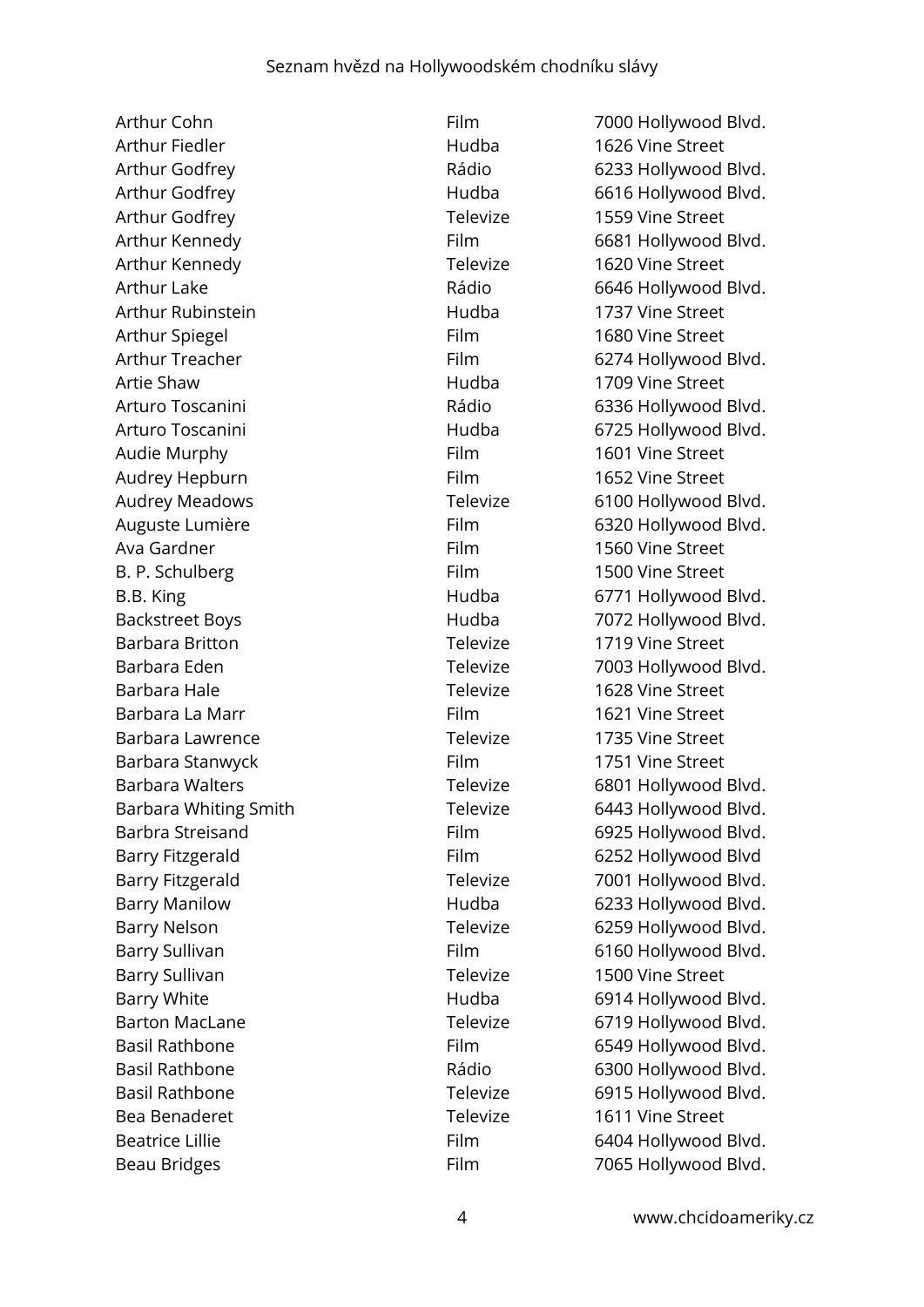| <b>BeBe &amp; CeCe Winans</b> | Hudba           | 6126 Hollywood Blvd.                 |
|-------------------------------|-----------------|--------------------------------------|
| <b>Bebe Daniels</b>           | Film            | 1716 Vine Street                     |
| <b>Bee Gees</b>               | Hudba           | 6845 Hollywood Blvd.                 |
| Bela Lugosi                   | Film            | 6340 Hollywood Blvd.                 |
| <b>Belle Bennett</b>          | Film            | 1511 Vine Street                     |
| Ben Alexander                 | Televize        | 6433 Hollywood Blvd.                 |
| Ben Bernie                    | Rádio           | 6280 Hollywood Blvd.                 |
| Ben Johnson                   | Film            | 7083 Hollywood Blvd.                 |
| Ben Kingsley                  | Film            | 6931 Hollywood Blvd.                 |
| Ben Lyon                      | Film            | 1724 Vine Street                     |
| Ben Turpin                    | Film            | 1651 Vine Street                     |
| Beniamino Gigli               | Hudba           | 6901 Hollywood Blvd.                 |
| <b>Bennett Cerf</b>           | Televize        | 6407 Hollywood Blvd.                 |
| <b>Benny Carter</b>           | Hudba           | 7080 Hollywood Blvd.                 |
| Benny Goodman                 | Hudba           | 6101 Hollywood Blvd.                 |
| <b>Bernadette Peters</b>      | Živá vystoupení | 6706 Hollywood Blvd.                 |
| Bernardo Bertolucci           | Motion picture  | 6901 Hollywood Blvd.                 |
| Bernie Brillstein             | Film            | 7018 Hollywood Blvd.                 |
| Berry Gordy                   | Hudba           | 7000 Hollywood Blvd.                 |
| <b>Bert Lytell</b>            | Film            | 6417 Hollywood Blvd.                 |
| <b>Bessie Barriscale</b>      | Film            | 6652 Hollywood Blvd.                 |
| <b>Bessie Love</b>            | Film            | 6777 Hollywood Blvd.                 |
| <b>Bette Davis</b>            | Film            | 6225 Hollywood Blvd.                 |
| <b>Bette Davis</b>            | Televize        | 6335 Hollywood Blvd.                 |
| <b>Bette Midler</b>           | Hudba           | 6922 Hollywood Blvd.                 |
| Betty Blythe                  | Film            | 1708 Vine Street                     |
| <b>Betty Compton</b>          | Film            | 1751 Vine Street                     |
| <b>Betty Furness</b>          | Film            | 1533 Vine Street                     |
| <b>Betty Furness</b>          | Televize        | 6675 Hollywood Blvd.                 |
| <b>Betty Garrett</b>          |                 | Živá vystoupení 6706 Hollywood Blvd. |
| <b>Betty Grable</b>           | Film            | 6525 Hollywood Blvd.                 |
| <b>Betty Hutton</b>           | Film            | 6259 Hollywood Blvd.                 |
| <b>Betty White</b>            | Televize        | 6747 Hollywood Blvd.                 |
| Beulah Bondi                  | Film            | 1718 Vine Street                     |
| <b>Beverly Bayne</b>          | Film            | 1752 Vine Street                     |
| <b>Beverly Garland</b>        | Televize        | 6801 Hollywood Blvd.                 |
| <b>Beverly Sills</b>          | Hudba           | 1750 Vine Street                     |
| <b>Big Bird</b>               | Televize        | 7021 Hollywood Blvd.                 |
| <b>Bill Burrud</b>            | Televize        | 6777 Hollywood Blvd.                 |
| <b>Bill Conti</b>             | <b>Film</b>     | 6541 Hollywood Blvd.                 |
| <b>Bill Cosby</b>             | Televize        | 6930 Hollywood Blvd.                 |
| <b>Bill Cunningham</b>        | Rádio           | 6315 Hollywood Blvd.                 |
| <b>Bill Geist</b>             | Televize        | 6850 Hollywood Blvd.                 |
| <b>Bill Goodwin</b>           | Rádio           | 6810 Hollywood Blvd.                 |
| <b>Bill Haley</b>             | Hudba           | 6350 Hollywood Blvd.                 |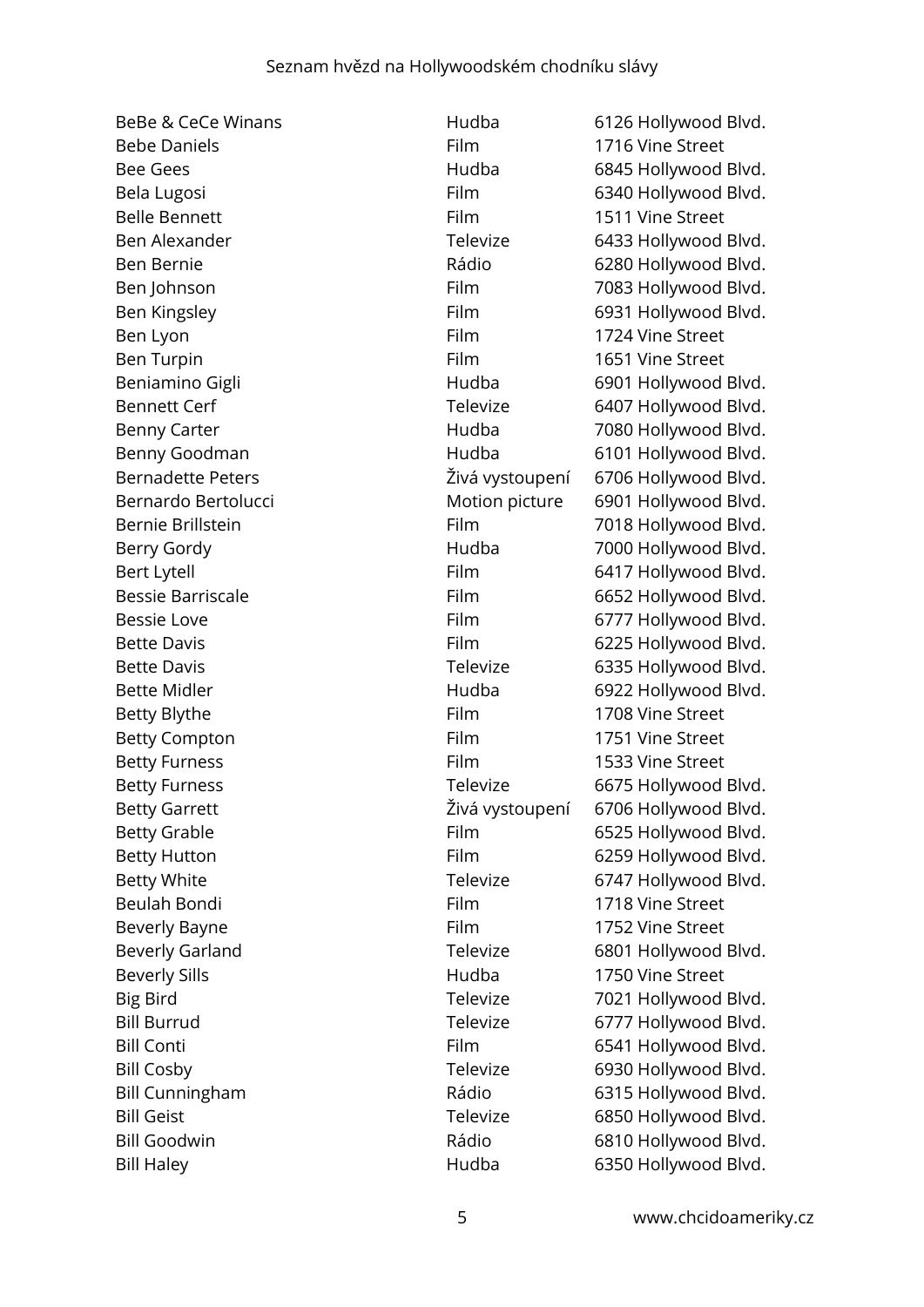Bill Maher Televize 1634 Vine Street Bill Stout Televize 1500 Vine Street Billie Holiday Hudba 1540 N. Vine Street Billy Dee Williams **Film** 1521 Vine Street Billy Vera **1770** Vine Street Billy Wilder **Film** 1751 Vine Street Bing Crosby **Film** 1611 Vine Street Binnie Barnes Film 1501 Vine Street Blanche Sweet Film 1751 Vine Street Blanche Thebom Hudba 1651 Vine Street Blue Barron Hudba 1724 Vine Street Bob Burns Film 1601 Vine Street Bob Keeshan Televize Sunset & Vine Bob Miller **Bob Miller Rádio** 6763 Hollywood Blvd.

Bill Handel **Bill Handel Rádio** 6640 Hollywood Blvd. Bill Hay **Bill Hay Community Community** Rádio 6826 Hollywood Blvd. Bill Leyden Televize 6136 Hollywood Blvd. Bill Stern Rádio 6821 Hollywood Blvd. Bill Thompson Rádio 7021 Hollywood Blvd. Bill Welsh Televize 6362 Hollywood Blvd. Bill Williams **Televize** 6145 Hollywood Blvd. Billie Burke Film 6617 Hollywood Blvd. Billie Dove Film 6351 Hollywood Blvd. Billy Barty **Televize** 6922 Hollywood Blvd. Billy Bob Thornton Film 6801 Hollywood Blvd. Billy Crystal **Film** 6925 Hollywood Blvd. Billy Daniels **Example 2819** Hudba 6819 Hollywood Blvd. Billy Eckstine **Example 20 Follows** Hudba 6638 Hollywood Blvd. Billy Gilbert Film 6263 Hollywood Blvd. Billy Graham **Rádio** Rádio 6901 Hollywood Blvd. Billy Joel **Billy Joel** Hudba 6233 Hollywood Blvd. Bing Crosby **Bing Crosby** Rádio 6769 Hollywood Blvd. Bing Crosby **Example 20** Hudba 6751 Hollywood Blvd. Blake Edwards Film 6908 Hollywood Blvd. Bob Barker Televize 6714 Hollywood Blvd. Bob Burns **Rádio 6541 Hollywood Blvd.** Bob Crosby **Televize** 6252 Hollywood Blvd. Bob Crosby **Rádio** Rádio 6313 Hollywood Blvd. Bob Eubanks Televize 6712 Hollywood Blvd. Bob Hawk **Televize** 6413 Hollywood Blvd. Bob Hope Film 6541 Hollywood Blvd. Bob Hope **Rádio** Rádio 6141 Hollywood Blvd. Bob Hope Živá vystoupení 7021 Hollywood Blvd. Bob Hope Televize 6758 Hollywood Blvd. Bob Marley **1980 Hollywood Blvd.** Hudba 1980 Hollywood Blvd.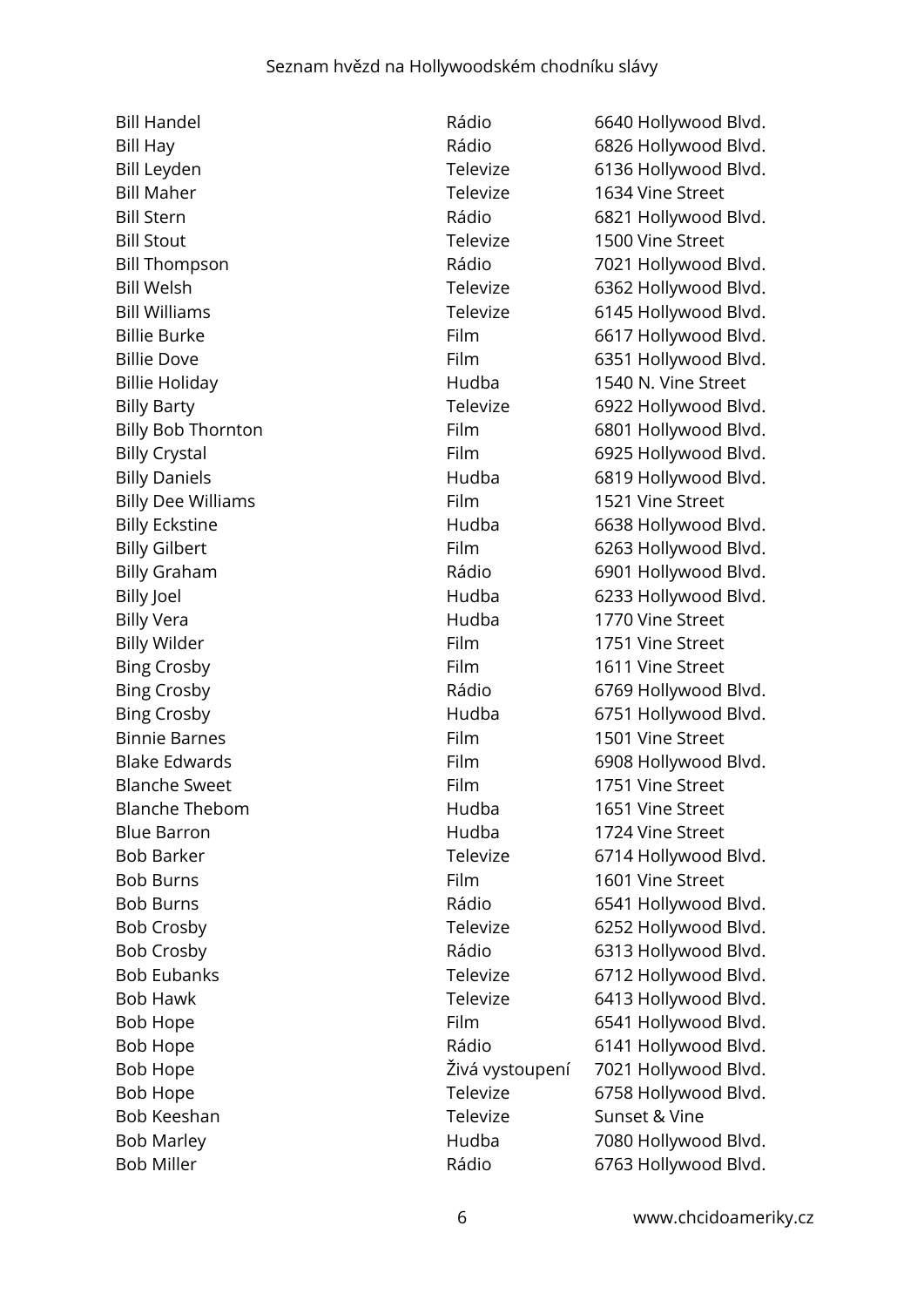| <b>Bob Newhart</b>                 | Televize        | 6381 Hollywood Blvd. |
|------------------------------------|-----------------|----------------------|
| Bob Seger & The Silver Bullet Band | Hudba           | 1750 Vine Street     |
| <b>Bob Thomas</b>                  | Film            | 6841 Hollywood Blvd. |
| <b>Bobby Darin</b>                 | Hudba           | 1735 Vine Street     |
| <b>Bobby Driscoll</b>              | Film            | 1560 Vine Street     |
| <b>Bobby Sherwood</b>              | Televize        | 1625 Vine Street     |
| Bobby Vernon                       | Film            | 6825 Hollywood Blvd. |
| <b>Bobby Vinton</b>                | Hudba           | 6916 Hollywood Blvd. |
| <b>Bonita Granville</b>            | Film            | 6607 Hollywood Blvd. |
| <b>Bonnie Raitt</b>                | Hudba           | 1750 N. Vine Street  |
| <b>Boris Karloff</b>               | <b>Film</b>     | 1737 Vine Street     |
| <b>Boris Karloff</b>               | Televize        | 6664 Hollywood Blvd. |
| Boyz II Men                        | Hudba           | 7060 Hollywood Blvd. |
| <b>Brian Aherne</b>                | Televize        | 1752 Vine Street     |
| <b>Brian Beirne</b>                | Rádio           | 6777 Hollywood Blvd. |
| <b>Brian Donlevy</b>               | Televize        | 1551 Vine Street     |
| <b>Brian Grazer</b>                | Film            | 7000 Hollywood Blvd  |
| <b>Brian Keith</b>                 | Televize        | 7021 Hollywood Blvd. |
| <b>Britney Spears</b>              | Hudba           | 6801 Hollywood Blvd. |
| <b>Brock Peters</b>                | Živá vystoupení | 7000 Hollywood Blvd. |
| <b>Broderick Crawford</b>          | Film            | 6901 Hollywood Blvd. |
| <b>Broderick Crawford</b>          | Televize        | 6736 Hollywood Blvd. |
| Broncho Billy Anderson             | Film            | 1651 Vine Street     |
| Brooks & Dunn                      | Hudba           | 7021 Hollywood Blvd. |
| <b>Bruce Dern</b>                  | Film            | 6270 Hollywood Blvd. |
| <b>Bruce Lee</b>                   | <b>Film</b>     | 6933 Hollywood Blvd. |
| <b>Bruce Willis</b>                | Film            | 6915 Hollywood Blvd. |
| <b>Bruno Walter</b>                | Hudba           | 6902 Hollywood Blvd. |
| Bryan Adams                        | Hudba           | 6752 Hollywood Blvd. |
| <b>Bryan Cranston</b>              | Televize        | 1717 Vine Street     |
| Buck Jones                         | Film            | 6834 Hollywood Blvd. |
| <b>Buck Owens</b>                  | Hudba           | 6667 Hollywood Blvd. |
| <b>Bud Abbott</b>                  | Rádio           | 6333 Hollywood Blvd. |
| <b>Bud Abbott</b>                  | Film            | 1611 Vine Street     |
| <b>Bud Abbott</b>                  | Televize        | 6740 Hollywood Blvd. |
| <b>Bud Collyer</b>                 | Rádio           | 6150 Hollywood Blvd. |
| <b>Buddy Clark</b>                 | Hudba           | 6800 Hollywood Blvd. |
| <b>Buddy DeSylva</b>               | Hudba           | 1750 N. Vine Street  |
| <b>Buddy Ebsen</b>                 | <b>Film</b>     | 1765 Vine Street     |
| <b>Buddy Hackett</b>               | Živá vystoupení | 6834 Hollywood Blvd. |
| <b>Buddy Holly</b>                 | Hudba           | 1750 N. Vine Street  |
| <b>Bugs Bunny</b>                  | Film            | 7007 Hollywood Blvd. |
| <b>Burgess Meredith</b>            | Film            | 6904 Hollywood Blvd. |
| <b>Burt Lancaster</b>              | Film            | 6801 Hollywood Blvd. |
| <b>Burt Reynolds</b>               | Film            | 6838 Hollywood Blvd. |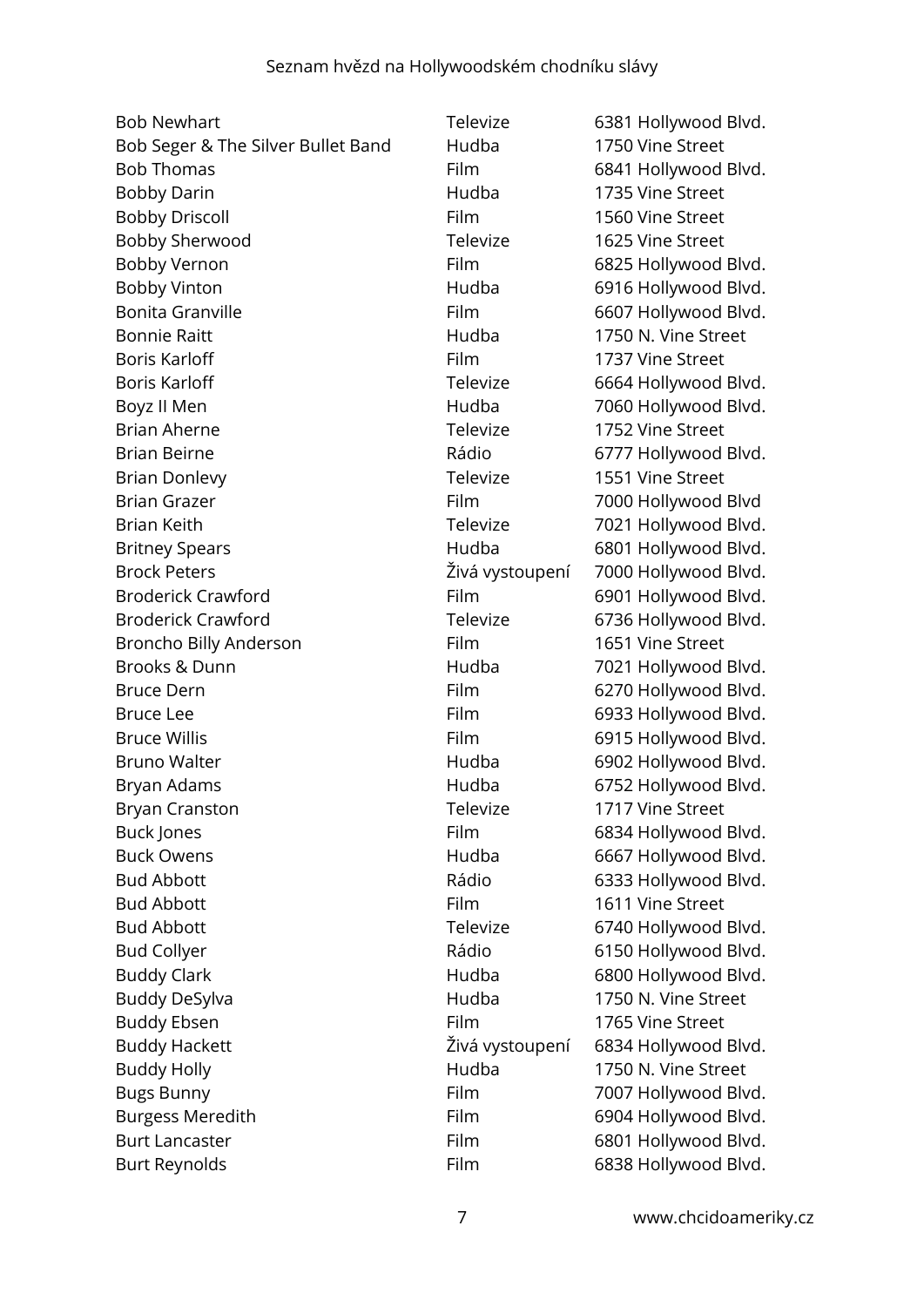Buzz Aldrin Televize Hollywood & Vine Carl Smith Hudba 1517 Vine Street Carmel Myers **Film** Film 1751 Vine Street Carole Landis Film 1765 Vine Street Carroll Baker **Film** 1725 Vine Street Carter DeHaven **Film** Film 1742 Vine Street Cary Grant **Film** 1610 Vine Street Cecil B. DeMille Film 1725 Vine Street Cecil B. DeMille **Cecil B. Demille Rádio** 6240 Vine Street Celeste Holm **Film** Film 1500 Vine Street

Burton Holmes **Film** 6600 Hollywood Blvd. Buster Crabbe Televize 6901 Hollywood Blvd. Buster Keaton Film Film 6619 Hollywood Blvd. Buster Keaton Televize 6321 Hollywood Blvd. C. Aubrey Smith Film Film 6327 Hollywood Blvd. Cameron Diaz **Film** 6712 Hollywood Blvd. Cantinflas **Film** 6438 Hollywood Blvd. Carey Wilson **Film** 6301 Hollywood Blvd. Carl Laemmle Film 6301 Hollywood Blvd. Carl Reiner **Televize** 6421 Hollywood Blvd. Carl Stuart Hamblen Rádio 6419 Hollywood Blvd. Carleton G. Young The Carleton G. Young Carleton G. Young Carlton E. Morse **Carlton E. Morse** Rádio 6445 Hollywood Blvd. Carlyle Blackwell **Film** 6340 Hollywood Blvd. Carmen Cavallaro **1988** Hudba 6301 Hollywood Blvd. Carmen Dragon **Carmen Dragon** Rádio 6104 Hollywood Blvd. Carmen Miranda Film 6262 Hollywood Blvd. Carmen Zapata Živá vystoupení 6357 Hollywood Blvd. Carol Burnett **Televize** 6439 Hollywood Blvd. Carol Channing Televize 6233 Hollywood Blvd. Carol Lawrence Živá vystoupení 6211 Hollywood Blvd. Carole Bayer Sager **Figure 2018** Hudba **1021** Hollywood Blvd. Carole King **Carole King Carole King Carole King Carole King Carole King Carole Additional** Carole Lombard Film 6930 Hollywood Blvd. Carroll O'Connor **Film** 7080 Hollywood Blvd. Casey Kasem **Casey Kasem** Rádio 6931 Hollywood Blvd. Cass Daley **Cass Daley Cass Daley Cass Daley Cass Daley Cass Daley Cass Daley Cass Daley Cass Daley Cass Daley Cass Daley Cass Daley Cass Daley Cass Daley Cass Daley Cass Daley Cass Daley Ca** Cass Daley **Cass Daley Cass Daley Rádio** 6710 Hollywood Blvd. Cate Blanchett Film 6712 Hollywood Blvd. Cathy Downs **Televize** 6646 Hollywood Blvd. Cecil Brown **Cecil Brown** Rádio 6410 Hollywood Blvd. Cedric Hardwicke Film 6201 Hollywood Blvd. Cedric Hardwicke Televize 6660 Hollywood Blvd. Celeste Holm **Televize** 6821 Hollywood Blvd. Celia Cruz **Celia Cruz** Celia Cruz **Hudba** 6240 Hollywood Blvd.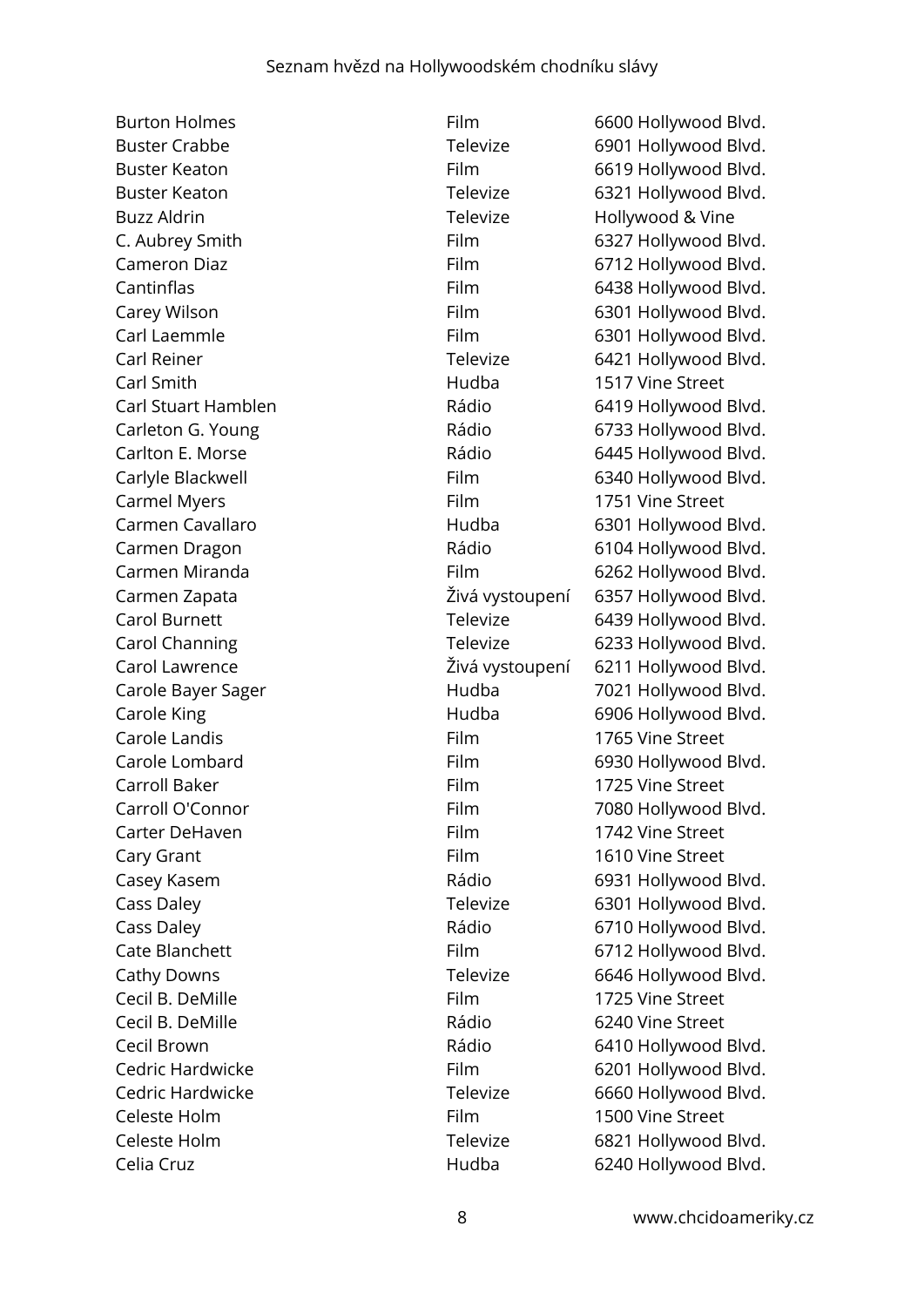| Céline Dion                     | Hudba       | 6801 Hollywood Blvd. |
|---------------------------------|-------------|----------------------|
| Cesar Romero                    | Film        | 6615 Hollywood Blvd. |
| Cesar Romero                    | Televize    | 1719 Vine Street     |
| Cicely Tyson                    | Film        | 7080 Hollywood Blvd. |
| Cindy Williams                  | Televize    | 7021 Hollywood Blvd  |
| Claire Trevor                   | Film        | 6933 Hollywood Blvd. |
| Claire Windsor                  | Film        | 7021 Hollywood Blvd. |
| Clara Bow                       | Film        | 1500 Vine Street     |
| Clara Kimball Young             | Film        | 6513 Hollywood Blvd. |
| Clarence Brown                  | Film        | 1752 Vine Street     |
| Clark Gable                     | Film        | 1608 Vine Street     |
| Claude Rains                    | Film        | 6400 Hollywood Blvd. |
| <b>Claudette Colbert</b>        | Film        | 6812 Hollywood Blvd. |
| Clayton Moore - The Lone Ranger | Televize    | 6914 Hollywood Blvd. |
| Cleavon Little                  | Film        | 7080 Hollywood Blvd. |
| Clem McCarthy                   | Rádio       | 6563 Hollywood Blvd. |
| <b>Cliff Arquette</b>           | Rádio       | 6720 Hollywood Blvd. |
| Cliff Robertson                 | Film        | 6801 Hollywood Blvd. |
| Cliffie Stone                   | Rádio       | 1501 Vine Street     |
| Clifton Fadiman                 | Rádio       | 6284 Hollywood Blvd. |
| Clifton Webb                    | Film        | 6850 Hollywood Blvd  |
| Clint Black                     | Hudba       | 7080 Hollywood Blvd. |
| Clint Walker                    | Televize    | 1505 Vine Street     |
| <b>Clive Davis</b>              | Hudba       | 1501 Vine Street     |
| Cloris Leachman                 | Televize    | 6435 Hollywood Blvd. |
| Clyde Cook                      | Film        | 6531 Hollywood Blvd. |
| Clyde McCoy                     | Hudba       | 6426 Hollywood Blvd. |
| Cole Porter                     | Hudba       | 7080 Hollywood Blvd. |
| Colin Firth                     | Film        | 6714 Hollywood Blvd. |
| Colleen Moore                   | <b>Film</b> | 1549 Vine Street     |
| Connie Stevens                  | Televize    | 6249 Hollywood Blvd. |
| Conrad Hall                     | Film        | 7060 Hollywood Blvd. |
| <b>Conrad Nagel</b>             | Film        | 1719 Vine Street     |
| <b>Conrad Nagel</b>             | Rádio       | 1752 Vine Street     |
| <b>Conrad Nagel</b>             | Televize    | 1752 Vine Street     |
| <b>Constance Bennett</b>        | Film        | 6250 Hollywood Blvd. |
| <b>Constance Binney</b>         | Film        | 6301 Hollywood Blvd. |
| <b>Constance Collier</b>        | Film        | 6231 Hollywood Blvd. |
| <b>Constance Cummings</b>       | Film        | 6201 Hollywood Blvd. |
| <b>Constance Moore</b>          | Film        | 6270 Hollywood Blvd. |
| Constance Talmadge              | Film        | 6300 Hollywood Blvd. |
| Corinne Griffith                | Film        | 1560 Vine Street     |
| Cornel Wilde                    | Film        | 1635 Vine Street     |
| <b>Count Basie</b>              | Hudba       | 6508 Hollywood Blvd. |
| Creighton Hale                  | Film        | 6915 Hollywood Blvd. |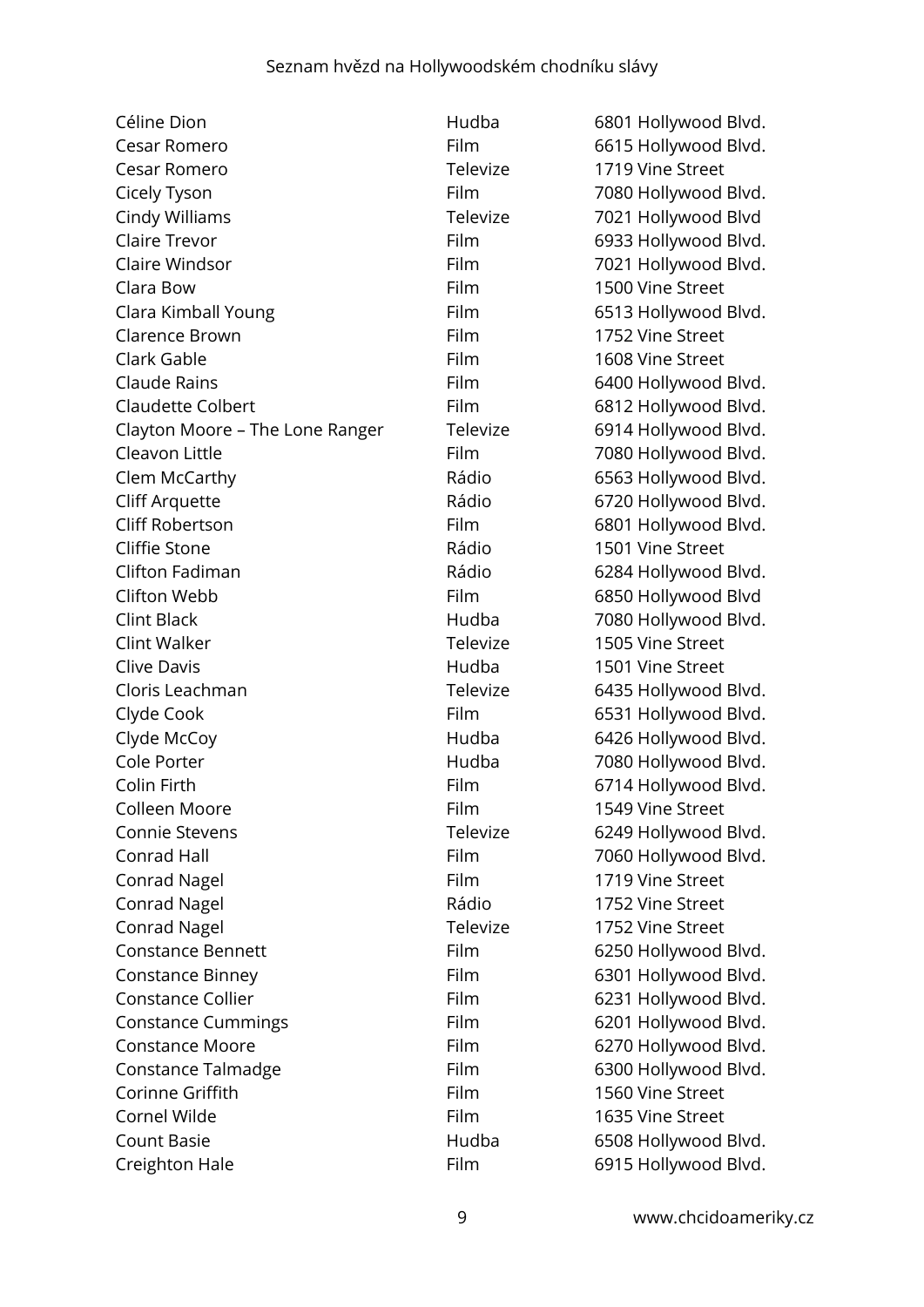Cristina Saralegui Televize 7060 Hollywood Blvd. Crosby, Stills & Nash Hudba 6666 Hollywood Blvd. Crystal Gayle **1515** Vine Street Cuba Gooding, Jr. **Film** 6834 Hollywood Blvd. Cybill Shepherd Televize 7000 Hollywood Blvd. Cyd Charisse Film 1601 Vine Street D. W. Griffith **Film** 6535 Hollywood Blvd. Dale Evans **Dale Evans Rádio** 6638 Hollywood Blvd. Dale Evans Televize 1737 Vine Street Dale Robertson Televize 6500 Hollywood Blvd. Dan Avey **Dan Avey Rádio** 6834 Hollywood Blvd. Dan Duryea **Televize** 6145 Hollywood Blvd. Dan Rowan a Dick Martin Televize 7080 Hollywood Blvd. Dane Clark **Televize** 6906 Hollywood Blvd. Danny DeVito **Televize** 6906 Hollywood Blvd. Danny Kaye **Film** 6563 Hollywood Blvd. Danny Kaye **Manny Kaye 19 Manny Kaye 19 Manny Kaye** Hudba 6125 Hollywood Blvd. Danny Kaye **Canny Kaye Cannon Care Accord Blvd.** Rádio 6101 Hollywood Blvd. Danny Thomas Televize 6901 Hollywood Blvd. Darryl F. Zanuck Film 6336 Hollywood Blvd. Dave Brubeck Hudba 1716 Vine Street Dave Garroway **Example 20** Rádio 6355 Hollywood Blvd. Dave Garroway **Televize** 6264 Hollywood Blvd. Dave Koz Hudba 1750 Vine Street Dave O'Brien Film Film 6251 Hollywood Blvd. Dave Willock **Televize** 6358 Hollywood Blvd. David Bowie **No. 2021** Hudba 7021 Hollywood Blvd. David Brian **David Brian** Contract Contract Televize 7021 Hollywood Blvd. David Butler **Film** 6561 Hollywood Blvd. David Carradine Televize 7021 Hollywood Blvd. David Copperfield Živá vystoupení 7021 Hollywood Blvd. David Foster Hudba 1750 Vine Street David Gerber Televize 1637 Vine Street David Hasselhoff Televize 7018 Hollywood Blvd. David Janssen **Televize** 7011 Hollywood Blvd. David L. Wolper Televize Sunset & Vine David Milch **Televize** 6840 Hollywood Blvd. David Nelson Televize 1501 Vine Street David Niven **Film** 6384 Hollywood Blvd. David Niven Televize 1623 Vine Street David O. Selznick Film Film 7000 Hollywood Blvd. David Powell **Example 2018** Film 1651 Vine Street David Rose **Matter Contract Contract Hudba** 6514 Hollywood Blvd. David Spade Film Film 7018 Hollywood Blvd.

David Torrence Film 6564 Hollywood Blvd.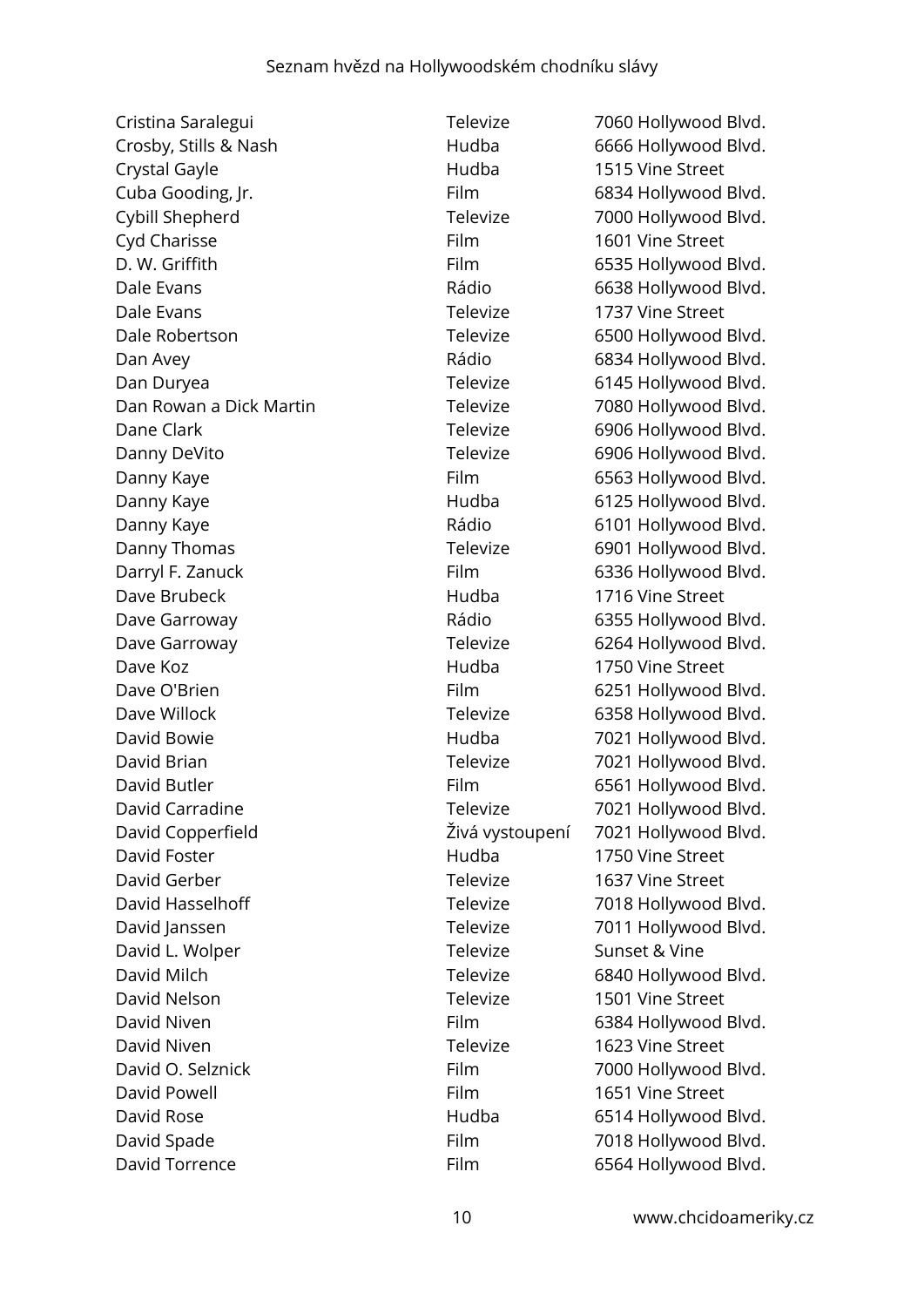Dean Jagger Film 1623 Vine Street Dean Martin Film 6519 Hollywood Blvd. Dean Martin Hudba 1617 Vine Street Dean Martin Televize 6651 Hollywood Blvd. Dean Stockwell **Film** Film 7000 Hollywood Blvd. Deanna Durbin Film Film 1724 Vine Street Dear Abby **Dear Abby** Rádio 7000 Hollywood Blvd. Debbie Allen Televize 6908 Hollywood Blvd. Debbie Reynolds Film 6654 Hollywood Blvd. Deborah Kerr Film Film 1709 Vine Street DeForest Kelley **Film** 7021 Hollywood Blvd. Del Moore **Televize** 6405 Hollywood Blvd. Delbert Mann Film 1716 Vine Street Della Reese Televize Televize 7060 Hollywood Blvd. Delmer Daves Film 1634 Vine Street Dennis Day **Dennis Day Rádio** 7048 Hollywood Blvd. Dennis Day **Dennis Day Televize** 6646 Hollywood Blvd Dennis Franz **Televize** 7021 Hollywood Blvd. Dennis Hopper Film Film 6712 Hollywood Blvd. Dennis James **Televize** 6753 Hollywood Blvd. Dennis Muren Film Film 6764 Hollywood Blvd. Dennis Quaid **Film** Film 7018 Hollywood Blvd. Dennis Weaver **Televize** 6822 Hollywood Blvd. Denver Pyle Film 7083 Hollywood Blvd. Desi Arnaz **Film 6301 Hollywood Blvd.** Desi Arnaz **Televize** 6250 Hollywood Blvd. Destiny's Child **Example 2801** Hudba 6801 Hollywood Blvd. Diahann Carroll Hudba 7005 Hollywood Blvd. Diana Lynn **Film** Film 1625 Vine Street Diana Lynn **Televize** 6350 Hollywood Blvd. Diana Ross **Example 28 Hudba** 6712 Hollywood Blvd. Diane Ladd **Film** 6270 Hollywood Blvd. Diane Warren **Market Market Communist Communist Hudba** 7021 Hollywood Blvd. Dick Clark Televize Sunset & Vine Dick Enberg Televize 6752 Hollywood Blvd. Dick Foran Televize 1600 Vine Street Dick Haymes **1724** Vine Street Dick Haymes **Example 2018** Rádio 6841 Hollywood Blvd. Dick Jones **Televize** 7042 Hollywood Blvd. Dick Lane **Televize** 6317 Hollywood Blvd. Dick Martin a Dan Rowan Televize 7080 Hollywood Blvd. Dick Powell **Film** 6915 Hollywood Blvd. Dick Powell **Dick Powell Televize** 6745 Hollywood Blvd. Dick Powell Rádio 1560 Vine Street

Dead End Kids **Film** 7080 Hollywood Blvd.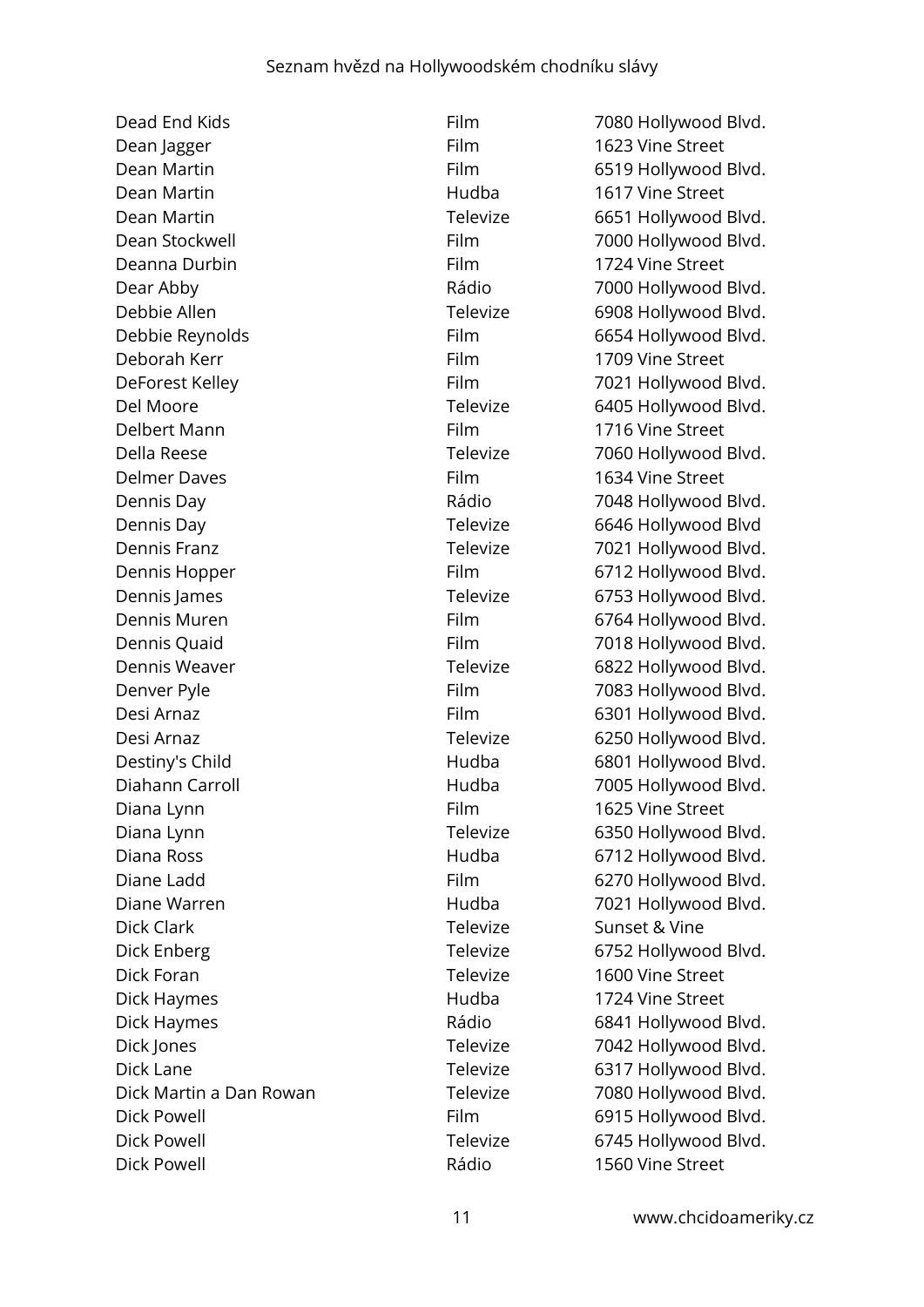Dinah Shore Rádio 1751 Vine Street Dolores Costello Film 1645 Vine Street Dolores del Río **Film** 1630 Vine Street Don Fedderson Televize 1635 Vine Street Don Wilson Rádio 1500 Vine Street Donald Cook Film 1718 Vine Street **Donald Crisp Conald Crisp Conald Crisp Conald Crisp Conald Crisp Conald Crisp Conald Crisp Conald Crisp Conald C** Donald Meek Film 1752 Vine Street Donald O'Connor Film 1680 Vine Street Donna Reed Film 1612 Vine Street

Dick Van Dyke Televize 7021 Hollywood Blvd. Dick Van Patten Televize 1541 N. Vine Street Dick Whittinghill **Dick Whittinghill Example 2018** Rádio 6384 Hollywood Blvd. Dick Wolf **Televize** 7040 Hollywood Blvd. Dinah Shore Hudba 6901 Hollywood Blvd. Dinah Shore **Televize** 6916 Hollywood Blvd. Dionne Warwick **Hudba** 6922 Hollywood Blvd. Dizzy Gillespie **1988** Hudba 1057 Hollywood Blvd. Dolly Parton Hudba 6712 Hollywood Blvd Dolores Hope Živá vystoupení 7021 Hollywood Blvd. Dom DeLuise Film 1765 N. Vine Street Don Alvarado **Film** 6504 Hollywood Blvd. Don Ameche Televize 6101 Hollywood Blvd. Don Ameche **Example 2018** Rádio 6313 Hollywood Blvd. Don Cornelius **Televize** 7080 Hollywood Blvd. Don Cornell **Example 2018** Hudba 6138 Hollywood Blvd. Don DeFore Televize 6804 Hollywood Blvd. Don Francisco **Televize** 7018 Hollywood Blvd. Don Haggerty **Televize** 6140 Hollywood Blvd. Don Johnson **Televize** 7080 Hollywood Blvd. Don Knotts Televize 7083 Hollywood Blvd. Don McNeill **Don McNeill Contract Contract Contract Contract Contract Contract Contract Contract Contract Contract Contract Contract Contract Contract Contract Contract Contract Contract Contract Contract Contract Contra** Don Murray **Film** 6385 Hollywood Blvd. Don Rickles Živá vystoupení 6834 Hollywood Blvd. Donald Duck Film 6840 Hollywood Blvd Donald O'Connor Televize 7021 Hollywood Blvd. Donald P. Bellisario Televize 7080 Hollywood Blvd. Donald Sutherland Film Film 7024 Hollywood Blvd. Donald Trump Televize 6801 Hollywood Blvd. Donald Woods Televize 6260 Hollywood Blvd. Donna Summer Hudba 7000 Hollywood Blvd. Doris Day **Markov Edge Control Control Control** Hudba 6278 Hollywood Blvd. Doris Day **Film** 6735 Hollywood Blvd. Doris Roberts **Televize** 7021 Hollywood Blvd. Dorothy Arzner **Film** Film 1500 N. Vine Street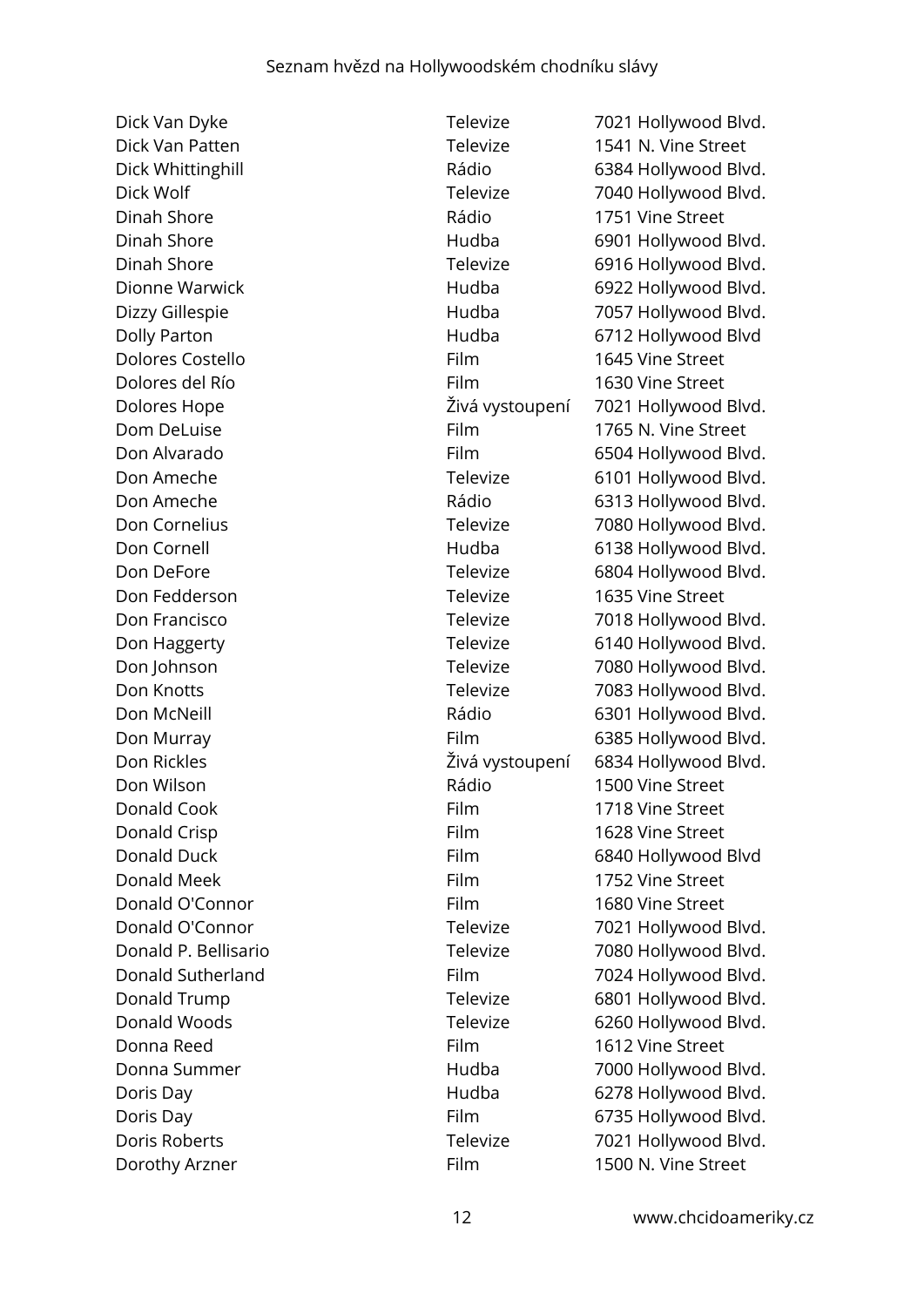Dorothy Dalton Film Film 1560 Vine Street Dorothy Dandridge Film 6719 Hollywood Blvd. Dorothy Gish **Film** 6385 Hollywood Blvd. Dorothy Kilgallen Televize 6780 Hollywood Blvd. Dorothy Kirsten **Example 2018** Hudba 6331 Hollywood Blvd. Dorothy Lamour **Film** 6332 Hollywood Blvd. Dorothy Lamour **Example 2018** Rádio 6240 Hollywood Blvd. Dorothy Malone Film Film 1716 Vine Street Dorothy McGuire **Film** 6933 Hollywood Blvd. Dorothy Phillips **Film** 6358 Hollywood Blvd. Dorothy Sebastian Film 6655 Hollywood Blvd. Doug McClure Televize 7065 Hollywood Blvd. Douglas Fairbanks, Jr. **Film** 6318 Hollywood Blvd. Douglas Fairbanks, Jr. (2008) Rádio 6710 Hollywood Blvd. Douglas Fairbanks, Jr. Televize 6661 Hollywood Blvd. Douglas Fairbanks, Sr. The Film Film 7022 Hollywood Blvd. Dr. Seuss **Film** 6600 Hollywood Blvd. Drew Barrymore **Film** 6925 Hollywood Blvd. Drew Carey **Televize** 6664 Hollywood Blvd. Drew Pearson **Calculation Contract Contract Contract Contract Contract Contract Contract Contract Contract Contract Contract Contract Contract Contract Contract Contract Contract Contract Contract Contract Contract Contrac** Dudley Moore **Film** 7000 Hollywood Blvd. Duke Ellington **Ellington** Hudba 6535 Hollywood Blvd. Duncan Renaldo Televize 1680 Vine Street Duran Duran Hudba 1770 Vine Street Dustin Farnum Film Film 6635 Hollywood Blvd. Dwight Yoakam **Fight Allian Controllering Hudba** 7021 Hollywood Blvd. Dyan Cannon **Film** 6608 Hollywood Blvd. E. Power Biggs **E. Power Biggs Hudba** 6522 Hollywood Blvd. Earl Godwin **Earl Godwin** Rádio 6201 Hollywood Blvd. Earl Holliman **Earl Holliman** Televize 6901 Hollywood Blvd. Earl Lestz **Film** 6807 Hollywood Blvd. Earl Scruggs **Farmer Hudba** 7021 Hollywood Blvd. Earle Williams Film 1560 Vine Street Earth, Wind & Fire **Earth, Wind & Fire Hudba** 7080 Hollywood Blvd. Eartha Kitt **Eartha Kitt Eartha Kitt Hudba** 6656 Hollywood Blvd. Earvin "Magic" Johnson Film Film 7018 Hollywood Blvd. Ed Gardner **Ed Gardner Communist Communist Communist Communist Communist Communist Communist Communist Communist Communist Communist Communist Communist Communist Communist Communist Communist Communist Communist Communist** Ed Gardner Televize 6676 Hollywood Blvd. Ed McMahon Televize 7000 Hollywood Blvd. Ed O'Neill **Ed O'Neill Televize** 7021 Hollywood Blvd. Ed Sullivan **Ed Sullivan Televize** 6101 Hollywood Blvd. Ed Wynn **Film** Film 1541 Vine Street Ed Wynn **Ed Wynn** Ed Wynn **Ed Wynn** Ed Wynn **Ed Wynn** Ed Wynn **Televize** 6426 Hollywood Blvd. Eddie Albert **Televize** 6441 Hollywood Blvd.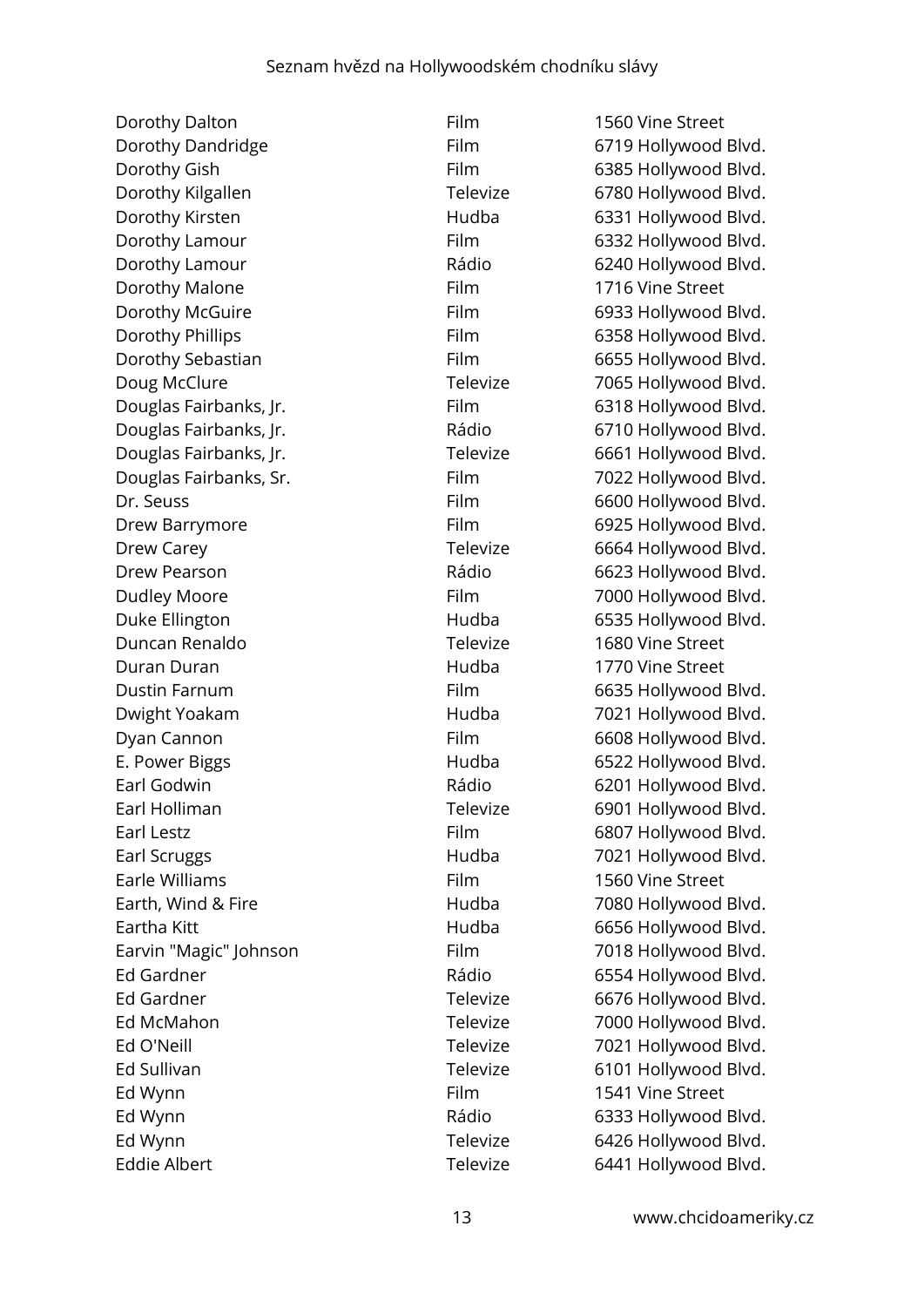Eddie Bracken Televize 6751 Hollywood Blvd. Eddie Bracken **Rádio** 1651 Vine Street Eddie Cantor **Film** 6648 Hollywood Blvd. Eddie Cantor **Televize** 1770 Vine Street Eddie Cantor **Eddie Cantor Rádio** 6765 Hollywood Blvd. Eddie Fisher **Eddie Fisher Hudba** 6241 Hollywood Blvd. Eddie Fisher Televize 1724 Vine Street Eddie Foy **Film** 1725 Vine Street Eddie Heywood **Hudba** 1709 Vine Street Eddie Murphy **Film** Film 7000 Hollywood Blvd. Eddie Rochester Anderson Rádio 6513 Hollywood Blvd. Eddy Arnold **Eddy Arnold** Eddy Arnold **Eddy Arnold** Eddy Howard **Eddy Howard** Hudba 6724 Hollywood Blvd. Edgar Bergen Televize 6425 Hollywood Blvd. Edgar Bergen Film Film 6766 Hollywood Blvd. Edgar Bergen **Edgar Bergen** Edgar Bergen Rádio 6801 Hollywood Blvd. Edgar Kennedy **Film** 6901 Hollywood Blvd. Edith Head **Film** 6504 Hollywood Blvd. Edith Storey **Film** 1523 Vine Street Edmond O'Brien Film Film 1725 Vine Street Edmond O'Brien Televize 6523 Hollywood Blvd. Edmund Gwenn Film Film 1755 Vine Street Edmund Lowe Film 6363 Hollywood Blvd. Edmund Lowe **Televize** 6601 Hollywood Blvd. Edna Best Film 6124 Hollywood Blvd. Edna May Oliver **Film** 1623 Vine Street Edward Arnold Film 6225 Hollywood Blvd. Edward Asner Televize 6363 Hollywood Blvd. Edward Bowes **Rádio** Rádio 1513 Vine Street Edward Dmytryk Film 6241 Hollywood Blvd. Edward Everett Horton Film Film 6427 Hollywood Blvd Edward G. Robinson Film 6235 Hollywood Blvd. Edward James Olmos Film Film 7021 Hollywood Blvd. Edward R. Murrow **Rádio** Rádio 6263 Hollywood Blvd. Edward Sedgwick Film 6801 Hollywood Blvd. Edwin F. Goldman **Edwin F. Goldman** Rádio 6410 Hollywood Blvd. Efrem Zimbalist, Jr. Televize 7095 Hollywood Blvd. Eileen Heckart **Film** Film 6140 Hollywood Blvd. Eleanor Boardman Film 6928 Hollywood Blvd. Eleanor Parker Film Film 6340 Hollywood Blvd. Eleanor Powell **Eleanor** Powell **Film** 1541 Vine Street Eleanor Steber Hudba 1708 Vine Street Elena Verdugo Televize 1709 Vine Street Elia Kazan **Film 6800 Hollywood Blvd.** Elissa Landi Film 1611 Vine Street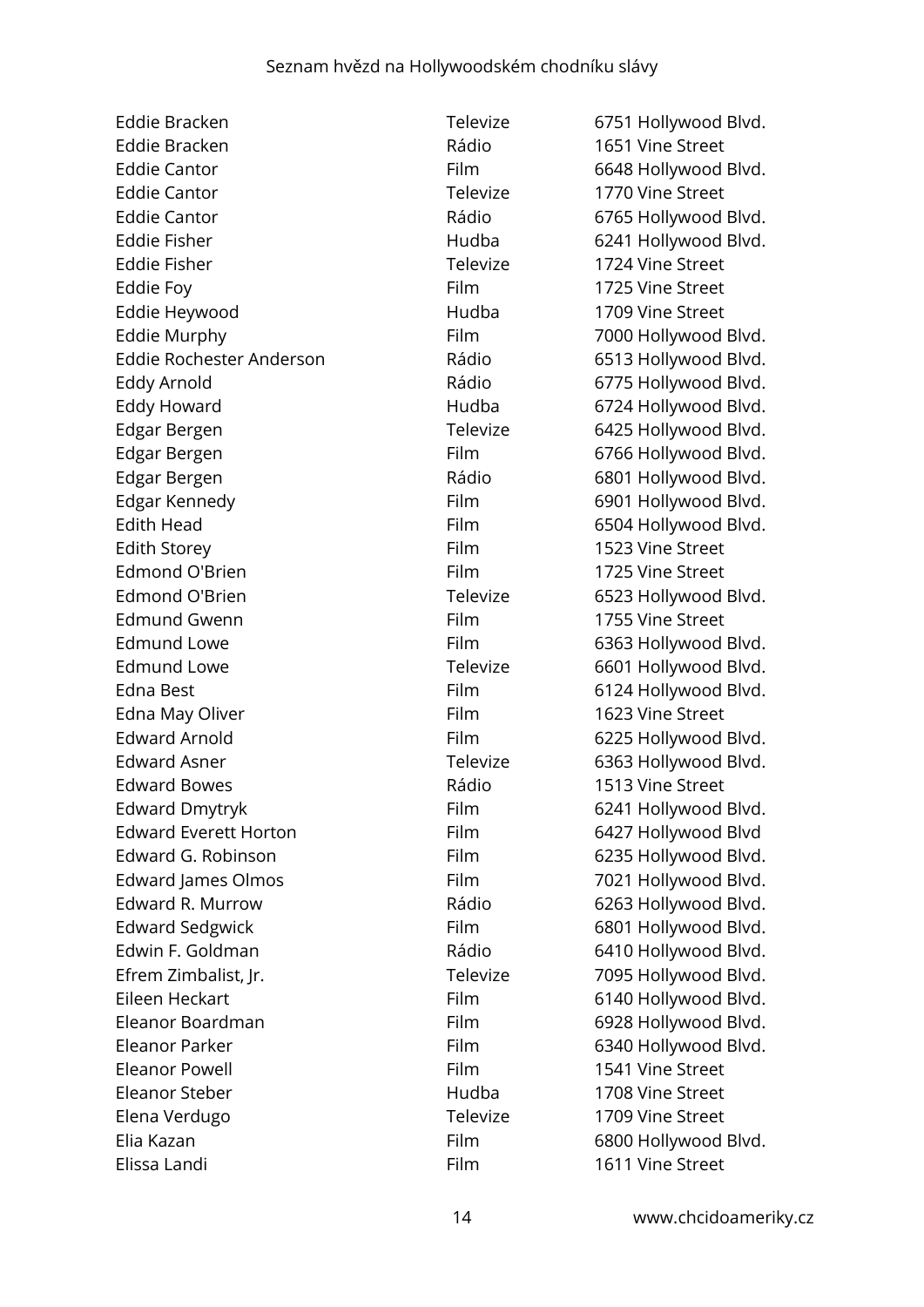| Elizabeth Montgomery         | Televize | 6533 Hollywood Blvd. |
|------------------------------|----------|----------------------|
| Elizabeth Taylor             | Film     | 6336 Hollywood Blvd. |
| Ella Fitzgerald              | Hudba    | 6738 Hollywood Blvd. |
| Ella Mae Morse               | Hudba    | 1724 Vine Street     |
| Ella Raines                  | Film     | 7021 Hollywood Blvd. |
| <b>Ellen DeGeneres</b>       | Televize | 6270 Hollywood Blvd. |
| Ellen Drew                   | Film     | 6901 Hollywood Blvd. |
| Ellen K.                     | Rádio    | 6270 Hollywood Blvd. |
| <b>Elliott Dexter</b>        | Film     | 1751 Vine Street     |
| Elmer Bernstein              | Film     | 7083 Hollywood Blvd. |
| Elmo Lincoln                 | Film     | 7042 Hollywood Blvd. |
| Elsie Janis                  | Film     | 6770 Hollywood Blvd. |
| <b>Elton Britt</b>           | Hudba    | 6936 Hollywood Blvd. |
| Elton John                   | Hudba    | 6915 Hollywood Blvd. |
| <b>Elvis Presley</b>         | Hudba    | 6777 Hollywood Blvd. |
| Emil Jannings                | Film     | 1630 Vine Street     |
| Emilio Estefan, Jr.          | Hudba    | 7021 Hollywood Blvd. |
| Emma Thompson                | Film     | 6714 Hollywood Blvd. |
| <b>Engelbert Humperdinck</b> | Hudba    | 7000 Hollywood Blvd. |
| Enrico Caruso                | Hudba    | 6625 Hollywood Blvd. |
| Eric Braeden                 | Televize | 7021 Hollywood Blvd. |
| Eric Linden                  | Film     | 1648 Vine Street     |
| Erich von Stroheim           | Film     | 6826 Hollywood Blvd. |
| Erik Estrada                 | Televize | 7021 Hollywood Blvd. |
| Ernani Bernardi              | Hudba    | 7072 Hollywood Blvd. |
| Ernest B. Schoedsack         | Film     | 6270 Hollywood Blvd. |
| <b>Ernest Borgnine</b>       | Film     | 6324 Hollywood Blvd. |
| Ernest Gold                  | Hudba    | 6434 Hollywood Blvd. |
| <b>Ernest Torrence</b>       | Film     | 6801 Hollywood Blvd. |
| <b>Ernest Truex</b>          | Televize | 6721 Hollywood Blvd. |
| <b>Ernest Tubb</b>           | Hudba    | 1751 Vine Street     |
| Ernestine Schumann-Heink     | Hudba    | 6640 Hollywood Blvd. |
| Ernie Kovacs                 | Televize | 6307 Hollywood Blvd. |
| Ernst Lubitsch               | Film     | 7042 Hollywood Blvd. |
| Errol Flynn                  | Film     | 6654 Hollywood Blvd. |
| Errol Flynn                  | Televize | 7008 Hollywood Blvd. |
| <b>Erroll Garner</b>         | Hudba    | 6363 Hollywood Blvd. |
| <b>Estelle Taylor</b>        | Film     | 1620 Vine Street     |
| <b>Esther Ralston</b>        | Film     | 6664 Hollywood Blvd. |
| <b>Esther Williams</b>       | Film     | 1560 Vine Street     |
| <b>Ethel Barrymore</b>       | Film     | 7001 Hollywood Blvd. |
| <b>Ethel Clayton</b>         | Film     | 6936 Hollywood Blvd. |
| <b>Ethel Merman</b>          | Film     | 7044 Hollywood Blvd. |
| <b>Ethel Merman</b>          | Hudba    | 1751 Vine Street     |
| Etta James                   | Hudba    | 7080 Hollywood Blvd. |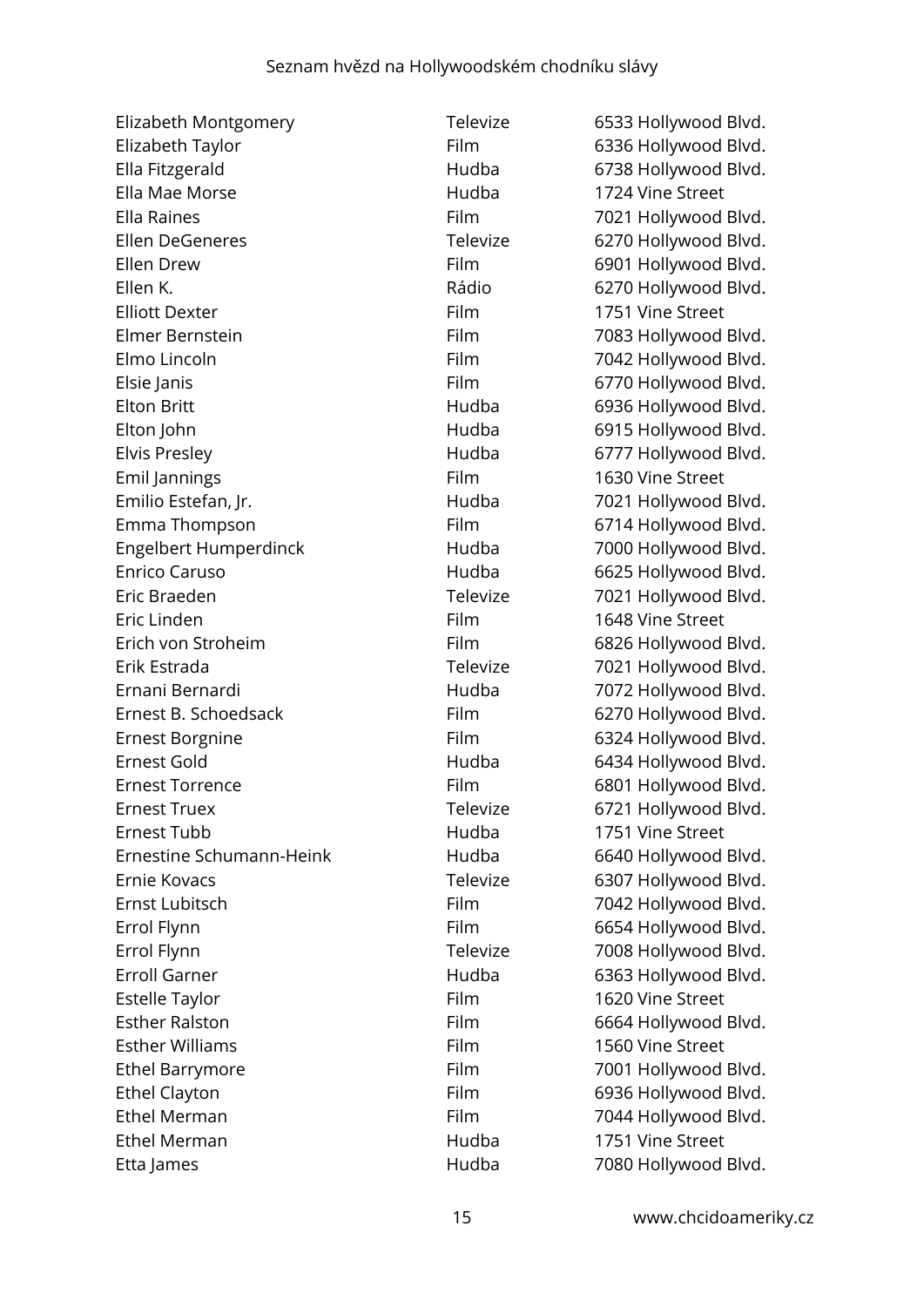Eugene O'Brien Film Film 1620 Vine Street Eugene Ormandy **Eugene Ormandy Hudba** 6926 Hollywood Blvd. Eugene Pallette Film Film 6702 Hollywood Blvd. Eva Gabor **Televize** 6614 Hollywood Blvd. Eva Marie Saint Televize 6730 Hollywood Blvd. Eva Marie Saint **Film** Film 6624 Hollywood Blvd. Evans & Livingston **Evans & Livingston Hudba** 7083 Hollywood Blvd. Eve Arden **Televize** 6714 Hollywood Blvd. Eve Arden **Eve Arden** Eve Arden **Rádio 6329 Hollywood Blvd.** Evelyn Brent Film Film 6548 Hollywood Blvd. Evelyn Knight **Hudba Hudba** 6136 Hollywood Blvd. Evelyn Rudie **Televize** Felevize 6800 Hollywood Blvd. Evelyn Venable **Film** Film 1500 Vine Street Everett Mitchell **Everett Mitchell Everett Mitchell** Everett Sloane Televize Felevize 6254 Hollywood Blvd. Eydie Gormé & Steve Lawrence hudba 1541 Vine Street Ezio Pinza Hudba 1601 Vine Street Ezra Stone **1634** Vine Street Fabian Živá vystoupení 7065 Hollywood Blvd. Fanny Brice **Film** Film 6415 Hollywood Blvd. Fanny Brice **1500** Vine Street Farley Granger Televize 1551 Vine Street Farrah Fawcett **Televize** Televize 7057 Hollywood Blvd. Fats Domino **Fats Domino Hudba** 6616 Hollywood Blvd. Fay Bainter Fay Bainter Film Film 7021 Hollywood Blvd. Fay Wray Film 6349 Hollywood Blvd. Faye Dunaway **Film** Film 7021 Hollywood Blvd. Faye Emerson **Film** Film 6529 Hollywood Blvd. Faye Emerson **Televize** 6689 Hollywood Blvd. Felicity Huffman Televize 7072 Hollywood Blvd. Feodor Chaliapin **Feodor Chaliapin Hudba** 6770 Hollywood Blvd. Ferlin Husky **Ferlin Husky** Hudba 6675 Hollywood Blvd. Fibber McGee a Molly **Rádio** Rádio 1500 N. Vine Street Fibber McGee a Molly **Rádio** Rádio 1500 N. Vine Street Fleetwood Mac Hudba 6608 Hollywood Blvd. Flora Finch Film Film 6673 Hollywood Blvd. Florence Henderson Televize 7070 Hollywood Blvd. Florian ZaBach Televize 6505 Hollywood Blvd. Floyd Gibbons **Rádio** 1631 Vine Street Ford Bond **Ford Bond 2008** Construction Rádio 6706 Hollywood Blvd. Ford Sterling **Film** 6612 Hollywood Blvd. Forest Whitaker Film Film 6801 Hollywood Blvd. Forrest Tucker Forrest Tucker Film Film 6385 Hollywood Blvd. Four Tops **Four Tops Hudba** 7060 Hollywood Blvd. Fran Allison **Televize** 6757 Hollywood Blvd.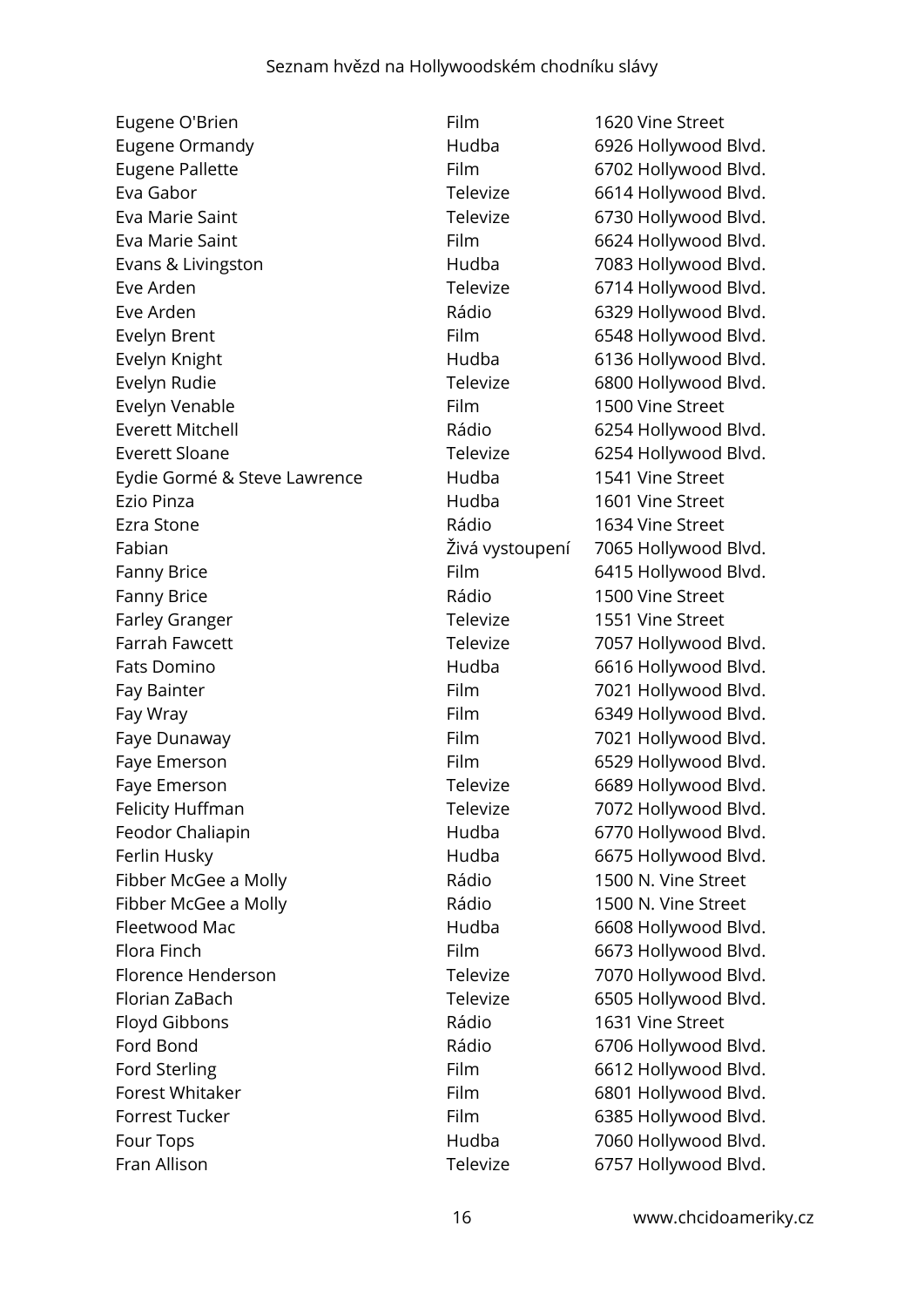Frances Dee Film Film 7080 Hollywood Blvd. Frances Drake Film Film 6821 Hollywood Blvd. Frances Langford Film Film 1500 Vine Street Frances Langford **Example 20** Rádio 1525 Vine Street Francis Lederer Film 6902 Hollywood Blvd. Francis X. Bushman Film Film 1651 Vine Street Franchot Tone **Film** Film 6560 Hollywood Blvd. Frank Albertson Film Film 6754 Hollywood Blvd. Frank Borzage **Film** 6300 Hollywood Blvd. Frank C. Baxter **Televize** 6717 Hollywood Blvd. Frank Capra **Film** Film 6614 Hollywood Blvd. Frank Crumit **Example 2018** Rádio 1601 Vine Street Frank Fay **Film** 6282 Hollywood Blvd. Frank Fay **Frank Fay Communist Communist Pays** Rádio 1752 Vine Street Frank Faylen **Televize** 6201 Hollywood Blvd. Frank Lloyd **Film** 6667 Hollywood Blvd. Frank Lovejoy **Televize** 6325 Hollywood Blvd. Frank Luther **Frank Luther Hudba** 1708 Vine Street Frank Morgan **Film** Film 1708 Vine Street Frank Morgan **Example 2018** Rádio 6700 Hollywood Blvd. Frank Parker **Frank Parker Example 2018** Rádio 6821 Hollywood Blvd. Frank Sinatra **Film 1600** Vine Street Frank Sinatra Hudba 1637 Vine Street Frank Sinatra **Televize** 6538 Hollywood Blvd. Frankie Carle **Frankie Carle Frankie Carle Hudba** 1751 Hollywood Blvd. Frankie Laine Hudba 6385 Hollywood Blvd. Frankie Laine Televize 1645 Vine Street Frankie Lymon **Frankie Lymon Hudba** 7083 Hollywood Blvd. Franklin Pangborn Film Film 1500 Vine Street Frazier Hunt **Example 2018** Vine Street Rádio 1708 Vine Street Fred "Mister" Rogers Televize 6600 Hollywood Blvd. Fred Allen **Fred Allen Rádio** 6713 Hollywood Blvd. Fred Allen Televize 7001 Hollywood Blvd. Fred Astaire **Film** 6756 Hollywood Blvd. Fred Clark Televize 1711 Vine Street Fred MacMurray Film 6421 Hollywood Blvd. Fred Niblo **Film** 7014 Hollywood Blvd. Fred Stone **Film** 1634 Vine Street Fred Thomson **Film** 6850 Hollywood Blvd. Fred Travalena Televize Televize 7018 Hollywood Blvd. Fred Waring **Example 20 Inc.** Rádio 6556 Hollywood Blvd. Fred Waring **Fred Waring Community** Hudba 6300 Hollywood Blvd. Fred Waring Televize Televize 1751 Vine Street Fred Zinnemann Film Film 6629 Hollywood Blvd. Freddie Bartholomew Film 6663 Hollywood Blvd.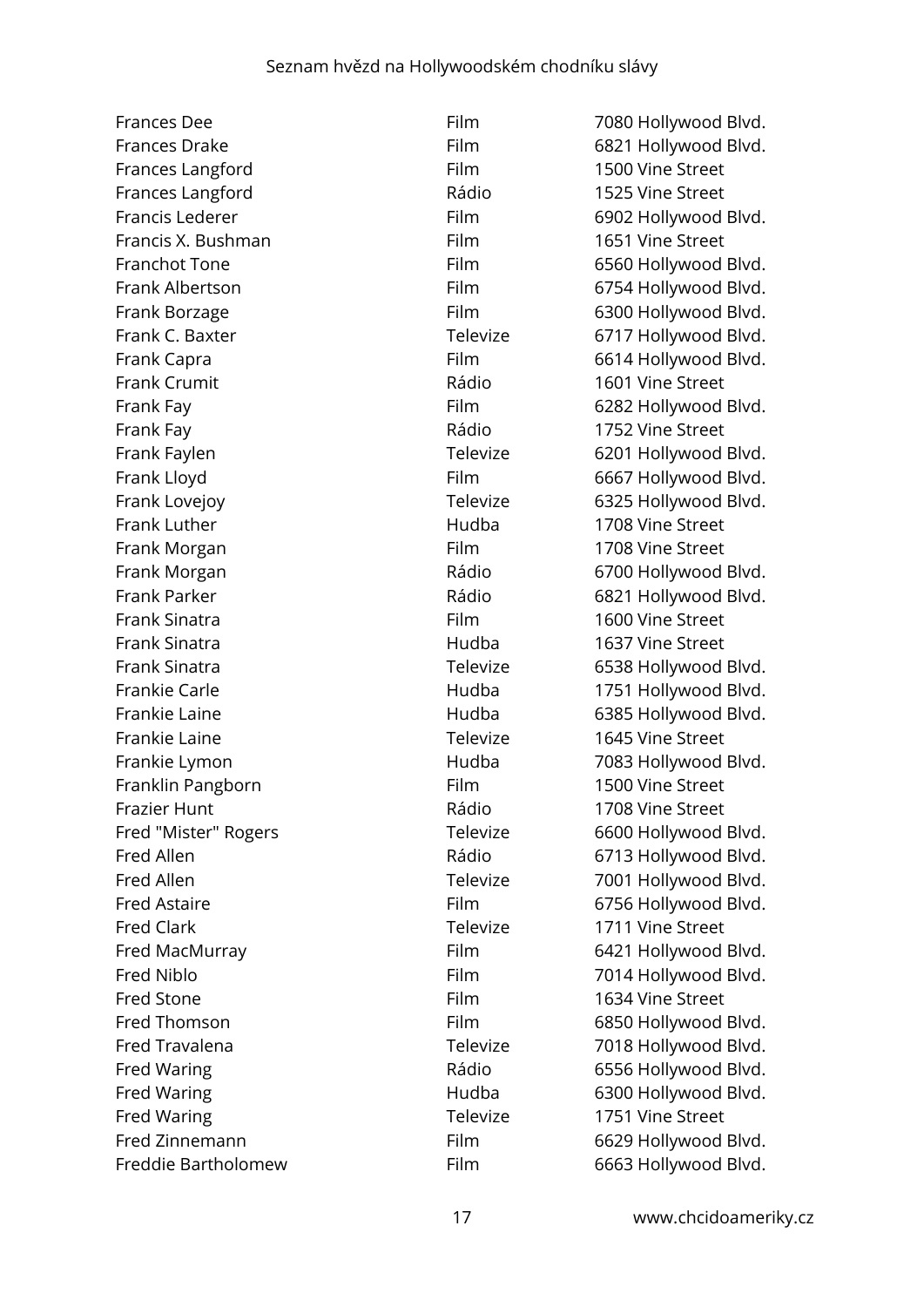Freddie Prinze **Televize** Televize 6755 Hollywood Blvd. Freddy Fender **Freddy Fender** Hudba 7060 Hollywood Blvd. Freddy Martin **Freddy Martin Hudba** 6532 Hollywood Blvd. Frederick Stock Hudba 1547 Vine Street Fredric March **Film** Film 1620 Vine Street Freeman Fisher Gosden The Rádio 1777 Vine Street Fritz Kreisler **Example 2018** Hudba 6655 Hollywood Blvd. Fritz Lang **Film** Film 1600 Vine Street Friz Freleng **Film** Film 7000 Hollywood Blvd. Fulton Lewis **Example 2018** Rádio 6258 Hollywood Blvd. Gail Davis **Gail Davis Call Davis Call Davis Call Davis Call Davis Call Davis Call Davis Call Davis Call Davis Call Davis Call Davis Call Davis Call Davis Call Davis Call Davis Call Davis Ca** Gail Russell **Film** 6933 Hollywood Blvd. Gale Anne Hurd Film 6621 Hollywood Blvd. Gale Gordon **Gale Gordon** Rádio 6340 Hollywood Blvd. Gale Storm **Gale Storm** Rádio 6119 Hollywood Blvd. Gale Storm **1519** Vine Street Gale Storm **Televize** 1680 Vine Street Garry Marshall **Garry Marshall Televize** 6838 Hollywood Blvd. Garry Moore **1718** Vine Street Garry Moore **Televize** 1680 Vine Street Garth Brooks **Example 20** Hudba 1750 Vine Street Gary Collins **Gary Collins Gary Colling Gary Colling Gary Colling Gary Colling Gary Colling Gary Colling Gary Colling Gary Colling Gary Colling Gary Colling Gary Colling Gary Colling Gary Colling** Gary Cooper Film 6243 Hollywood Blvd. Gary Owens **Gary Owens Gary Owens Gary Owens Gary Owens Gary Owens Gary Owens Gary Owens Gary Owens Gary Owens Gary Owens Gary Owens Gary Owens Gary Owens Gary Owens Gary Owens Gary Owens Ga** Gene Austin **Figure 2018** Hudba **6332 Hollywood Blvd.** Gene Autry **Film** 6644 Hollywood Blvd. Gene Autry **Gallactic Control Control Control Control Control Control Control Control Control Control Control Control Control Control Control Control Control Control Control Control Control Control Control Control Control** Gene Autry **Gallace Controller Controller Controller Controller Controller Controller Gallace Controller Controller Controller Gallace Controller Gallace Controller Controller Controller Controller Controller Controller Co** Gene Autry **Gallery** Controller Cherry Televize 6667 Hollywood Blvd. Gene Autry Živá vystoupení 7000 Hollywood Blvd. Gene Barry Živá vystoupení 6555 Hollywood Blvd. Gene Kelly **Film** 6153 Hollywood Blvd. Gene Lockhart Film 6307 Hollywood Blvd. Gene Lockhart Televize 6681 Hollywood Blvd. Gene Nelson **Film** Film 7005 Hollywood Blvd. Gene Raymond Film Film 7001 Hollywood Blvd. Gene Raymond **Televize** 1708 Vine Street Gene Roddenberry Televize 6683 Hollywood Blvd. Gene Tierney **Film** 6125 Hollywood Blvd. Gene Vincent **1749 N.Vine St. Hudba** 1749 N.Vine St. Genevieve Tobin **Film** Film 6119 Hollywood Blvd. George "Gabby" Hayes **Rádio** Rádio 6427 Hollywood Blvd. George "Gabby" Hayes Televize 1724 Vine Street George "Spanky" McFarland Film Film 7095 Hollywood Blvd. George Arliss **Film** 6652 Hollywood Blvd.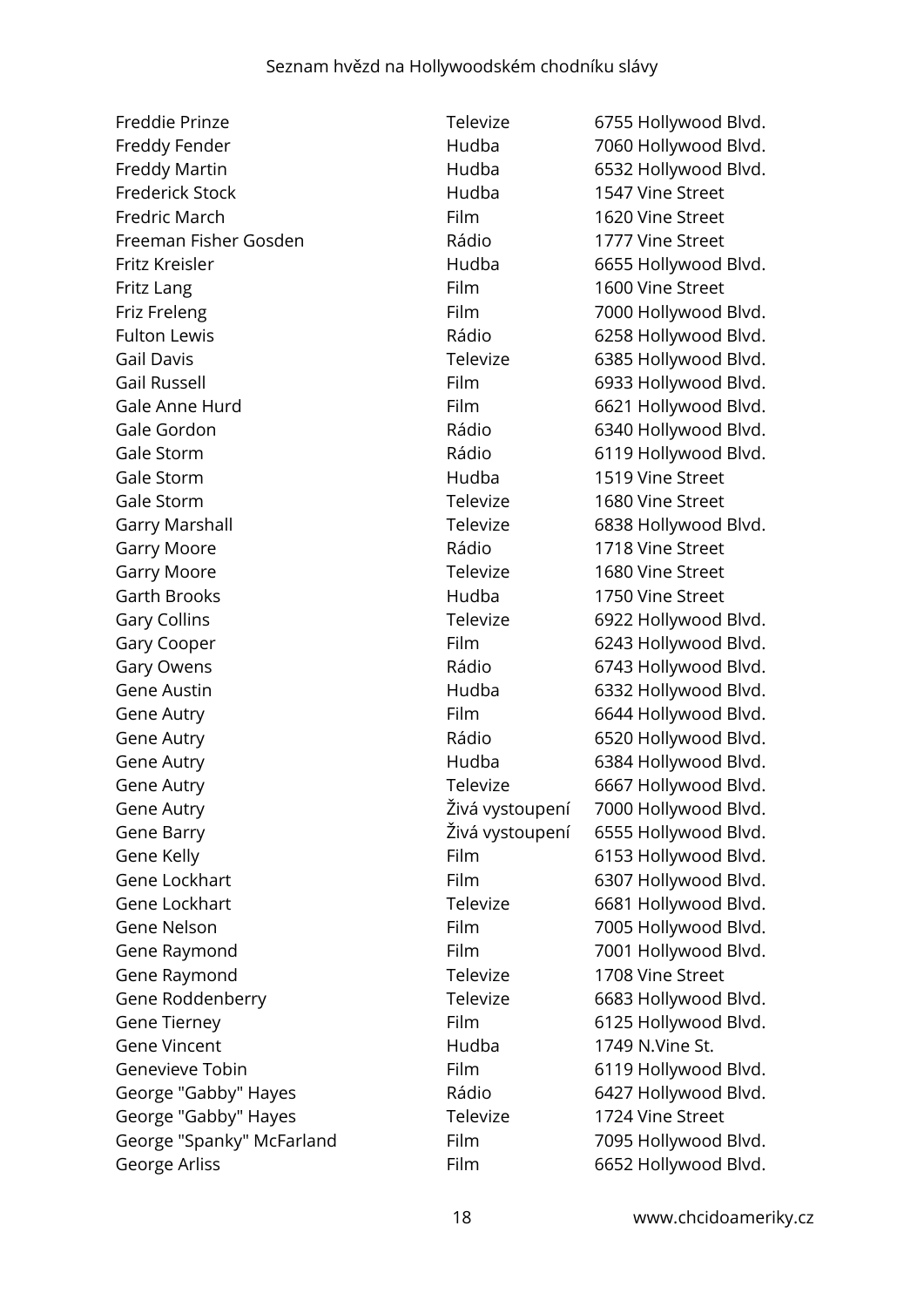George Brent Film Film 1709 Vine Street George Brent Televize 1612 Vine Street George Burns Film Film 1639 Vine Street George Carlin Živá vystoupení 1555 Vine Street George Eastman Film Film 1709 Vine Street George Fenneman Televize 1500 Vine Street George Harrison **Example 20 For the Hudba** 1750 Vine Street George Jessel **Film** 1777 Vine Street George Melachrino **1625** Vine Street George Murphy **Film** 1601 Vine Street George Pal **Film** 1720 Vine Street George Raft **Televize** 1500 Vine Street George Sanders **Film** 1636 Vine Street George Seaton **Film** Film 1752 Vine Street George Shearing The Contract Hudba 1716 Vine Street George Stevens **Film** Film 1709 Vine Street Geraldine Farrar Film Film 1620 Vine Street Geraldine Farrar The Street Hudba 1709 Vine Street

George Benson Hudba 7055 Hollywood Blvd. George Burns Živá vystoupení 6672 Hollywood Blvd. George Burns **Canadian Control Control Control Televize** 6510 Hollywood Blvd. George Cukor **Film** 6378 Hollywood Blvd. George E. Stone Film 6932 Hollywood Blvd. George Fitzmaurice Film Film 6601 Hollywood Blvd. George Gobel **George Gobel Televize** 6850 Hollywood Blvd. George Hamilton Film Film 7021 Hollywood Blvd. George Hicks **Contract Contract Contract Contract Contract Contract Contract Contract Contract Contract Contract Contract Contract Contract Contract Contract Contract Contract Contract Contract Contract Contract Contract C** George Kennedy Film 6356 Hollywood Blvd. George Lopez **Televize** 6801 Hollywood Blvd. George M. Cohan Film 6734 Hollywood Blvd. George Marshall **Film** Film 7048 Hollywood Blvd. George Meeker Film 6101 Hollywood Blvd. George Montgomery Televize 6301 Hollywood Blvd. George O'Brien Film Film 6201 Hollywood Blvd. George O'Hanlon Film Film 6428 Hollywood Blvd. George Peppard Film 6675 Hollywood Blvd. George Putnam Televize 6374 Hollywood Blvd. George Raft **Film** Film 6159 Hollywood Blvd. George Reeves **Televize** 6709 Hollywood Blvd. George Sanders Televize 7007 Hollywood Blvd. George Schlatter Televize 7000 Hollywood Blvd. George Sidney **Film** 6307 Hollywood Blvd. George Takei Televize Felevize 6681 Hollywood Blvd. George & Ira Gershwin **Franch Hudba** 7083 Hollywood Blvd. Georgia Gibbs **Hudba** 6404 Hollywood Blvd.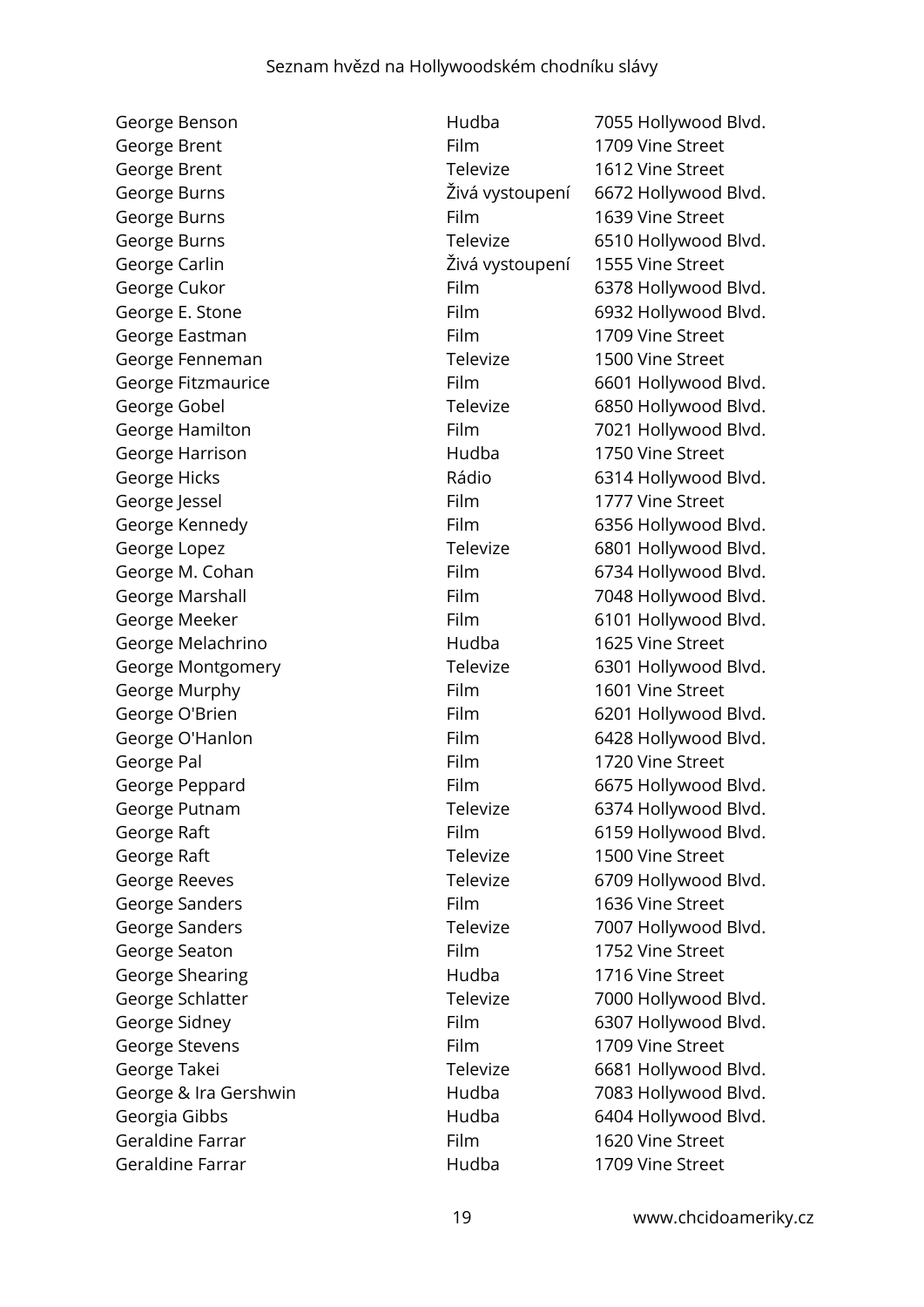| Geraldine Fitzgerald  | Film            | 6353 Hollywood Blvd. |
|-----------------------|-----------------|----------------------|
| Gig Young             | Televize        | 6821 Hollywood Blvd. |
| Gigi Perreau          | Televize        | 6212 Hollywood Blvd. |
| <b>Gilbert Cates</b>  | Film            | 7065 Hollywood Blvd. |
| Gilbert Roland        | Film            | 6730 Hollywood Blvd. |
| Gilda Gray            | Film            | 6620 Hollywood Blvd. |
| Gilda Radner          | Televize        | 6801 Hollywood Blvd. |
| <b>Ginger Rogers</b>  | Film            | 6772 Hollywood Blvd. |
| <b>Ginny Simms</b>    | Rádio           | 6408 Hollywood Blvd. |
| Gisele MacKenzie      | Televize        | 1601 Vine Street     |
| Gladys Knight         | Hudba           | 7083 Hollywood Blvd. |
| Gladys Swarthout      | Hudba           | 6290 Hollywood Blvd. |
| Glen A. Larson        | Televize        | 6673 Hollywood Blvd. |
| Glen Campbell         | Hudba           | 6925 Hollywood Blvd. |
| Glen Gray             | Hudba           | 1709 Vine Street     |
| Glenda Farrell        | Film            | 6524 Hollywood Blvd. |
| Glenn Close           | Film            | 7000 Hollywood Blvd. |
| Glenn Ford            | Film            | 6933 Hollywood Blvd. |
| Glenn Miller          | Hudba           | 6915 Hollywood Blvd. |
| Gloria DeHaven        | Film            | 6933 Hollywood Blvd. |
| Gloria Estefan        | Hudba           | 7021 Hollywood Blvd. |
| Gloria Grahame        | Film            | 6522 Hollywood Blvd. |
| Gloria Stuart         | Film            | 6714 Hollywood Blvd. |
| Gloria Swanson        | Televize        | 6301 Hollywood Blvd. |
| Gloria Swanson        | Film            | 6750 Hollywood Blvd. |
| Godzilla              | Film            | 6925 Hollywood Blvd. |
| Gordon Hollingshead   | Film            | 6200 Hollywood Blvd. |
| Gordon Jenkins        | Hudba           | 6626 Hollywood Blvd. |
| Gordon Jones          | Televize        | 1623 Vine Street     |
| Gordon MacRae         | Rádio           | 6325 Hollywood Blvd. |
| Gower Champion        | Televize        | 6162 Hollywood Blvd. |
| Grace Kelly           | Film            | 6329 Hollywood Blvd. |
| <b>Grace Moore</b>    | Film            | 6274 Hollywood Blvd. |
| Gracie Allen          | Televize        | 6672 Hollywood Blvd. |
| <b>Gracie Fields</b>  | Rádio           | 6125 Hollywood Blvd. |
| <b>Graham McNamee</b> | Rádio           | 6405 Hollywood Blvd. |
| <b>Grantland Rice</b> | Rádio           | 1632 Vine Street     |
| <b>Greer Garson</b>   | Film            | 1651 Vine Street     |
| Gregory La Cava       | Film            | 6906 Hollywood Blvd. |
| <b>Gregory Peck</b>   | Film            | 6100 Hollywood Blvd. |
| <b>Gregory Ratoff</b> | Film            | 6100 Hollywood Blvd. |
| Greta Garbo           | Film            | 6901 Hollywood Blvd. |
| Groucho Marx          | Televize        | 1734 Vine Street     |
| Groucho Marx          | Rádio           | 6821 Hollywood Blvd. |
| Guy Laliberté         | Živá vystoupení | 6801 Hollywood Blvd. |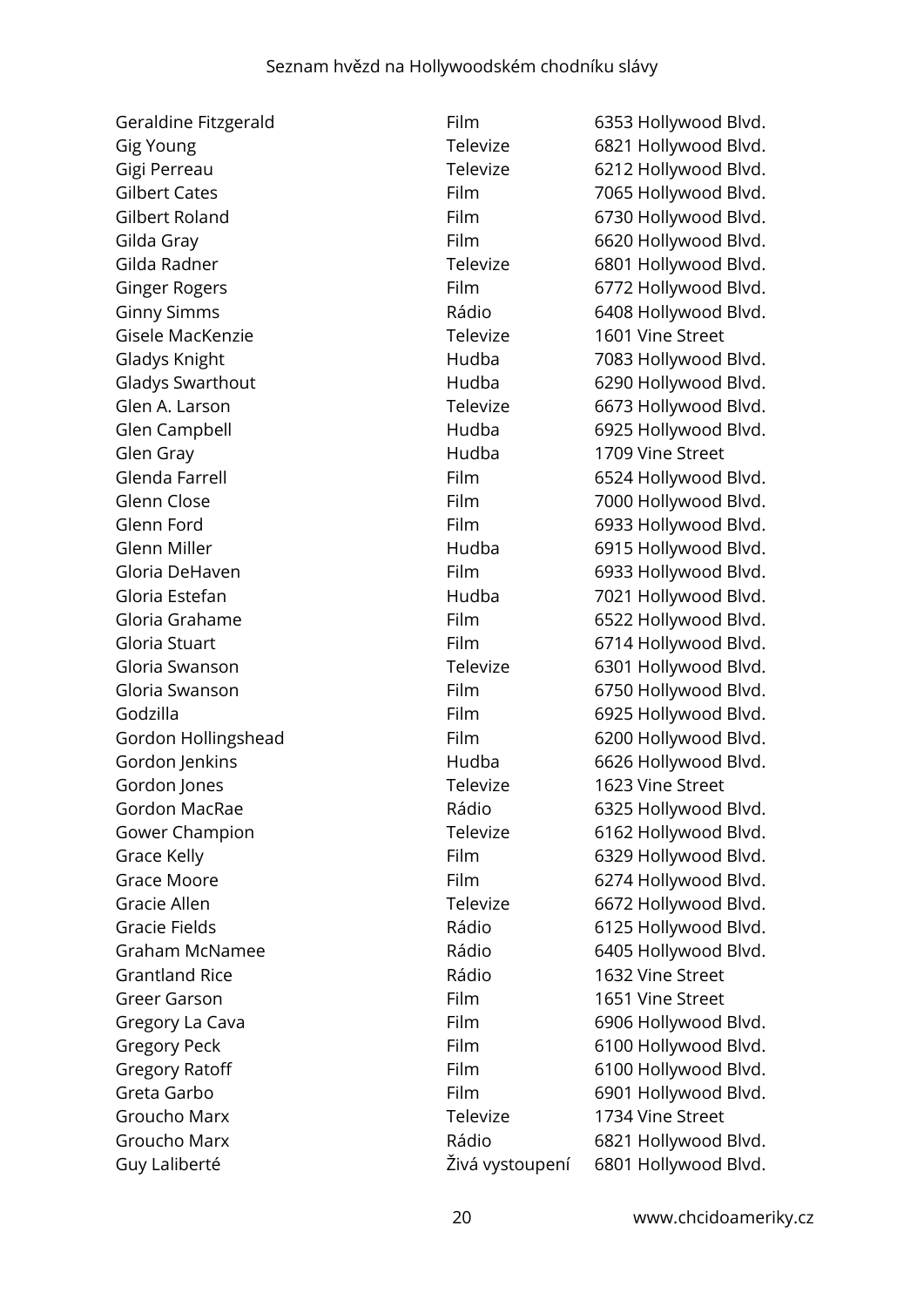Guy Lombardo **Example 26 Fisher Contract Contract Contract Contract Contract Contract Contract Contract Contract Contract Contract Contract Contract Contract Contract Contract Contract Contract Contract Contract Contract C** Guy Lombardo Televize 6363 Hollywood Blvd. Guy Lombardo **Figure 10. Hudba** 6666 Hollywood Blvd. Guy Madison **Guy Madison** Rádio 6933 Hollywood Blvd. Guy Madison Televize 6333 Hollywood Blvd. Guy Mitchell Hudba 7000 Hollywood Blvd. Guy Williams **Film** Film 7080 Hollywood Blvd. Gwyneth Paltrow Film Film 6931 Hollywood Blvd. Gypsy Rose Lee Film 6351 Hollywood Blvd. H. B. Warner **Film** Film 6600 Hollywood Blvd. H. Bruce Humberstone Film Film 1752 Vine Street H. C. Potter **Film** 6633 Hollywood Blvd. Hal David **Hudba Hudba** 6752 Hollywood Blvd. Hal Fishman Televize 1560 Vine Street Hal March Rádio 1560 Vine Street Hal March **Televize** 6536 Hollywood Blvd. Hal Mohr Film 6433 Hollywood Blvd. Hal Roach **Film** Film 1654 Vine Street Halle Berry **Film** 6801 Hollywood Blvd. Hank Mann **Film** Film 6300 Hollywood Blvd. Hank Williams **Hudba Hudba** 6400 Hollywood Blvd. Hanley Stafford **1640** Vine Street Hanna-Barbera **Televize** 6753 Hollywood Blvd. Hans Conried **Televize** 6664 Hollywood Blvd. Hans Zimmer Film 6908 Hollywood Blvd. Harlem Globetrotters Televize 6922 Hollywood Blvd. Harold Greene Televize 6906 Hollywood Blvd. Harold Lloyd **Film** 1503 Vine Street Harold Peary **National Community Property** Rádio 1639 Vine Street Harold Peary **Televize** 1719 Vine Street Harold Robbins **Film** 6743 Hollywood Blvd. Harold Russell **Film** 6752 Hollywood Blvd. Harriet Nelson **Netwood Blvd.** Televize 6821 Hollywood Blvd. Harrison Ford (\*1942) Film 6801 Hollywood Blvd. Harrison Ford (\*1884) Film 6665 Hollywood Blvd Harry Ackerman Televize 6661 Hollywood Blvd. Harry Belafonte **Hudba** 6721 Hollywood Blvd. Harry Carey **Film** 1521 Vine Street Harry Carey, Jr. **Example 20 Franch Carey, Inc.** Televize 6363 Vine Street Harry Houdini **Film** Film 7001 Hollywood Blvd. Harry James **Hudba** Hudba 6683 Hollywood Blvd. Harry Joe Brown **Film** Film 1777 Vine Street Harry Langdon Film Film 6927 Hollywood Blvd. Harry von Zell **Example 2018** Rádio 6521 Hollywood Blvd. Harry Warner **Film** Film 6441 Hollywood Blvd.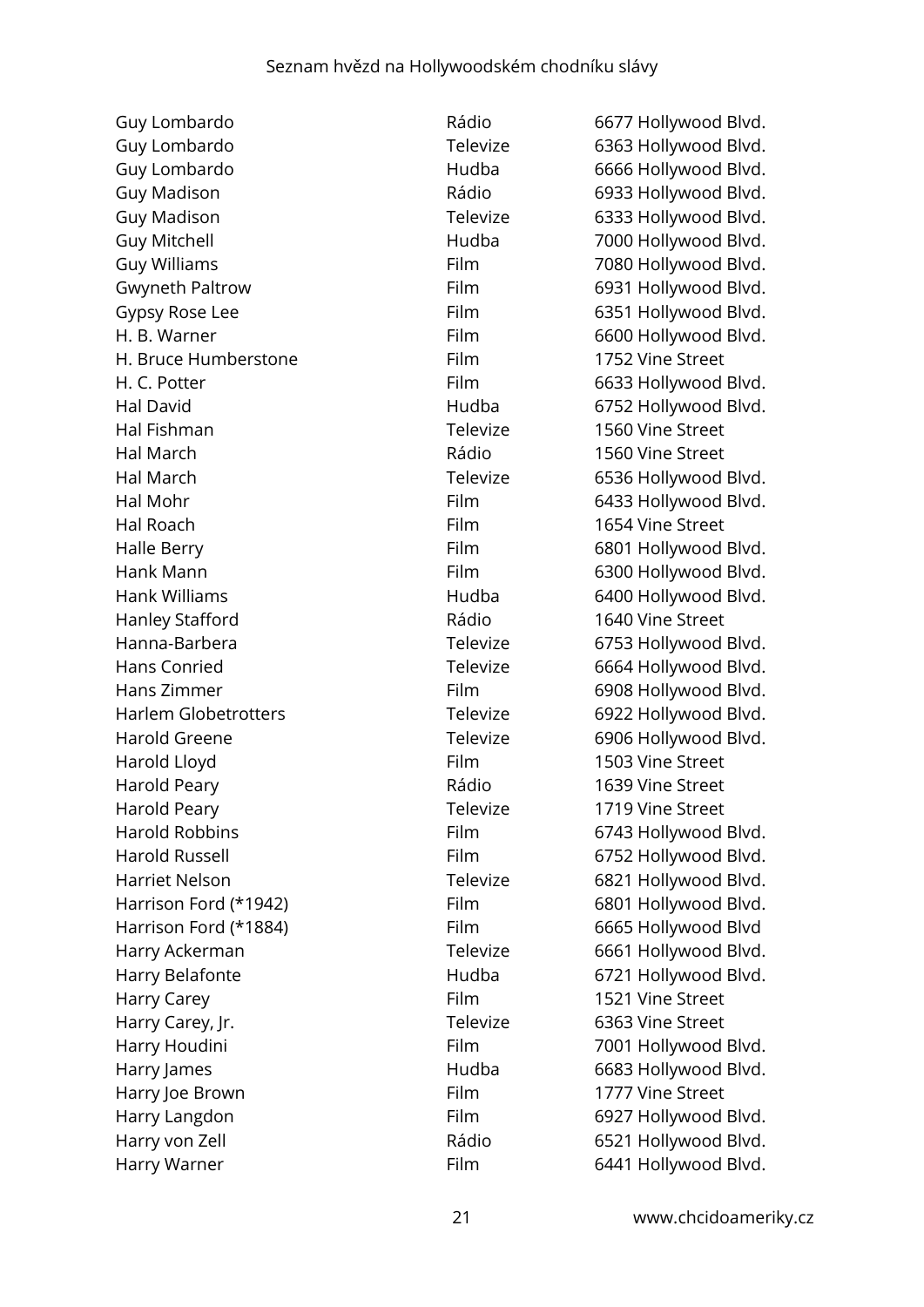| Haskell Wexler           | Film        | 7070 Hollywood Blvd. |
|--------------------------|-------------|----------------------|
| Hattie McDaniel          | Film        | 1719 Vine Street     |
| Hattie McDaniel          | Rádio       | 6933 Hollywood Blvd. |
| Heart                    | Hudba       | 6752 Hollywood Blvd. |
| Heather Angel            | Film        | 6301 Hollywood Blvd. |
| Hedda Hopper             | Film        | 6313 Hollywood Blvd. |
| <b>Hedy Lamarr</b>       | Film        | 6247 Hollywood Blvd. |
| Heinie Conklin           | Film        | 1776 Vine Street     |
| Helen Ferguson           | Film        | 6153 Hollywood Blvd. |
| Helen Gahagan            | Film        | 1708 Vine Street     |
| <b>Helen Hayes</b>       | Film        | 6258 Hollywood Blvd. |
| Helen Hayes              | Rádio       | 6549 Hollywood Blvd. |
| <b>Helen Mack</b>        | Film        | 6310 Hollywood Blvd. |
| Helen Mirren             | Film        | 6714 Hollywood Blvd. |
| Helen Parrish            | Film        | 6263 Hollywood Blvd. |
| Helen Reddy              | Hudba       | 1750 Vine Street     |
| <b>Helen Traubel</b>     | Hudba       | 6422 Hollywood Blvd. |
| <b>Helen Twelvetrees</b> | Film        | 6263 Hollywood Blvd. |
| Helene Costello          | Film        | 1500 Vine Street     |
| Henri René               | Hudba       | 1610 Vine Street     |
| Henry B. Walthall        | Film        | 6201 Hollywood Blvd. |
| Henry Fonda              | Film        | 1601 Vine Street     |
| Henry Hathaway           | <b>Film</b> | 1638 Vine Street     |
| Henry King               | Film        | 6327 Hollywood Blvd. |
| Henry Koster             | Film        | 6762 Hollywood Blvd. |
| Henry Mancini            | Hudba       | 6821 Hollywood Blvd. |
| Henry Morgan             | Rádio       | 6325 Hollywood Blvd. |
| Henry O'Neill            | Film        | 6801 Hollywood Blvd. |
| Henry Rowland            | Televize    | 6328 Hollywood Blvd. |
| Henry Wilcoxon           | Film        | 6256 Hollywood Blvd. |
| Henry Winkler            | Televize    | 6235 Hollywood Blvd. |
| Herb Alpert              | Hudba       | 6929 Hollywood Blvd. |
| Herbert "Herb" Jeffries  | Film        | 6672 Hollywood Blvd. |
| Herbert Kalmus           | Film        | 6157 Hollywood Blvd. |
| <b>Herbert Marshall</b>  | Film        | 6200 Hollywood Blvd. |
| <b>Herbert Rawlinson</b> | Film        | 6150 Hollywood Blvd. |
| Herbie Hancock           | Hudba       | 7057 Hollywood Blvd. |
| <b>Hilary Swank</b>      | Film        | 6925 Hollywood Blvd. |
| Hildegarde               | Rádio       | 6141 Hollywood Blvd. |
| <b>Hillary Brooke</b>    | Televize    | 6311 Hollywood Blvd. |
| Hoagy Carmichael         | Televize    | 1720 Vine Street     |
| <b>Hobart Bosworth</b>   | Film        | 6522 Hollywood Blvd. |
| <b>Holly Hunter</b>      | Film        | 7000 Hollywood Blvd. |
| <b>Hoot Gibson</b>       | Film        | 1765 Vine Street     |
| Horace Heidt             | Rádio       | 1631 Vine Street     |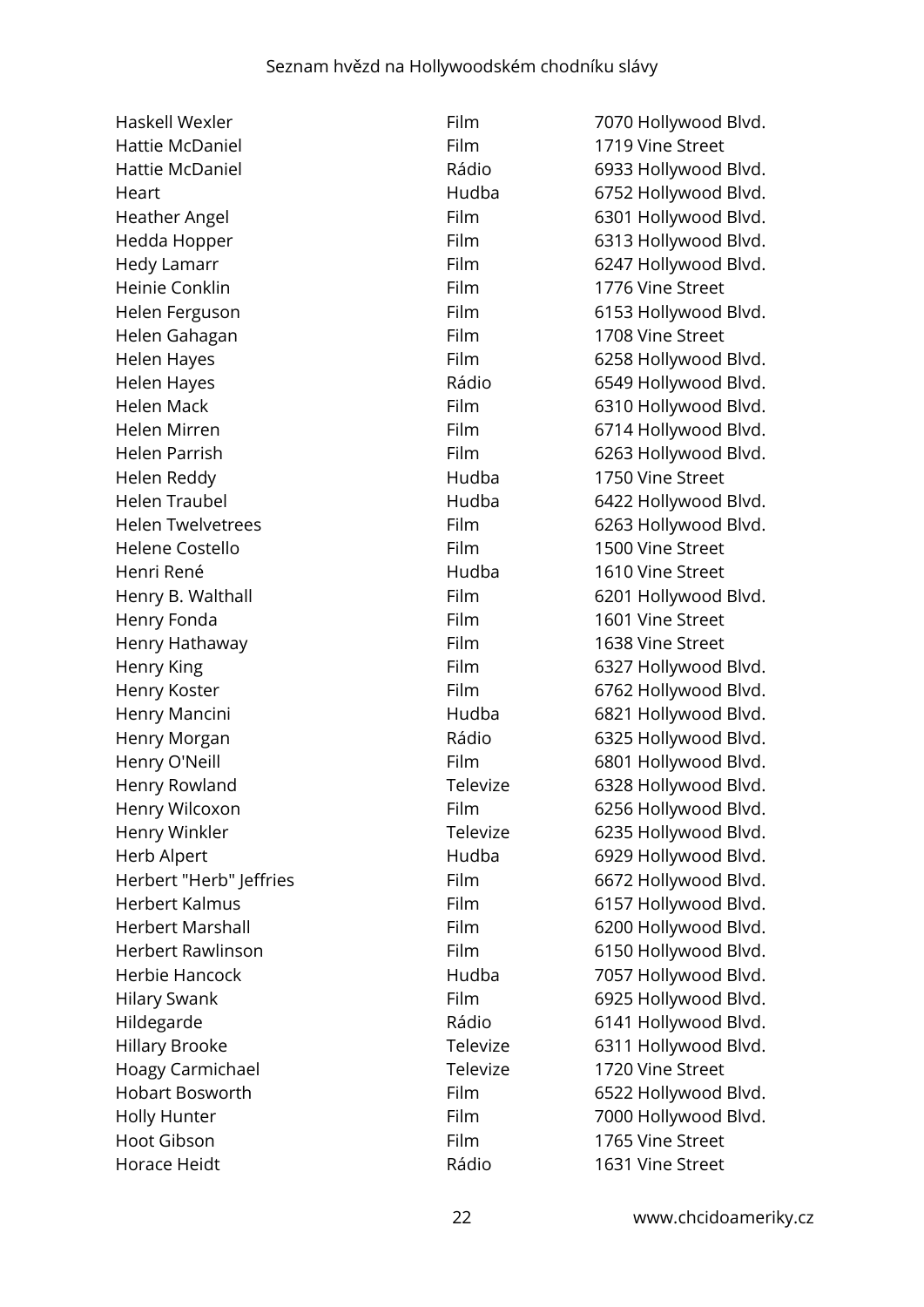Horace Heidt **Televize** 6628 Hollywood Blvd. House Peters, Sr. The Community School Blvd. Film 6157 Hollywood Blvd. Howard Duff Televize 1623 Vine Street Howard Hawks Film 1708 Vine Street Howard Keel **Film** 6253 Hollywood Blvd. Howie Mandel **Televize** 6366 Hollywood Blvd. Hugh Hefner Televize Televize 7000 Hollywood Blvd. Hugh Herbert **Film** 6251 Hollywood Blvd. Hugh Jackman Film Film 6931 Hollywood Blvd. Hugh O'Brian Televize 6613 Hollywood Blvd. Hugo Winterhalter **Hudba** 1600 Vine Street Humberto Luna Televize 6776 Hollywood Blvd. Humphrey Bogart Film 6322 Hollywood Blvd. Chad Everett **Televize** 6922 Hollywood Blvd. Chaka Khan **Example 2018** Hudba 6623 Hollywood Blvd. Charles "Buddy" Rogers Film 6135 Hollywood Blvd. Charles Bickford Televize 1620 Vine Street Charles Bickford Film 6780 Hollywood Blvd. Charles Boyer Film 6300 Hollywood Blvd. Charles Boyer Televize 6300 Hollywood Blvd. Charles Bronson Film 6901 Hollywood Blvd. Charles Butterworth Film Film 7036 Hollywood Blvd. Charles Correll Rádio 1777 Vine Street Charles Durning Film 6504 Hollywood Blvd. Charles Farrell Film 7021 Hollywood Blvd. Charles Farrell Televize 1617 Vine Street Charles Fries Televize Fries Charles Fries Charles Fries Charles Champlin Televize 6751 Hollywood Blvd. Charles Christie Film 1719 Vine Street Charles Laughton Film 7021 Hollywood Blvd. Charles M. Schulz Televize 7021 Hollywood Blvd. Charles McGraw Televize 6927 Hollywood Blvd. Charles Ray **Film** 6355 Hollywood Blvd. Charles Ruggles Film 6264 Hollywood Blvd. Charles Ruggles **Charles Ruggles** Rádio 6359 Hollywood Blvd. Charles Ruggles Televize 1630 Vine Street Charles Vidor **Film** 6676 Hollywood Blvd. Charles Walters **Film** 6402 Hollywood Blvd. Charles Winninger **Charles Winninger** Rádio 6333 Hollywood Blvd. Charley Chase Film 6630 Hollywood Blvd. Charley Pride **Figure 2008** Hudba 7083 Hollywood Blvd. Charlie Chaplin Film Film 6751 Hollywood Blvd. Charlie Sheen Film Film 7021 Hollywood Blvd. Charlie Tuna **1560 Vine Street** Rádio 1560 Vine Street Charlize Theron Film 6801 Hollywood Blvd.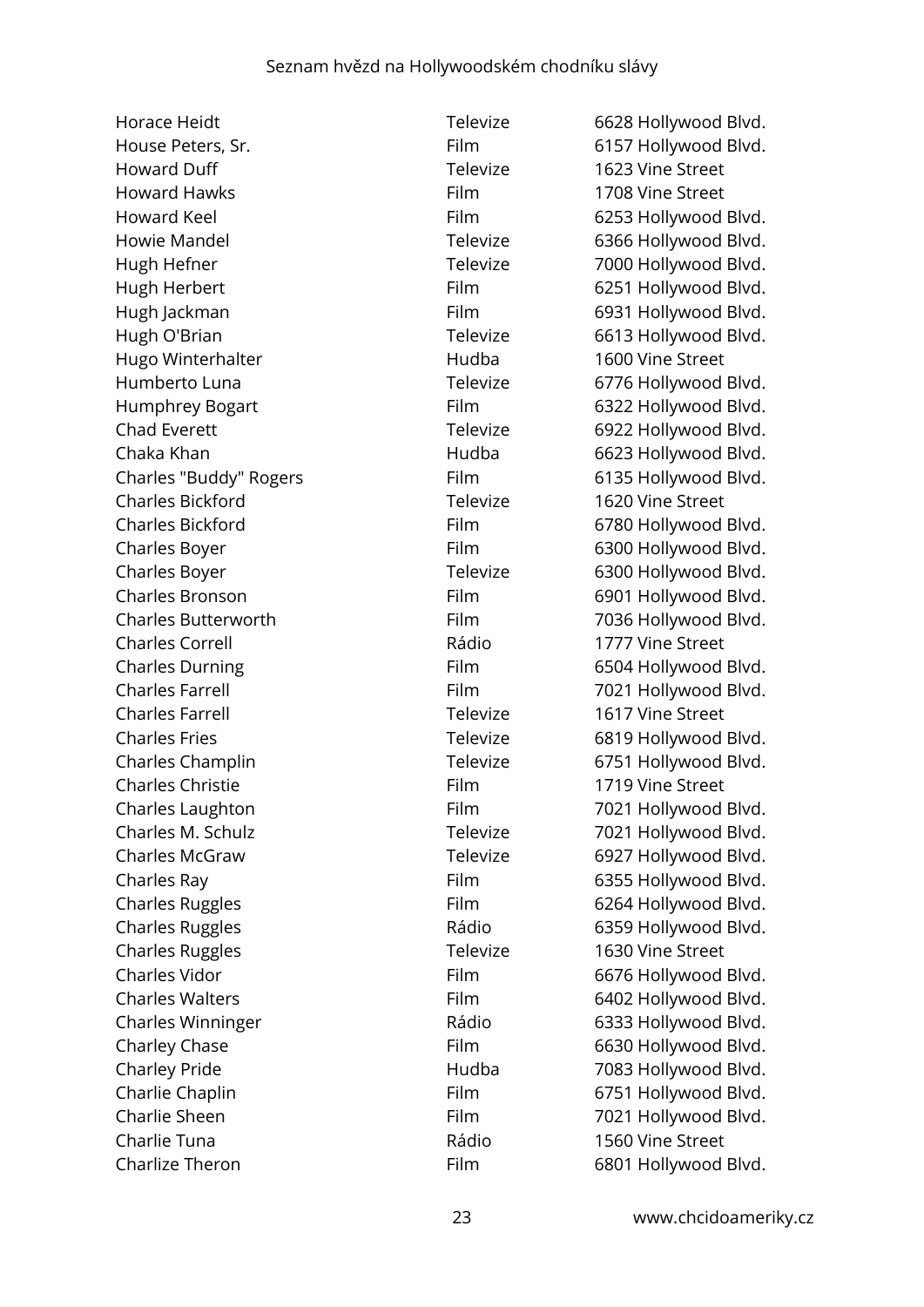| Charlotte Greenwood      | Rádio    | 1601 Vine Street     |
|--------------------------|----------|----------------------|
| <b>Charlton Heston</b>   | Film     | 1628 Vine Street     |
| Cheryl Hines             | Televize | 6621 Hollywood Blvd. |
| <b>Chester Conklin</b>   | Film     | 1560 Vine Street     |
| Chevy Chase              | Film     | 7021 Hollywood Blvd. |
| Chicago                  | Hudba    | 6438 Hollywood Blvd. |
| Chick Hearn              | Rádio    | 6755 Hollywood Blvd. |
| Chill Wills              | Film     | 6923 Hollywood Blvd. |
| Chris Berman             | Televize | 6259 Hollywood Blvd. |
| Chris Farley             | Televize | 6366 Hollywood Blvd. |
| Chris Rock               | Televize | 7021 Hollywood Blvd. |
| Christina Aguilera       | Hudba    | 6901 Hollywood Blvd. |
| <b>Christopher Reeve</b> | Film     | 7021 Hollywood Blvd. |
| Chuck Berry              | Hudba    | 1777 N. Vine Street  |
| <b>Chuck Connors</b>     | Televize | 6838 Hollywood Blvd. |
| Chuck Jones              | Film     | 7011 Hollywood Blvd. |
| Chuck Lorre              | Televize | 7021 Hollywood Blvd. |
| <b>Chuck Niles</b>       | Rádio    | 7080 Hollywood Blvd  |
| <b>Chuck Norris</b>      | Film     | 7024 Hollywood Blvd. |
| Ida Lupino               | Televize | 1724 Vine Street     |
| Ida Lupino               | Film     | 6821 Hollywood Blvd. |
| Ignacy Paderewski        | Hudba    | 6284 Hollywood Blvd. |
| Igor Stravinsky          | Rádio    | 6340 Hollywood Blvd. |
| Ilka Chase               | Film     | 6361 Hollywood Blvd. |
| Ilka Chase               | Televize | 6751 Hollywood Blvd. |
| Ilona Massey             | Film     | 1623 Vine Street     |
| Imogene Coca             | Televize | 6256 Hollywood Blvd. |
| Ina Claire               | Film     | 6150 Hollywood Blvd. |
| Ingrid Bergman           | Film     | 6759 Hollywood Blvd. |
| Irene Dunne              | Film     | 6440 Hollywood Blvd. |
| Irene Hervey             | Film     | 6336 Hollywood Blvd. |
| Irene Rich               | Film     | 6225 Hollywood Blvd. |
| Irene Rich               | Rádio    | 6150 Hollywood Blvd. |
| Irish McCalla            | Televize | 1720 Vine Street     |
| Iron Eyes Cody           | Televize | 6655 Hollywood Blvd. |
| Irving Berlin            | Hudba    | 7095 Hollywood Blvd. |
| Irving Cummings          | Film     | 6816 Hollywood Blvd. |
| <b>Irving Reis</b>       | Film     | 6912 Hollywood Blvd. |
| <b>Irving Thalberg</b>   | Film     | 7006 Hollywood Blvd. |
| Irwin Winkler            | Film     | 6801 Hollywood Blvd. |
| <b>Isaac Stern</b>       | Hudba    | 6540 Hollywood Blvd. |
| Isabel Jewell            | Film     | 1560 Vine Street     |
| <b>Isabel Sanford</b>    | Televize | 7080 Hollywood Blvd. |
| Isabel Sanford           | Hudba    | 7080 Hollywood Blvd. |
| Israel Cachao López      | Hudba    | 6554 Hollywood Blvd. |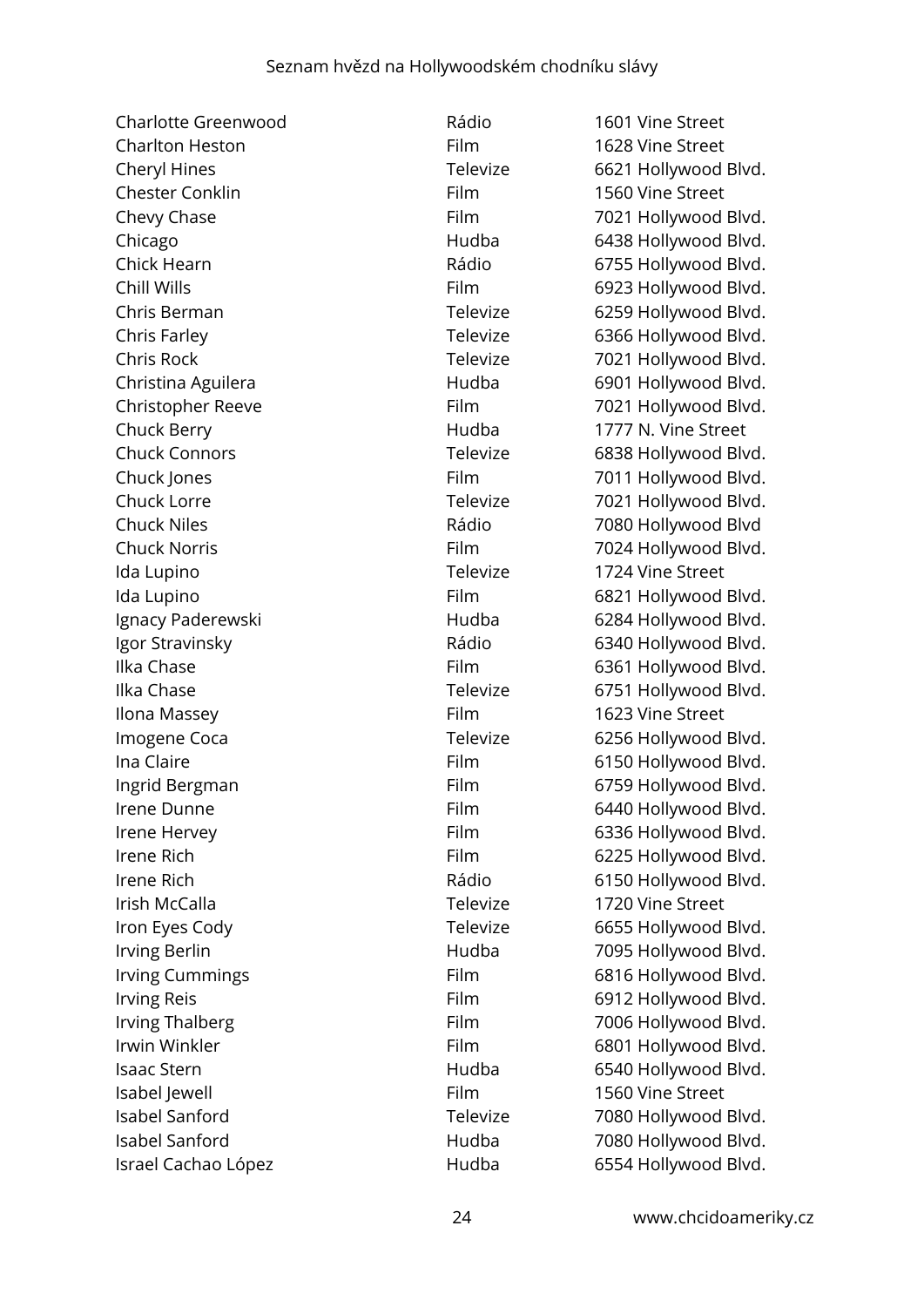Jack Bailey **National Street** Rádio 1708 Vine Street Jack Benny Rádio 1505 Vine Street Jack Carson Televize 1560 Vine Street Jack Conway Film 1500 Vine Street Jack Mulhall Film 1724 Vine Street Jack Pearl Rádio 1680 Vine Street Jack Perrin Film 1777 Vine Street Jack Pickford Film 1523 Vine Street Jackie Coogan **Film** Film 1654 Vine Street Jackie Cooper **Film** 1507 Vine Street

Ivan Reitman Film 7024 Hollywood Blvd J. Carrol Naish Televize 6145 Hollywood Blvd. 1. M. Kerrigan **Film** Film 6621 Hollywood Blvd. J. Peverell Marley **Film** 6819 Hollywood Blvd. Jack Albertson Televize 6253 Hollywood Blvd. Jack Bailey Televize 6411 Hollywood Blvd. Jack Benny Film 6650 Hollywood Blvd. Jack Benny Televize 6370 Hollywood Blvd. Jack Carson Rádio 6361 Hollywood Blvd. Jack Douglas Televize 6740 Hollywood Blvd. Jack Haley Rádio 6435 Hollywood Blvd. Jack Holt Film 6313½ Hollywood Blvd. Jack Jones Hudba 6104 Hollywood Blvd. Jack Klugman Televize 6555 Hollywood Blvd. Jack LaLanne Televize 7000 Hollywood Blvd. Jack Lemmon Film 6357 Hollywood Blvd. Jack Lescoulie Televize 6500 Hollywood Blvd. Jack Little Rádio 6618 Hollywood Blvd. Jack N. Green Film 6925 Hollywood Blvd. Jack Nicholson Film 6925 Hollywood Blvd. Jack Oakie Film 6752 Hollywood Blvd. Jack Paar **Televize** 6212 Hollywood Blvd. Jack Palance **Televize** 6608 Hollywood Blvd. Jack Smith Rádio 6145 Hollywood Blvd. Jack Valenti Film 7000 Hollywood Blvd. Jack Warner Film 6541 Hollywood Blvd. Jack Webb Rádio 7040 Hollywood Blvd. Jack Webb Televize 6278 Hollywood Blvd. Jack White Film 6366 Hollywood Blvd. Jackie Gleason Hudba 6231 Hollywood Blvd. Jackie Gleason Televize 6300 Hollywood Blvd. Jackie Chan Film 6801 Hollywood Blvd. Jaclyn Smith Televize 7000 Hollywood Blvd. Jaime Jarrín Rádio 6381 Hollywood Blvd. James A. Fitzpatrick Film Film 1611 Vine Street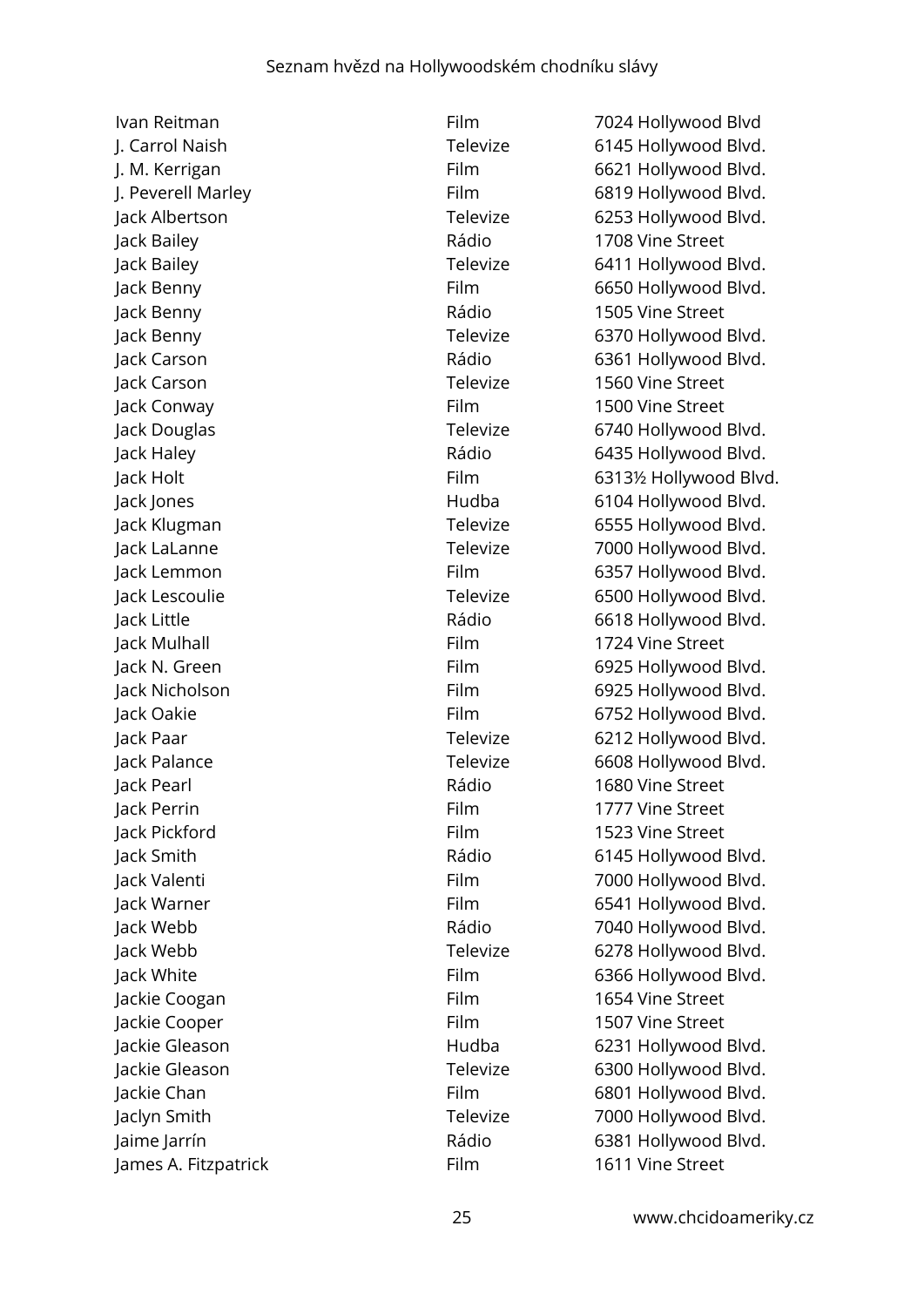James Arness Televize 1751 Vine Street James Bacon Film 1637 Vine Street James Brown Hudba 1501 Vine Street James Dean Film 1719 Vine Street James Stewart **Film** Film 1708 Vine Street Jamie Farr Televize 1547 N. Vine Street Jan Peerce Hudba 1751 Vine Street Jane Froman Televize 1645 Vine Street ane Greer Film 1634 Vine Street Jane Wyman Film 6607 Hollywood Blvd.

James Brolin Televize 7018 Hollywood Blvd. James Caan Film 6648 Hollywood Blvd. James Cagney **Film** 6504 Hollywood Blvd. James Cameron Film 6712 Hollywood Blvd. James Cleveland **Figure 2018** Hudba 6742 Hollywood Blvd. James Coburn Film Film 7055 Hollywood Blvd. James Cruze Film 6922 Hollywood Blvd. James Doohan Film 7021 Hollywood Blvd. James Dunn Film 6555 Hollywood Blvd. James Dunn Televize 7010 Hollywood Blvd. James Franco **Film** Film 6838 Hollywood Blvd. James Garner Televize 6927 Hollywood Blvd. James Gleason Film 7038 Hollywood Blvd. James L. Nederlander Živá vystoupení 6233 Hollywood Blvd. James Mason Televize 6821 Hollywood Blvd. James Melton Rádio 6300 Hollywood Blvd. James Melton Hudba 6564 Hollywood Blvd. James Whitmore Televize 6611 Hollywood Blvd James Woods **Film** 7021 Hollywood Blvd. Jamie Foxx Film 6801 Hollywood Blvd. Jamie Lee Curtis **Film** 6600 Hollywood Blvd. Jan Clayton Televize 6200 Hollywood Blvd. Jan Murray Televize 6153 Hollywood Blvd. Jan Sterling The Communication of the Film Film 6638 Hollywood Blvd. Jan a Mickey Rooney Živá vystoupení 6801 Hollywood Blvd. Jane Darwell **Film** 6735 Hollywood Blvd. Jane Froman Rádio 6321 Hollywood Blvd. Jane Froman Hudba 6145 Hollywood Blvd. Jane Lynch Televize 6640 Hollywood Blvd. Jane Morgan **Hudba** Hudba 6914 Hollywood Blvd. Jane Powell Film 6818 Hollywood Blvd. Jane Russell Film 6850 Hollywood Blvd. Jane Seymour **Televize** 7000 Hollywood Blvd. Jane Withers **Film** Film 6119 Hollywood Blvd. Jane Wyatt Televize 6350 Hollywood Blvd.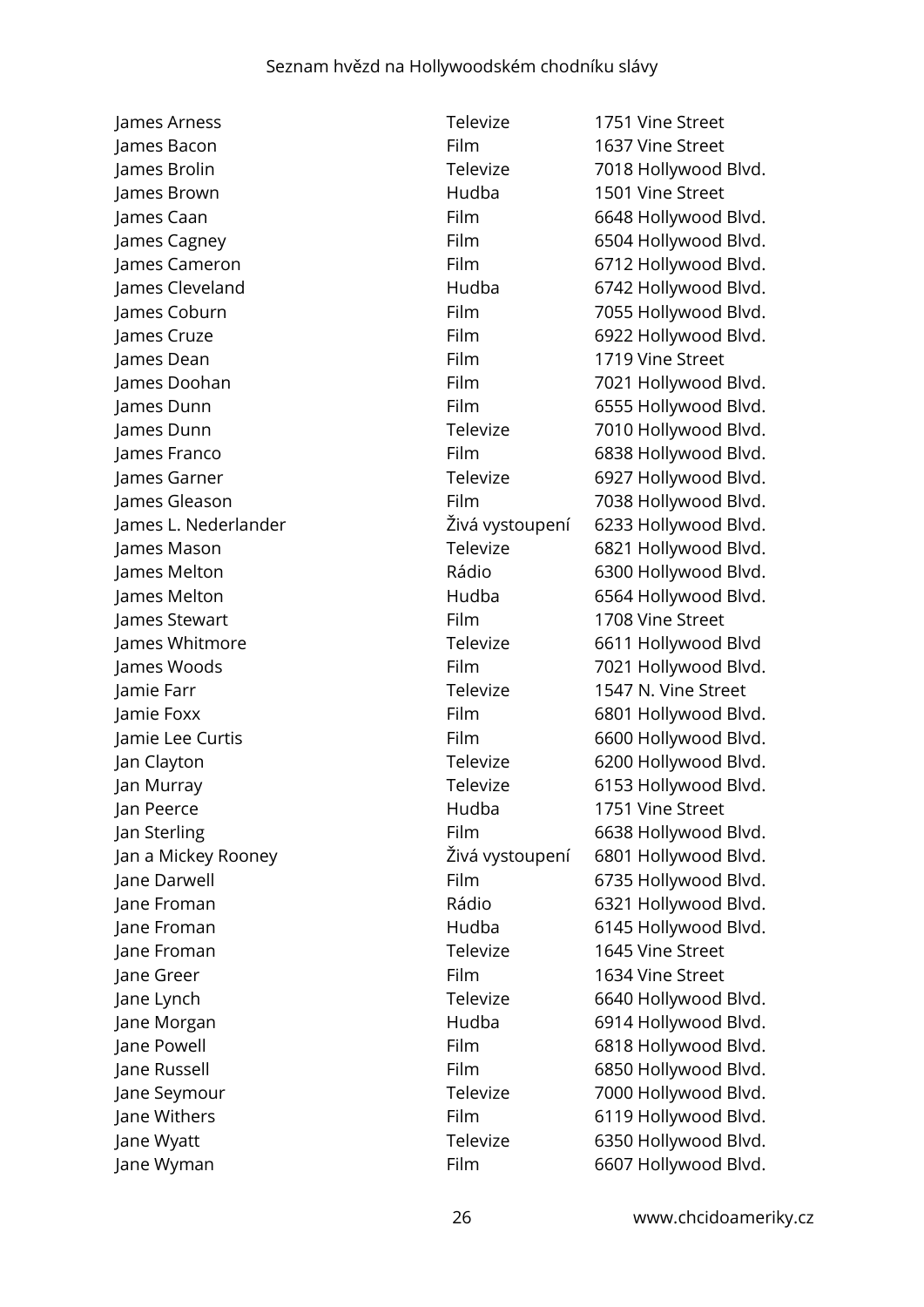Jane Wyman Televize 1620 Vine Street Jane's Addiction **Figure 1 Contract Contract Addiction** Hudba 6436 Hollywood Blvd. Janet Gaynor Film 6284 Hollywood Blvd. Janet Jackson **Hudba** 1500 Vine Street Janet Leigh Film 1777 Vine Street Janis Joplin Hudba 6752 Hollywood Blvd. Janis Paige Film 6624 Hollywood Blvd. Jascha Heifetz Hudba 6777 Hollywood Blvd. Javier Bardem **Film** Film 6834 Hollywood Blvd. Jay Leno Televize 6780 Hollywood Blvd. Jay Silverheels **Televize** 6538 Hollywood Blvd. Jay Thomas Rádio 6161 Hollywood Blvd. Jay Ward Televize 7080 Hollywood Blvd. Jayne Mansfield **Film** 6328 Hollywood Blvd. Jean Arthur Film 6333 Hollywood Blvd. Jean Hagen Televize 1560 Vine Street Jean Harlow Film 6910 Hollywood Blvd. Jean Hersholt Film 6501 Hollywood Blvd. Jean Hersholt Rádio 6701 Hollywood Blvd. Jean Muir Film 6280 Hollywood Blvd. Jean Negulesco **Film** 6212 Hollywood Blvd. Jean Parker Film 6666 Hollywood Blvd. Jean Renoir Film 6212 Hollywood Blvd. Jeanette MacDonald Film 6157 Hollywood Blvd. Jeanette MacDonald Hudba 1628 Vine Street Jeanie MacPherson Film 6150 Hollywood Blvd. Jeanne Cooper Televize 1777 Vine Street Jeannie Carson Televize 1560 Vine Street Jeff Bridges Film 7065 Hollywood Blvd. Jeff Chandler Film 1770 Vine Street Jeffrey Hunter Televize 6918 Hollywood Blvd. Jennifer Aniston Film 6270 Hollywood Blvd. Jennifer Hudson **Hudba** 6262 Hollywood Blvd. Jennifer Jones Film 6429 Hollywood Blvd. Jennifer Lopez **Hudba** 6262 Hollywood Blvd. Jerome Cowan Televize 6251 Hollywood Blvd. Jerry Bruckheimer Film 6838 Hollywood Blvd. Jerry Buss Televize 6801 Hollywood Blvd. Jerry Colonna **1645** Vine Street Jerry Dunphy Televize 6669 Hollywood Blvd. Jerry Fairbanks Film 6384 Hollywood Blvd. Jerry Herman Živá vystoupení 7095 Hollywood Blvd. Jerry Lee Lewis Hudba 6631 Hollywood Blvd. Jerry Leiber a Mike Stoller **Hudba** 7083 Hollywood Blvd. Jerry Leiber a Mike Stoller **Hudba** 7083 Hollywood Blvd.

27 www.chcidoameriky.cz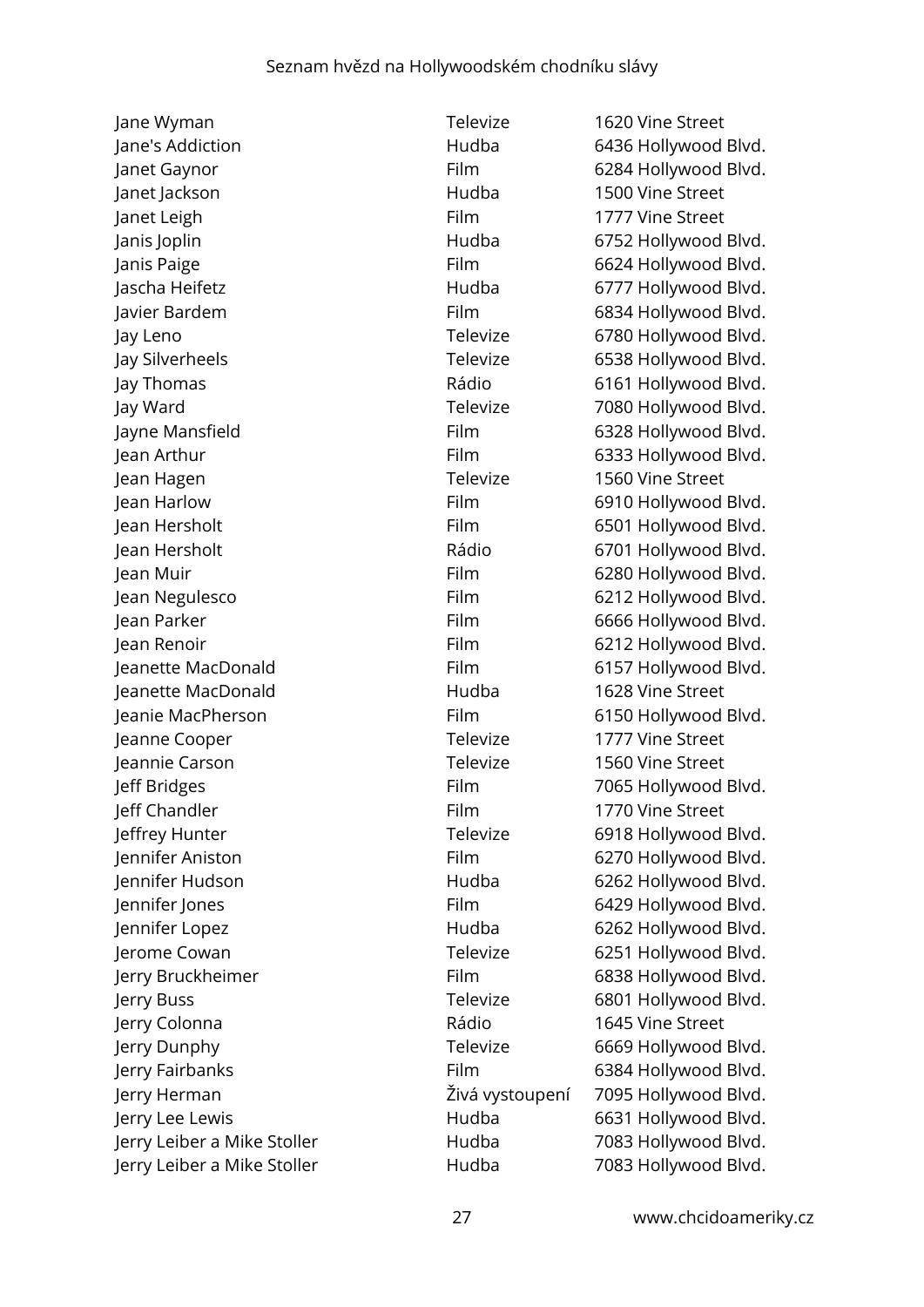Jerry Lewis Televize 6150 Hollywood Blvd Jerry Lewis Film 6821 Hollywood Blvd. Jerry Moss Televize 6933 Hollywood Blvd. Jerry Stiller a Anne Meara Televize 7018 Hollywood Blvd. Jerry Weintraub Film 6931 Hollywood Blvd. Jess Marlow Televize 6420 Hollywood Blvd. Jesse L. Lasky Film 6433 Hollywood Blvd. Jessica Dragonette Rádio 1709 Vine Street Jessica Tandy Film 6284 Hollywood Blvd. Jester Hairston Televize 6161 Hollywood Blvd. Jetta Goudal Film 6333 Hollywood Blvd. Jill Ireland Film 6751 Hollywood Blvd. Jim Backus Televize 1735 Vine Street Jim Davis Televize 6290 Hollywood Blvd. Jim Gray Rádio 6801 Hollywood Blvd. Jim Healy Rádio 6740 Hollywood Blvd. Jim Henson Televize 6631 Hollywood Blvd. Jim Hill Televize 6801 Hollywood Blvd. Jim Ladd Rádio 7018 Hollywood Blvd. Jim Lowe Hudba 6333 Hollywood Blvd. Jim Nabors Živá vystoupení 6435 Hollywood Blvd. Jimi Hendrix Hudba 6627 Hollywood Blvd. Jimmie Dodd Televize 1600 Vine Street Jimmie Fidler Rádio 6128 Hollywood Blvd. Jimmy Boyd Hudba 7021 Hollywood Blvd. Jimmy Dorsey Hudba 6505 Hollywood Blvd. Jimmy Durante **Film** Film 1600 Vine Street Jimmy Durante Rádio 1648 Vine Street Jimmy Jam a Terry Lewis **Hudba** 6363 Hollywood Blvd. Jimmy Kimmel Televize 6840 Hollywood Blvd. Jimmy Wakely **All and Street** Hudba 1680 Vine Street Jimmy Wallington Rádio 6660 Hollywood Blvd. Jinx Falkenburg **Televize** 1500 Vine Street Jo Stafford Rádio 1709 Vine Street Jo Stafford Hudba 1625 Vine Street Jo Stafford Televize 6270 Hollywood Blvd. Jo Van Fleet Film 7010 Hollywood Blvd. Joan Bennett Film 6300 Hollywood Blvd. Joan Blondell Film 6311 Hollywood Blvd. Joan Caulfield Televize 1500 Vine Street Joan Collins Televize 6901 Hollywood Blvd. Joan Crawford Film 1752 Vine Street Joan Davis Film 1521 Vine Street Joan Davis Rádio 1716 Vine Street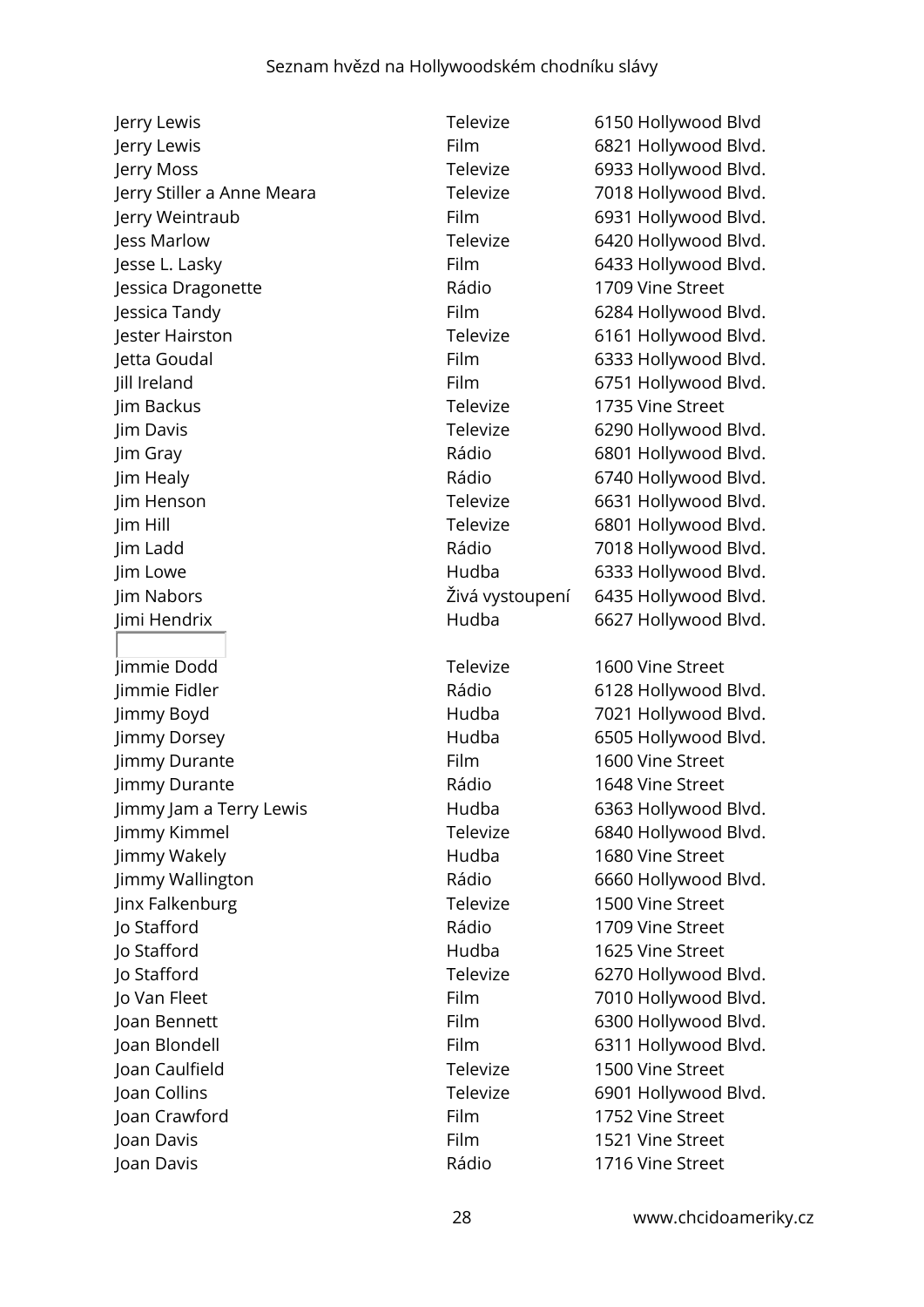Joan Fontaine Film 1645 Vine Street Joan Leslie Televize 1560 Vine Street Joan Rivers Televize 7000 Hollywood Blvd. Joanne Dru Televize 1708 Vine Street Joanne Woodward Film 6801 Hollywood Blvd. Joe E. Brown Film 1680 Vine Street Joe Kirkwood, Jr. Televize 1632 Vine Street Joe Mantegna Živá vystoupení 6654 Hollywood Blvd. Joe Pasternak Film 1541 N. Vine Street Joe Penner Rádio 1752 Vine Street Joe Williams Hudba 6508 Hollywood Blvd. Joel Grey Živá vystoupení 6753 Hollywood Blvd. Joel McCrea Film 6901 Hollywood Blvd. Joel McCrea Rádio 6241 Hollywood Blvd. Joel Silver Film 6925 Hollywood Blvd. John B. Kennedy Rádio 1611 Vine Street John Barrymore Film 6667 Hollywood Blvd. John Belushi Televize 6355 Hollywood Blvd. John Beradino Televize 6801 Hollywood Blvd. John Boles **Film** 6530 Hollywood Blvd. John Bowers Film 1709 Vine Street John Bunny Film 1715 Vine Street John Carradine Film 6240 Hollywood Blvd. John Conte **Televize** 6119 Hollywood Blvd. John Cromwell Film 6555 Hollywood Blvd. John Cusack Film 6644 Hollywood Blvd. John Daly Televize 1765 Vine Street John Derek Televize 6531 Hollywood Blvd. John Drew Barrymore Televize 7004 Hollywood Blvd. John Ericson Televize 1523 Vine Street John Farrow Film 6300 Hollywood Blvd. John Fogerty **Markow Hudba** 7000 Hollywood Blvd. John Ford Film 1640 Vine Street John Forsythe Televize 6549 Hollywood Blvd. John Garfield Film 7065 Hollywood Blvd. John Gilbert Film 1755 Vine Street John Hart Televize 6432 Hollywood Blvd. John Hayes Rádio 6769 Hollywood Blvd. John Hodiak **Marson Company Rádio** 6101 Hollywood Blvd. John Howard Televize 6515 Hollywood Blvd. John Huston Film 1765 Vine Street John Chambers Film 7006 Hollywood Blvd. John Charles Thomas **Hudba** 6933 Hollywood Blvd. John Ireland Televize 7021 Hollywood Blvd. John Langley Televize 6667 Hollywood Blvd.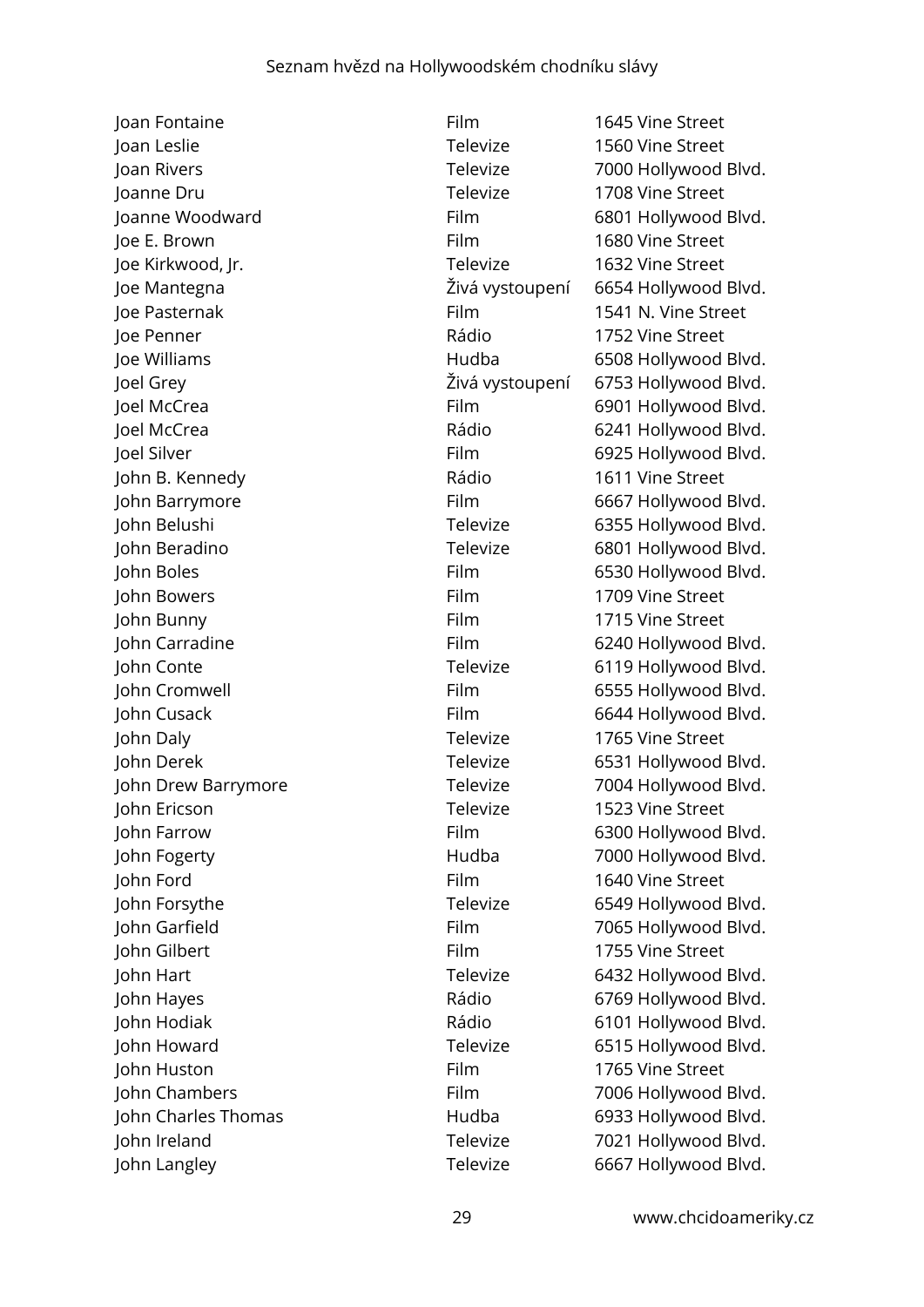John Lasseter **Film** 6834 Hollywood Blvd. John Lennon Hudba 1750 Vine Street John Lupton Televize 1713 Vine Street John Nesbitt Film 1717 Vine Street John Philip Sousa **1500** Vine Street John Wayne Film 1541 Vine Street Johnny Carson Televize 1751 Vine Street Johnny Mathis **1501** Vine Street Johnny Mercer Televize 1628 Vine Street Jon Hall Film 1724 Vine Street Joseph Cotten Film 6382 Hollywood Blvd.

John Lee Hooker Hudba 7083 Hollywood Blvd John Lithgow Televize 6666 Hollywood Blvd. John M. Stahl Film 6546 Hollywood Blvd. John Nesbitt Rádio 6200 Hollywood Blvd. John Payne **Film** 6125 Hollywood Blvd. John Payne Televize 6687 Hollywood Blvd. John Raitt Živá vystoupení 6126 Hollywood Blvd. John Reed King **National Rádio 6402 Hollywood Blvd.** John Ritter Televize 6631 Hollywood Blvd. John Singleton **Film** 6915 Hollywood Blvd. John Stamos Televize 7021 Hollywood Blvd. John Sturges **Film** 6511 Hollywood Blvd. John Tesh Televize 7021 Hollywood Blvd. John Travolta **Film** Film 6901 Hollywood Blvd. John Wells Televize 6533 Hollywood Blvd. Johnnie Ray **Hudba** 6201 Hollywood Blvd. Johnny Cash **Hudba** 6320 Hollywood Blvd. Johnny Depp **Film** Film 7018 Hollywood Blvd. Johnny Grant Televize 6915 Hollywood Blvd. Johnny Mack Brown Film Film 6101 Hollywood Blvd. Johnny Maddox Hudba 6401 Hollywood Blvd. Johnny Weissmuller Televize 6541 Hollywood Blvd. Joi Lansing Televize 6529 Hollywood Blvd Jon Cryer Televize 6922 Hollywood Blvd. Jon Hall Televize 6933 Hollywood Blvd. Jon Peters **Film** 6925 Hollywood Blvd. Jon Provost Televize 7080 Hollywood Blvd. Jonathan Winters Televize 6290 Hollywood Blvd. Joni James **Hudba** Hudba 6814 Hollywood Blvd. José Feliciano Hudba 6541 Hollywood Blvd. José Ferrer Film 6541 Hollywood Blvd. José Iturbi Hudba 6834 Hollywood Blvd. José José National Albert Hudba 2036 Hollywood Blvd. Josef von Sternberg Film 6401 Hollywood Blvd.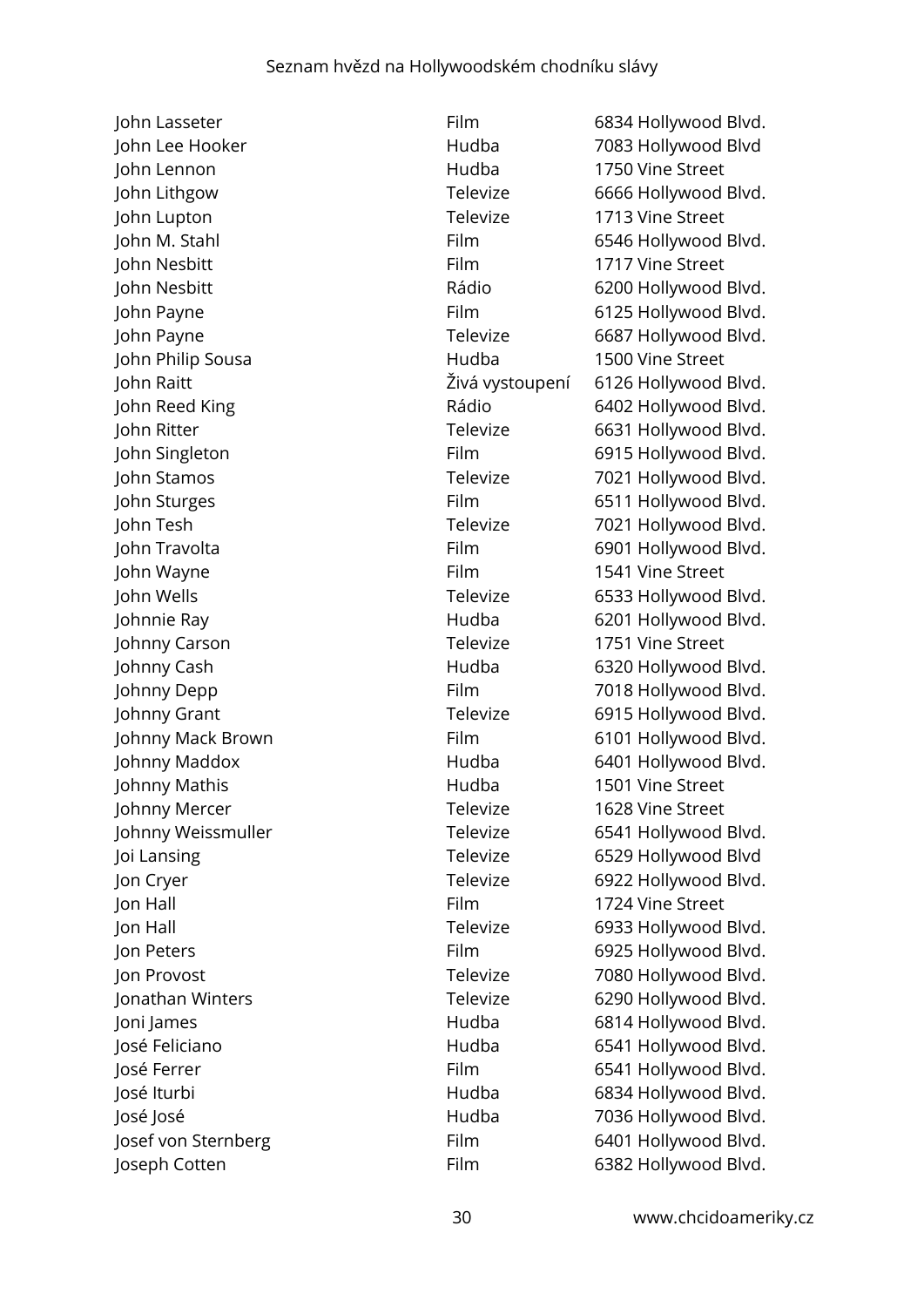| Joseph L. Mankiewicz | Film     | 6201 Hollywood Blvd. |
|----------------------|----------|----------------------|
| Joseph Schenck       | Film     | 6757 Hollywood Blvd. |
| Joseph Schildkraut   | Film     | 6780 Hollywood Blvd. |
| Joseph Szigeti       | Hudba    | 6600 Hollywood Blvd. |
| Joseph Wapner        | Televize | 6922 Hollywood Blvd. |
| Josephine Hull       | Film     | 6502 Hollywood Blvd. |
| Joshua Logan         | Film     | 6235 Hollywood Blvd. |
| Journey              | Hudba    | 6750 Hollywood Blvd. |
| Juan Gabriel         | Hudba    | 7060 Hollywood Blvd. |
| Judith Sheindlin     | Televize | 7065 Hollywood Blvd. |
| Judy Canova          | Film     | 6821 Hollywood Blvd. |
| Judy Canova          | Rádio    | 6777 Hollywood Blvd. |
| Judy Garland         | Film     | 1715 Vine Street     |
| Judy Garland         | Hudba    | 6764 Hollywood Blvd. |
| Judy Holliday        | Film     | 6901 Hollywood Blvd. |
| Jules C. Stein       | Film     | 6821 Hollywood Blvd. |
| Jules White          | Film     | 1559 Vine Street     |
| Julia Faye           | Film     | 6501 Hollywood Blvd. |
| Julia Louis-Dreyfus  | Televize | 6250 Hollywood Blvd. |
| Julia Sanderson      | Rádio    | 1620 Vine Street     |
| Julianne Moore       | Film     | 6250 Hollywood Blvd. |
| Julie Andrews        | Film     | 6901 Hollywood Blvd. |
| Julie London         | Hudba    | 7000 Hollywood Blvd. |
| Julio Iglesias       | Hudba    | 7000 Hollywood Blvd. |
| Julius La Rosa       | Televize | 6290 Hollywood Blvd. |
| June Allyson         | Film     | 1537 Vine Street     |
| June Foray           | Televize | 7080 Hollywood Blvd. |
| June Haver           | Film     | 1777 Vine Street     |
| June Havoc           | Film     | 6618 Hollywood Blvd. |
| June Havoc           | Televize | 6413 Hollywood Blvd. |
| June Knight          | Film     | 6247 Hollywood Blvd. |
| June Lockhart        | Film     | 6323 Hollywood Blvd. |
| June Lockhart        | Televize | 6362 Hollywood Blvd. |
| Karl Dane            | Film     | 6140 Hollywood Blvd. |
| Karl Malden          | Film     | 6231 Hollywood Blvd. |
| Kate Linder          | Televize | 7021 Hollywood Blvd. |
| Kate Smith           | Hudba    | 6157 Hollywood Blvd. |
| Kate Smith           | Rádio    | 6145 Hollywood Blvd. |
| Katharine Hepburn    | Film     | 6284 Hollywood Blvd. |
| Katherine MacDonald  | Film     | 6759 Hollywood Blvd. |
| Kathleen Lockhart    | Film     | 6241 Hollywood Blvd. |
| Kathlyn Williams     | Film     | 7038 Hollywood Blvd  |
| Kathryn Grayson      | Film     | 1600 Vine Street     |
| Katina Paxinou       | Film     | 1651 Vine Street     |
| Katy Jurado          | Film     | 7065 Hollywood Blvd. |

| ilm     |  |
|---------|--|
| ilm     |  |
| ilm     |  |
| ludba   |  |
| elevize |  |
| ilm     |  |
| ilm     |  |
| ludba   |  |
| ludba   |  |
| elevize |  |
| ilm     |  |
| ádio    |  |
| ilm     |  |
| ludba   |  |
| ilm     |  |
| ilm     |  |
| ilm     |  |
| ilm     |  |
| elevize |  |
| ádio    |  |
| ilm     |  |
| ilm     |  |
| ludba   |  |
| ludba   |  |
| elevize |  |
| ilm     |  |
| elevize |  |
| ilm     |  |
| ilm     |  |
| elevize |  |
| ilm     |  |
| ilm     |  |
| elevize |  |
| ilm     |  |
| ilm     |  |
| elevize |  |
| ludba   |  |
| ádio    |  |
| ilm     |  |
| ilm     |  |
| ilm     |  |
| ilm     |  |
| ilm     |  |
| ilm     |  |
| ilm     |  |
|         |  |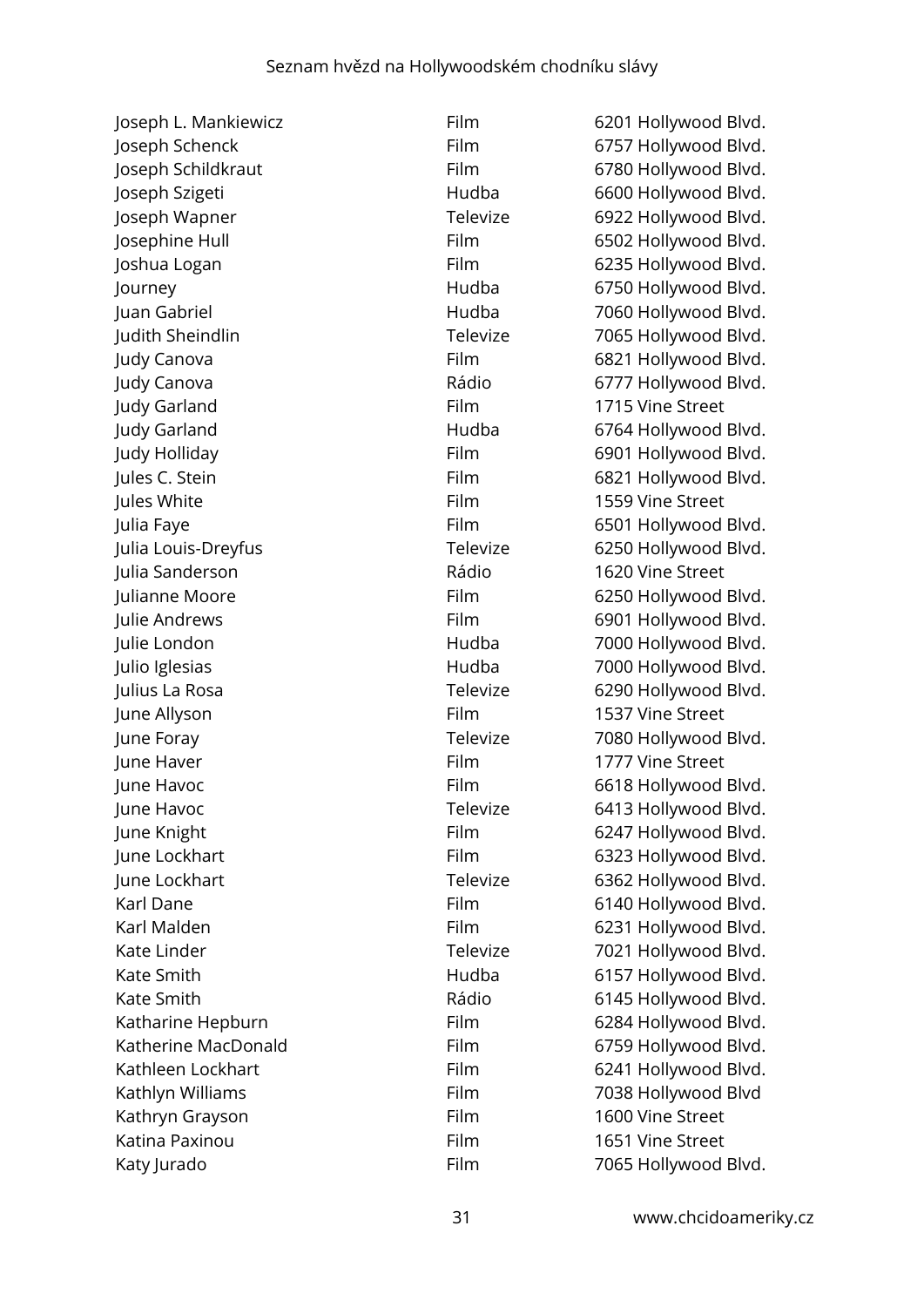| Kay Francis                  | Filn |
|------------------------------|------|
| Kay Kyser                    | Rác  |
| Kay Kyser                    | Hu   |
| Kay Starr                    | Hu   |
| KC a the Sunshine Band       | Hu   |
| Keanu Reeves                 | Filn |
| Keely Smith                  | Hu   |
| Keenan Wynn                  | Tel  |
| Keith Carradine              | Tel  |
| Kelsey Grammer               | Tele |
| Ken Carpenter                | Rác  |
| Ken Maynard                  | Filn |
| Ken Minyard & Robert Arthur  | Rác  |
| Ken Murray                   | Rác  |
| <b>Ken Niles</b>             | Rác  |
| Kenneth "Babyface" Edmonds   | Hu   |
| Kenny Baker                  | Rác  |
| Kenny G                      | Hu   |
| Kenny Loggins                | Hu   |
| Kenny Rogers                 | Hu   |
| Kent Taylor                  | Tele |
| Kermit the Frog              | Tel  |
| Kevin Bacon                  | Filn |
| Kevin Costner                | Filn |
| Kevin Kline                  | Filn |
| Kevin Spacey                 | Filn |
| Keye Luke                    | Filn |
| Kiefer Sutherland            | Tele |
| Kim Amidon & Mark Wallengren | Rác  |
| Kim Basinger                 | Filn |
| Kim Hunter                   | Filn |
| Kim Hunter                   | Tele |
| <b>Kim Novak</b>             | Filn |
| King Baggot                  | Filn |
| King Vidor                   | Filn |
| Kirk Douglas                 | Filn |
| Kirsten Flagstad             | Hu   |
| Kirstie Alley                | Filn |
| <b>KISS</b>                  | Hu   |
| <b>Kitty Carlisle</b>        | Filn |
| Kitty Kallen                 | Hu   |
| Klaus Landsberg              | Tel  |
| Kurt Kreuger                 | Filn |
| Kyra Sedgwick                | Tel  |
| Laird Cregar                 | Filn |

m 6766 Hollywood Blvd. Kay Kyser Rádio 1601 Vine Street dba 1708 Vine Street dba 1716 Vine Street KC a the Sunshine Band Hudba 7080 Hollywood Blvd. m 6801 Hollywood Blvd. Keely Smith Hudba 7080 Hollywood Blvd. evize 1515 Vine Street evize 6233 Hollywood Blvd. evize 7021 Hollywood Blvd. dio 6706 Hollywood Blvd. m 6751 Hollywood Blvd. dio 6808 Hollywood Blvd. dio 1724 Vine Street dio 6711 Hollywood Blvd. Kenneth "Babyface" Edmonds Hudba 6270 Hollywood Blvd. dio 6329 Hollywood Blvd. dba 7021 Hollywood Blvd dba 7021 Hollywood Blvd. dba 6666 Hollywood Blvd. evize 6818 Hollywood Blvd. evize 6801 Hollywood Blvd. m 6356 Hollywood Blvd. m 6801 Hollywood Blvd. m and 7000 Hollywood Blvd. m 6801 Hollywood Blvd. m and 7000 Hollywood Blvd. evize 7024 Hollywood Blvd. dio 6834 Hollywood Blvd. m aasocom 7021 Hollywood Blvd. n 1617 Vine Street evize 1715 Vine Street m 6332 Hollywood Blvd. m 6312 Hollywood Blvd. m 6743 Hollywood Blvd. m 6263 Hollywood Blvd. dba 6777 Hollywood Blvd. m allegs Film 7000 Hollywood Blvd. dba 7080 Hollywood Blvd. m 6611 Hollywood Blvd. dba 7021 Hollywood Blvd. evize 1500 N. Vine Street n 1560 Vine Street evize 6356 Hollywood Blvd. n 1716 Vine Street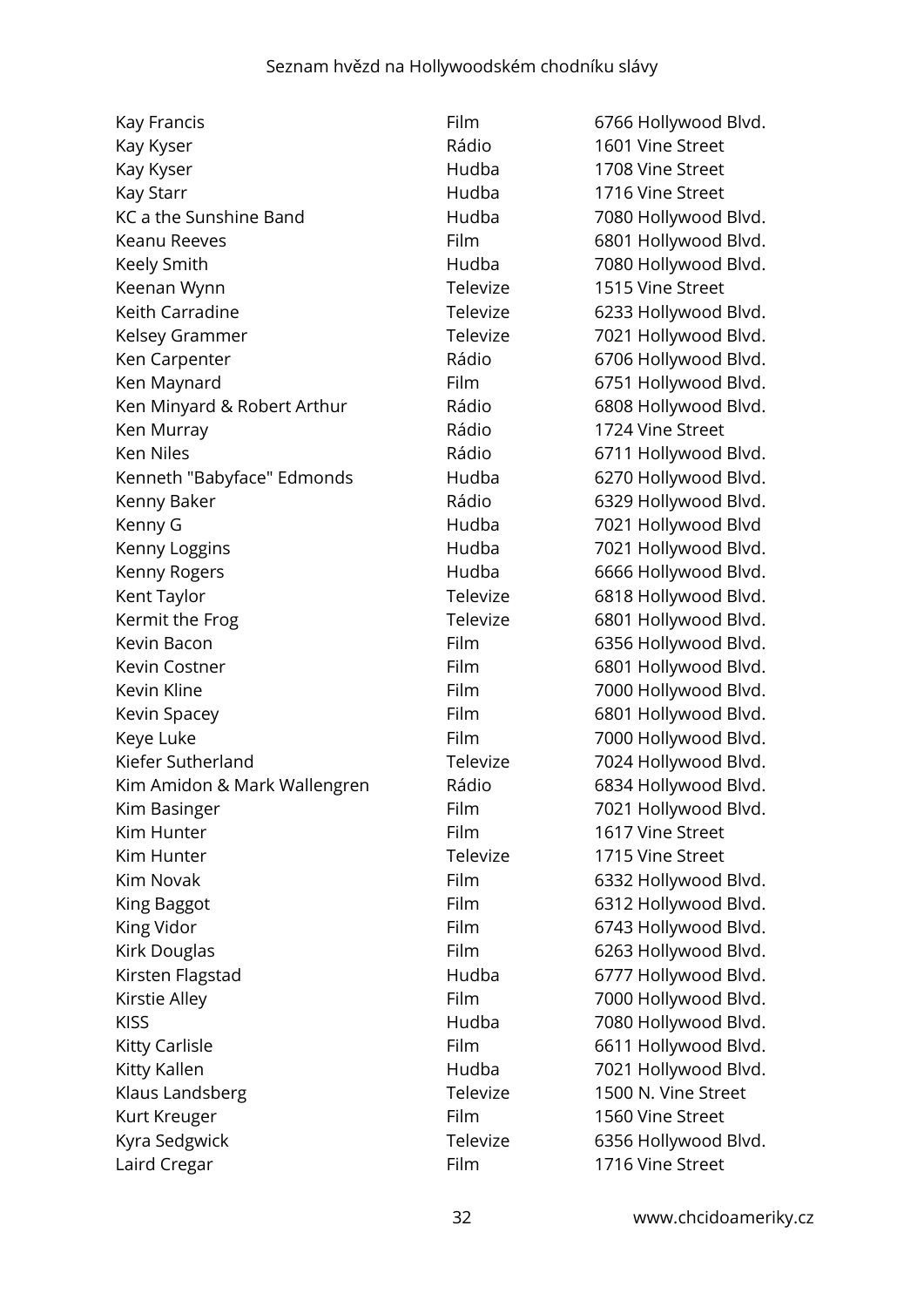Lalo Schifrin **Figure 2018** Hudba 7000 Hollywood Blvd. Lana Turner **Film** Film 6241 Hollywood Blvd. Lanny Ross **Example 2018** Rádio 6777 Hollywood Blvd Larry Hagman **Televize** 1560 N. Vine Street Larry King Televize 6616 Hollywood Blvd. Larry McCormick Televize 6420 Hollywood Blvd. Larry Semon **Film** 6933 Hollywood Blvd. Lassie **Eilm** 6368 Hollywood Blvd. Laura Dern Film 6270 Hollywood Blvd. Laura Hope Crews **Film** 6251 Hollywood Blvd. Laura La Plante **Film** 6378 Hollywood Blvd. Lauren Bacall Film 1724 Vine Street Lauren Shuler Donner Film Film 6712 Hollywood Blvd. Laurence Olivier **Film** 6319 Hollywood Blvd. Laurence Trimble **Film** Film 6340 Hollywood Blvd. Lauritz Melchior **Exercise Structure Control** Hudba 1718 Vine Street Lawrence Tibbett **Hudba** 6325 Hollywood Blvd. Lawrence Welk **Example 2018** Hudba 6613 Hollywood Blvd Lawrence Welk Televize 1601 Vine Street Leatrice lov **Film** 6517 Hollywood Blvd. Lee De Forest Film 1752 Vine Street Lee Majors **Televize** 6931 Hollywood Blvd. Lee Remick **Film** 6104 Hollywood Blvd. Lee Strasberg **Film** 6757 Hollywood Blvd. Lee Tracy **Film** 1638 Vine Street Leeza Gibbons **Televize** 7021 Hollywood Blvd. Lefty Frizzell **Example 2018** Hudba 6927 Hollywood Blvd. Lena Horne **Film** 6282 Hollywood Blvd. Lena Horne Hudba 6250 Hollywood Blvd. Leo Carrillo Film 1635 Vine Street Leo Carrillo Televize 1517 Vine Street Leo McCarey **Film** 1500 Vine Street Leon Errol **Film** 6801 Hollywood Blvd. Leon Shamroy **Film** 6925 Hollywood Blvd. Leonard Bernstein **Example 200 Hollywood Blvd.** All Hudba C200 Hollywood Blvd. Leonard Goldberg Televize 6901 Hollywood Blvd. Leonard H. Goldenson Televize 6834 Hollywood Blvd. Leonard Nimoy **Film** 6651 Hollywood Blvd. Leopold Stokowski Hudba 1600 Vine Street Leroy Anderson **1620** Vine Street Les Baxter **Example 2018** Hudba 6314 Hollywood Blvd. Les Brown Hudba 6505 Hollywood Blvd. Les Paul and Mary Ford **1541 Vine Street** Leslie Caron **Film** Film 6153 Hollywood Blvd. Leslie Howard **Film** 6550 Hollywood Blvd.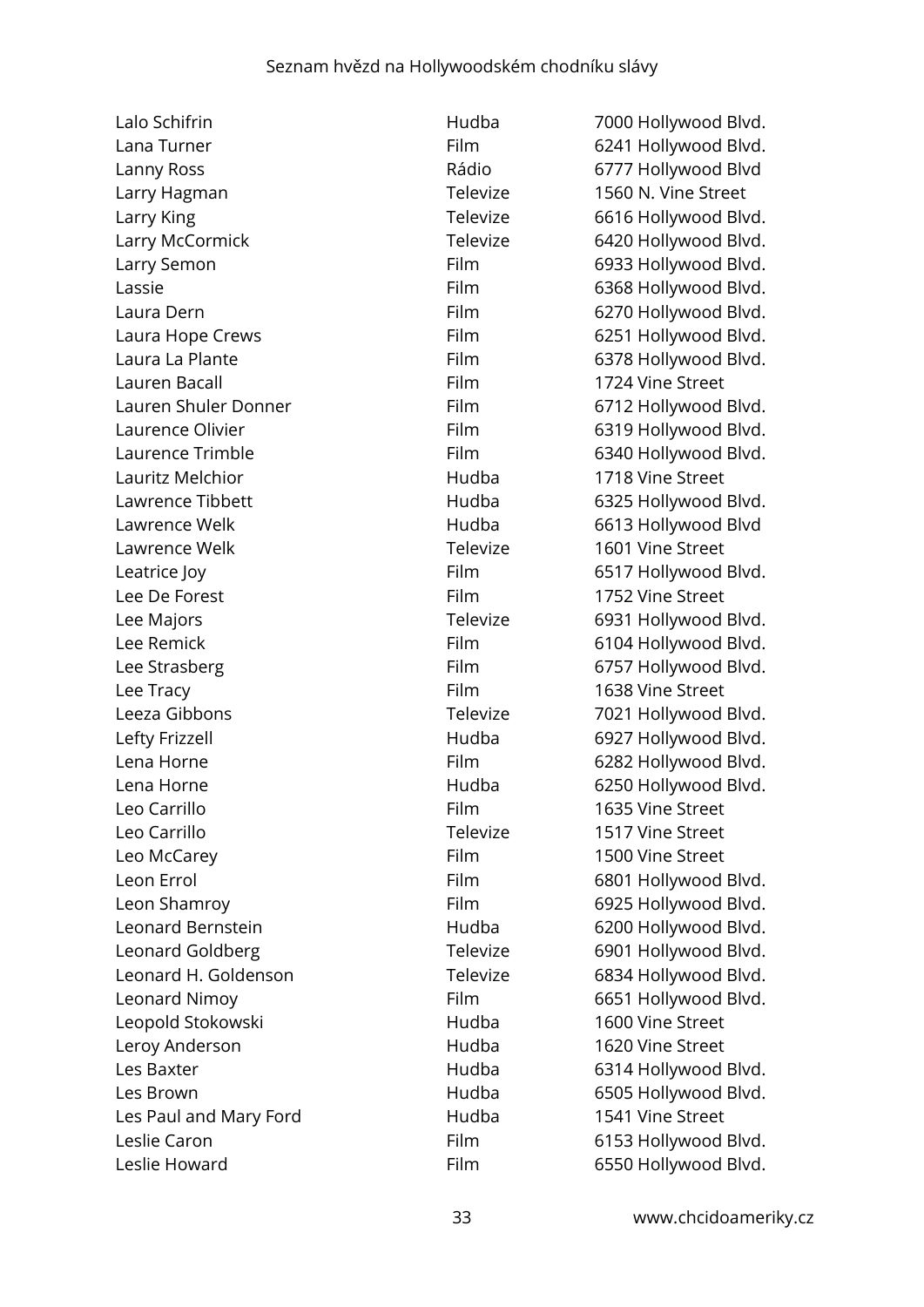Leslie Nielsen Film Film 6541 Hollywood Blvd. LeVar Burton Televize 7000 Hollywood Blvd. Lew Ayres **Film** 6385 Hollywood Blvd. Lew Ayres **1724** Vine Street Lew Wasserman Film 6925 Hollywood Blvd. Lewis I. Selznick **Film** 6412 Hollywood Blvd. Lewis Milestone **Film** 7021 Hollywood Blvd. Lewis Stone **Film** 6526 Hollywood Blvd. Liberace **Hudba** 6527 Hollywood Blvd. Liberace Televize 6739 Hollywood Blvd. Licia Albanese **Exercise Exercise Hudba** 6671 Hollywood Blvd. Lila Lee **Film** 1716 Vine Street Lilli Palmer Televize 7013 Hollywood Blvd. Lillian Gish Film 1720 Vine Street Lillian Roth **Film** 6330 Hollywood Blvd. Lily Pons **Example 2018** Hudba 7006 Hollywood Blvd. Lina Basquette Film 1529 Vine Street Linda Darnell Film 1631 Vine Street Linda Evans Televize 6834 Hollywood Blvd. Linda Hopkins **Example 2018** Hudba 6233 Hollywood Blvd. Lindsay Wagner Televize 6767 Hollywood Blvd. Lionel Barrymore Film 1724 Vine Street Lionel Barrymore Rádio 1651 Vine Street Lionel Hampton **Hudba** 7000 Hollywood Blvd. Lionel Richie Hudba 7018 Hollywood Blvd. Little Richard **Example 20 For the Hudba** 6840 Hollywood Blvd. Livingston & Evans The Reader's Hudba 1983 Hollywood Blvd. Liza Minnelli Živá vystoupení 7000 Hollywood Blvd. Lizabeth Scott **Film** 1624 Vine Street Lloyd Bacon **Film** Film 7011 Hollywood Blvd. Lloyd Bridges Televize 7065 Hollywood Blvd. Lloyd Hamilton **Film** Film 6141 Hollywood Blvd. Lloyd Nolan Televize 1752 Vine Street Lois Weber **Film** 6518 Hollywood Blvd. Lois Wilson **Film** 6933 Hollywood Blvd. Lon Chaney, Sr. The Chaney State Control Control Film Film 7046 Hollywood Blvd. Loretta Lynn Hudba 1515 Vine Street Loretta Swit **Televize** 6240 Hollywood Blvd. Loretta Young **Film** Film 6100 Hollywood Blvd. Loretta Young Televize 6135 Hollywood Blvd. Lorne Greene Televize 1559 N. Vine Street Lorne Michaels **Televize** Televize 6627 Hollywood Blvd. Los Angeles Dodgers **Special** 6800 Hollywood Blvd. Lotte Lehmann **Example 2018** Hudba 1735 Hollywood Blvd. Lou Adler **Matter Contract Contract Contract Contract Contract Contract Contract Contract Contract Contract Contract Contract Contract Contract Contract Contract Contract Contract Contract Contract Contract Contract Contra** 

34 www.chcidoameriky.cz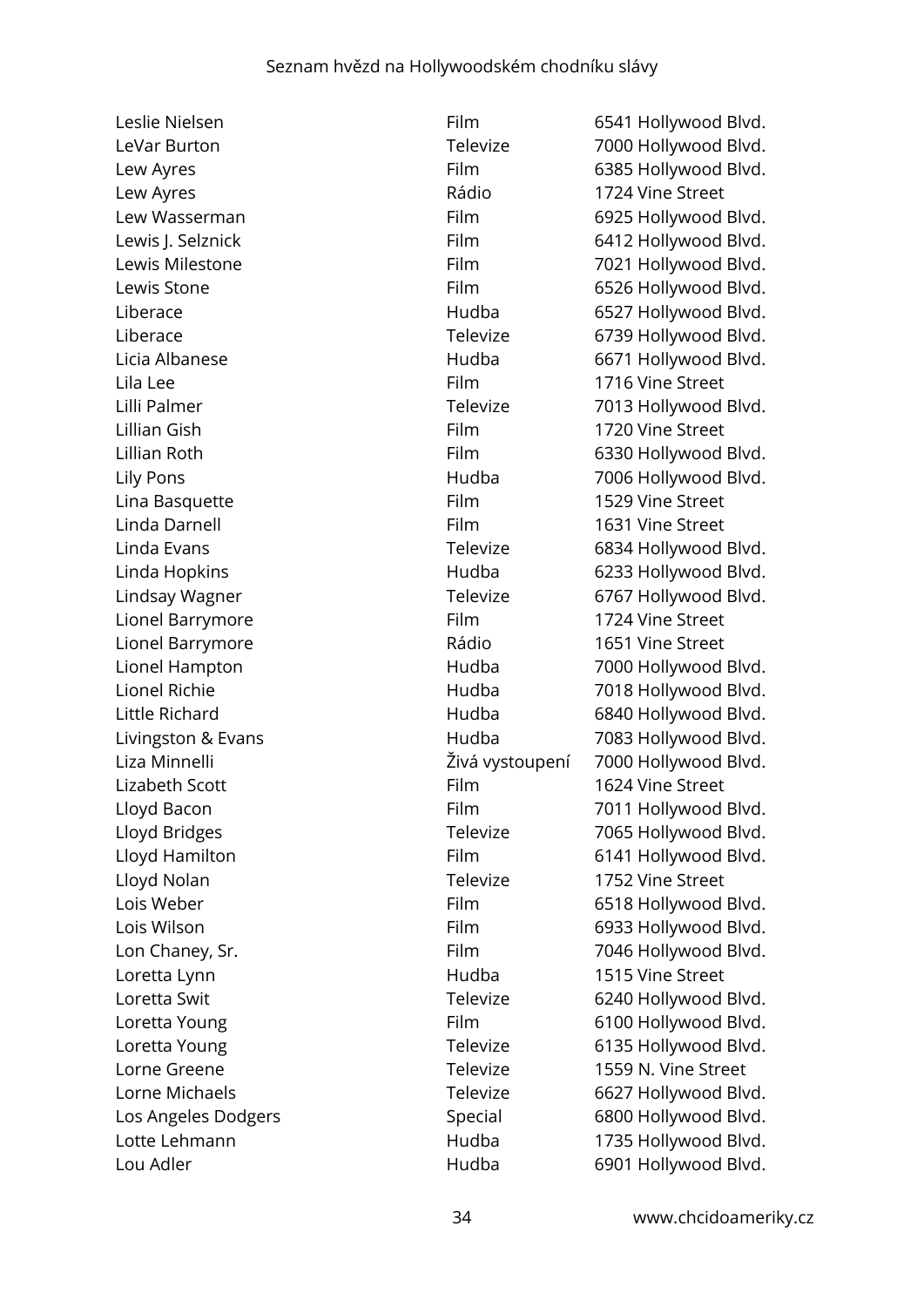Lou Costello **Film** 6438 Hollywood Blvd. Louis B. Mayer **Film** 1637 Vine Street Louis Hayward Film 1500 Vine Street Louis Hayward Televize 1680 Vine Street Louis Lumière Film 1529 Vine Street Louis Prima Hudba 1617 Vine Street Lowell Thomas **Example 20** Thomas Rádio 1752 Vine Street Lurene Tuttle Rádio 1760 Vine Street Mack Swain Film 1500 Vine Street Madge Evans **Film** Film 1752 Vine Street Madge Kennedy **Film** 1600 Vine Street Mae Marsh **Film** Film 1600 Vine Street

Mae West **Film** Film 1560 Vine Street

Lou Costello Rádio 6780 Hollywood Blvd. Lou Costello **Costello Televize** 6276 Hollywood Blvd. Lou Rawls **Example 2018** Hudba 6931 Hollywood Blvd. Louella Parsons Film 6418 Hollywood Blvd. Louella Parsons **Example 2018** Rádio 6300 Hollywood Blvd. Louis Armstrong The Hudba 1990 Hollywood Blvd. Louis Gossett, Jr. **Film** 7000 Hollywood Blvd. Louis Jourdan **Example 2018** Hudba 6153 Hollywood Blvd. Louis Jourdan Televize 6445 Hollywood Blvd. Louise Dresser **Film** 6538 Hollywood Blvd. Louise Fazenda **Film** Film 6801 Hollywood Blvd. Louise Glaum **Film** Film 6834 Hollywood Blvd. Lowell Thomas **Film** 6433 Hollywood Blvd. Lucille Ball **Film** 6436 Hollywood Blvd. Lucille Ball **Televize** 6100 Hollywood Blvd. Lucho Gatica Hudba 7021 Hollywood Blvd. Luis Miguel **Algebra 2008** Hudba **1998** Hudba 1998 Hollywood Blvd. Luise Rainer **Film** Film 6300 Hollywood Blvd. Lupe Vélez Film 6927 Hollywood Blvd. Lurene Tuttle Tuttle Tuttle Televize Televize 7011 Hollywood Blvd. Lynn Bari **Example 2011** Eilm 6116 Hollywood Blvd. Lynn Bari Televize 6323 Hollywood Blvd. Mabel Normand Film 6821 Hollywood Blvd. Mabel Taliaferro Film Film 6720 Hollywood Blvd. Mac Davis **Mac Davis Mac Davis Hudba** 7080 Hollywood Blvd. Macdonald Carey Televize 6536 Hollywood Blvd. Mace Neufeld **Film** Film 6714 Hollywood Blvd. Mack Sennett **Film** 6710 Hollywood Blvd. Madeleine Carroll **Film** 6707 Hollywood Blvd. Madge Bellamy **Film** 6517 Hollywood Blvd. Mae Busch **Film** Film 7021 Hollywood Blvd. Mae Murray **Film** Film 6318 Hollywood Blvd.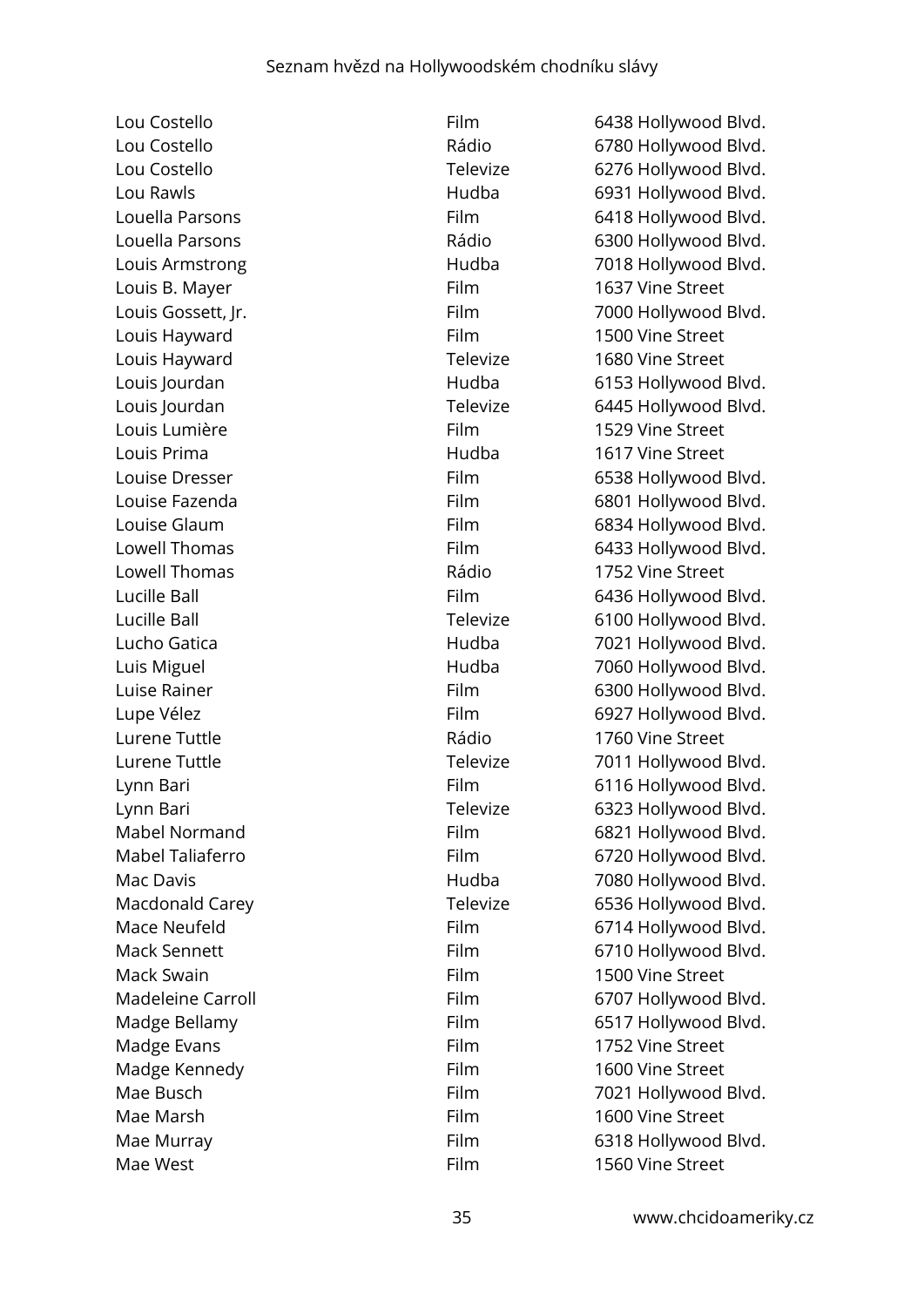Mahalia Jackson **Hudba** 6840 Hollywood Blvd. Mako Film 7095 Hollywood Blvd. Mala Powers **Televize** 6360 Hollywood Blvd. Mamie Van Doren Film 7057 Hollywood Blvd. Mantovani Hudba 1708 Vine Street Marco Antonio Solís **Marco Antonio Solís** entre a Hudba **6931 Hollywood Blvd.** Marcus Loew **Film** Film 1617 Vine Street Marg Helgenberger Televize 6667 Hollywood Blvd. Margaret Lindsay Film 6318 Hollywood Blvd. Margaret O'Brien Film Film 6606 Hollywood Blvd. Margaret O'Brien **Televize** 1634 Vine Street Margaret Sullavan Film Film 1751 Vine Street Margaret Whiting **Margaret Whiting Hudba** 6623 Hollywood Blvd. Marge Champion Televize 6282 Hollywood Blvd. Marguerite Clark **Film** 6300 Vine Street Marguerite De La Motte Film 6902 Hollywood Blvd. Marguerite Chapman Televize 6284 Hollywood Blvd. Maria Callas **Maria Callas Hudba** 1680 Vine Street Marian Anderson Hudba 6262 Hollywood Blvd. Marian Nixon **Film** Film 1724 Vine Street Marie Doro **Film** 1725 Vine Street Marie Dressler Film Film 1731 Vine Street Marie Prevost **Film** 6201 Hollywood Blvd. Marie Wilson **Marie Wilson Communist Communist Communist Communist Communist Communist Communist Communist Communist Communist Communist Communist Communist Communist Communist Communist Communist Communist Communist Commu** Marie Wilson **Marie Wilson** Connection Marie Wilson Connection Televize 6765 Hollywood Blvd. Marie Wilson **Film** Film 6601 Hollywood Blvd. Marie Windsor **Film** Film 1549 N. Vine Street Mariette Hartley **Televize** 7000 Hollywood Blvd. Marilyn Miller **Film** 6301 Hollywood Blvd. Marilyn Monroe Film 6774 Hollywood Blvd. Mario Lanza Hudba 1751 Vine Street Mario Lanza **Film 5821 Hollywood Blvd.** Film 6821 Hollywood Blvd. Marion Davies **Film** 6326 Hollywood Blvd. Marion Martin **Film** Film 6915 Hollywood Blvd. Marion Ross **Marion Ross** Televize 6420 Hollywood Blvd. Mariska Hargitay **Mariska Hargitay Mariska Hargitay Mariska Hargitay Mariska Hargitay Mariska Hargita** Marjorie Lord **Televize** 6317 Hollywood Blvd. Marjorie Rambeau Film 6336 Hollywood Blvd. Marjorie Reynolds Televize 1525 Vine Street Mark & Brian **Mark & Brian Rádio** Rádio 6767 Hollywood Blvd. Mark Burnett **Televize** 6664 Hollywood Blvd. Mark Goodson **Mark Goodson** Televize 6374 Hollywood Blvd. Mark Harmon **Mark Harmon** Mark Harmon **Televize** 6253 Hollywood Blvd. Mark Robson **Film** 1720 Vine Street

Malcolm McDowell **Film** Film 6714 Hollywood Blvd.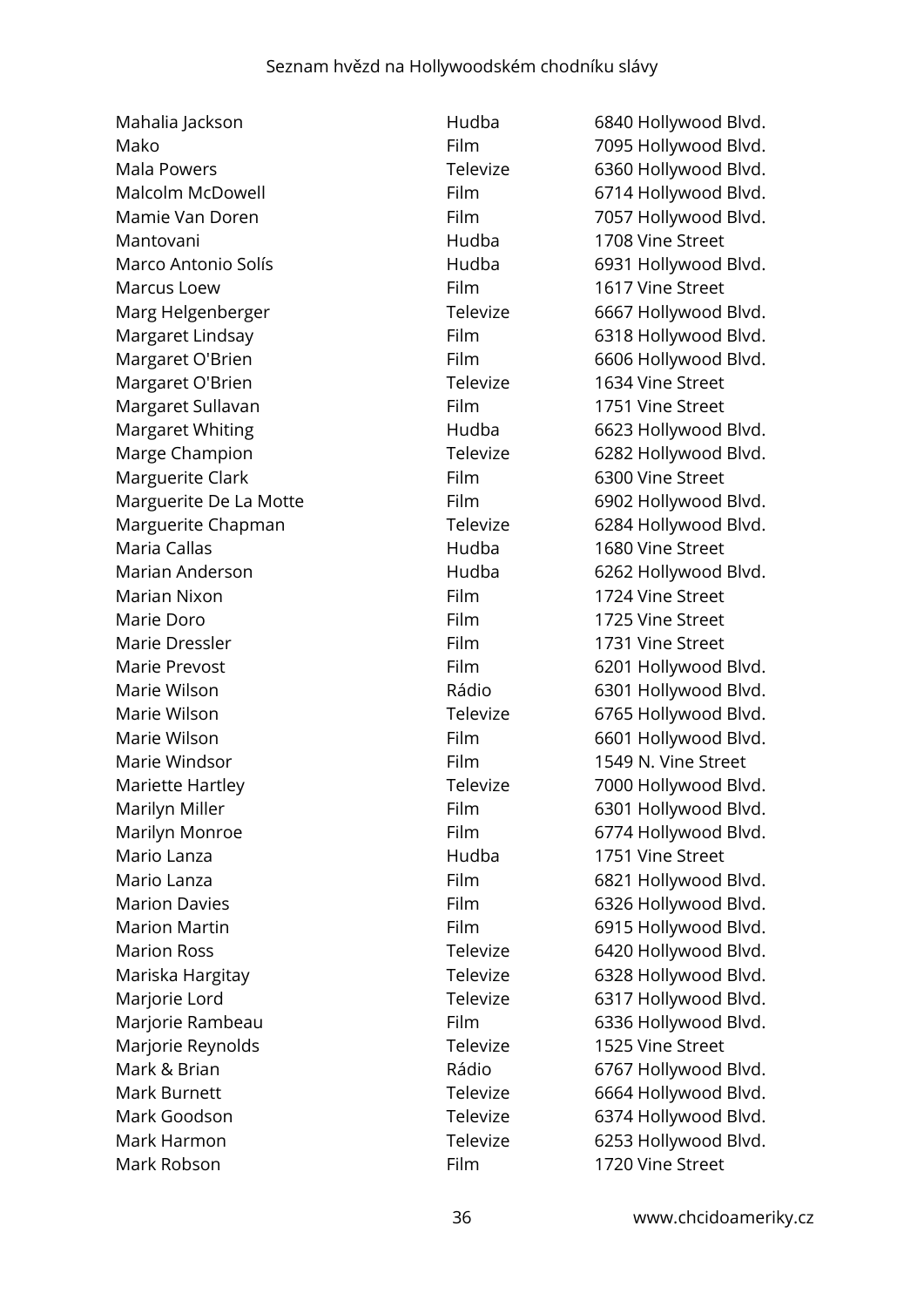| Mark Sandrich                | Film            | 1719 Vine Street     |
|------------------------------|-----------------|----------------------|
| Mark Serrurier               | Film            | 6667 Hollywood Blvd. |
| <b>Mark Stevens</b>          | Televize        | 6637 Hollywood Blvd. |
| Mark Wahlberg                | Film            | 6259 Hollywood Blvd. |
| Mark Wallengren a Kim Amidon | Rádio           | 6834 Hollywood Blvd. |
| Marlee Matlin                | Film            | 6667 Hollywood Blvd. |
| Marlene Dietrich             | Film            | 6400 Hollywood Blvd. |
| Marlin Hurt                  | Rádio           | 6514 Hollywood Blvd. |
| Marlo Thomas                 | Televize        | 6904 Hollywood Blvd. |
| Marlon Brando                | Film            | 1765 Vine Street     |
| Marsha Hunt                  | Televize        | 6658 Hollywood Blvd. |
| Marshall Neilan              | Film            | 6241 Hollywood Blvd. |
| Martha Raye                  | Film            | 6251 Hollywood Blvd. |
| Martha Raye                  | Televize        | 6547 Hollywood Blvd. |
| Martha Scott                 | Živá vystoupení | 6126 Hollywood Blvd. |
| Martin Landau                | Film            | 6801 Hollywood Blvd. |
| <b>Martin Scorsese</b>       | Film            | 6801 Hollywood Blvd. |
| Martin Sheen                 | Film            | 1500 Vine Street     |
| <b>Marty Robbins</b>         | Hudba           | 6666 Hollywood Blvd. |
| Marvin Gaye                  | Hudba           | 1500 Vine Street     |
| Marvin Miller                | Televize        | 6101 Hollywood Blvd. |
| Mary Anderson                | Film            | 1645 Vine Street     |
| Mary Astor                   | Film            | 6701 Hollywood Blvd. |
| Mary Boland                  | Film            | 6150 Hollywood Blvd. |
| Mary Brian                   | Film            | 1559 Vine Street     |
| Mary Carlisle                | Film            | 6679 Hollywood Blvd. |
| Mary Ford a Les Paul         | Hudba           | 1541 Vine Street     |
| Mary Hart                    | Televize        | 7000 Hollywood Blvd. |
| Mary Livingstone             | Rádio           | 6705 Hollywood Blvd. |
| Mary Margaret McBride        | Rádio           | 7018 Hollywood Blvd. |
| Mary Martin                  | Rádio           | 6609 Hollywood Blvd. |
| Mary Martin                  | Hudba           | 1560 Vine Street     |
| Mary Miles Minter            | Film            | 1724 Vine Street     |
| Mary Pickford                | Film            | 6280 Hollywood Blvd. |
| Mary Steenburgen             | Film            | 7021 Hollywood Blvd. |
| Mary Tyler Moore             | Televize        | 7021 Hollywood Blvd. |
| Mary-Kate a Ashley Olsen     | Televize        | 6801 Hollywood Blvd. |
| Matt Damon                   | Film            | 6801 Hollywood Blvd. |
| <b>Matt Groening</b>         | Televize        | 7021 Hollywood Blvd. |
| Matt Moore                   | Film            | 6301 Hollywood Blvd. |
| <b>Matthew Broderick</b>     | Film            | 6801 Hollywood Blvd. |
| Maureen O'Hara               | Film            | 7004 Hollywood Blvd. |
| Maureen O'Sullivan           | Film            | 6541 Hollywood Blvd. |
| Maurice Costello             | Film            | 6515 Hollywood Blvd. |
| Maurice Chevalier            | Film            | 1651 Vine Street     |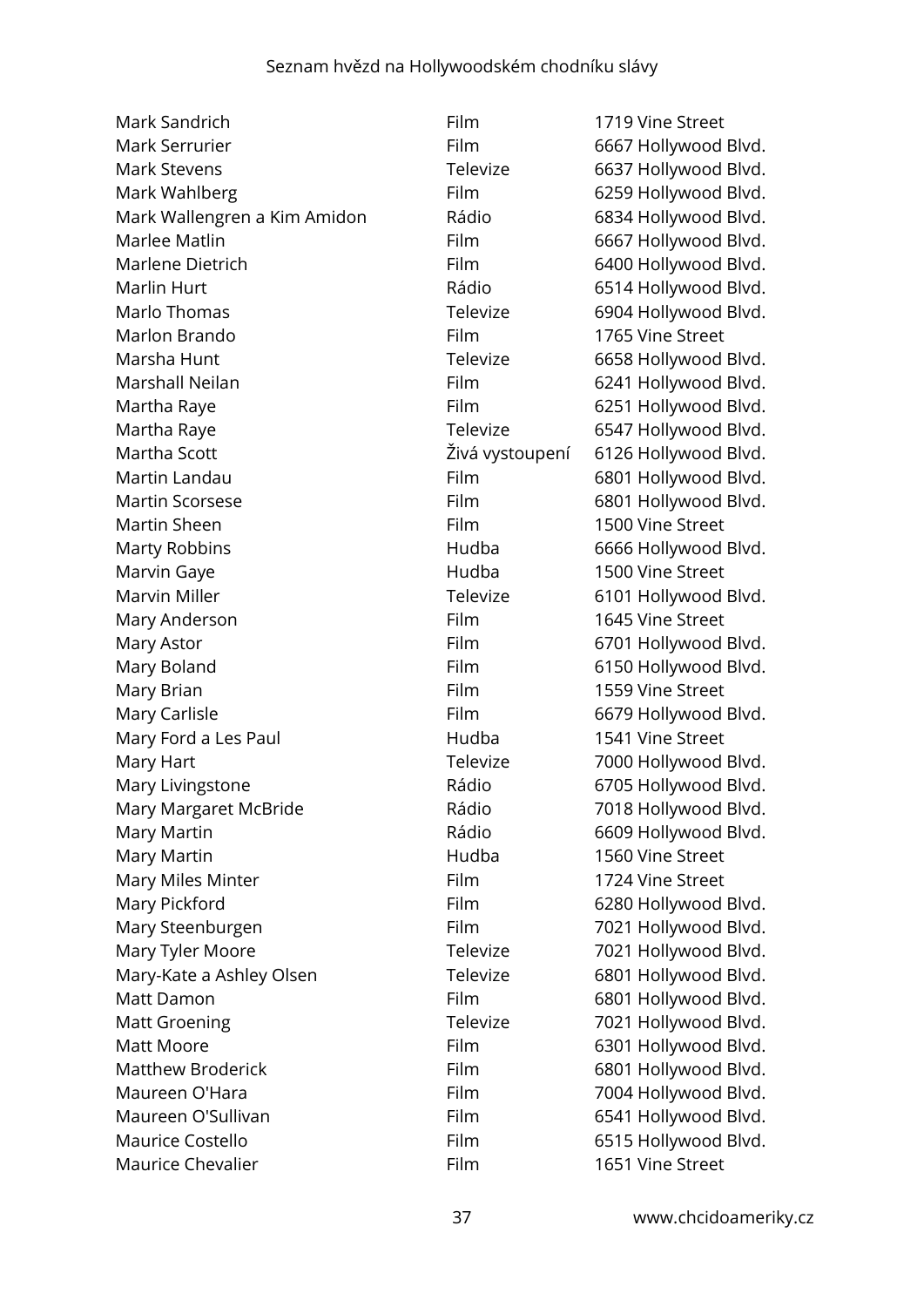Maurice Jarre **Film** 6505 Hollywood Blvd. Maurice Tourneur **Film** 6243 Hollywood Blvd. Mauritz Stiller Film Film 1713 Vine Street Max Factor **Film** 6922 Hollywood Blvd. Max Steiner The Street Eilm 1559 Vine Street May McAvoy **Film** 1731 Vine Street Mayor Tom Bradley Mayor Mayor 7000 Hollywood Blyd. Meiklejohn Film Film 1777 Vine Street Mel Blanc **Mateurs Accord Rádio** 6385 Hollywood Blvd. Mel Brooks Film 6712 Hollywood Blvd. Mel Ferrer Film 6268 Hollywood Blvd. Mel Tormé Hudba 1541 Vine Street Melissa Etheridge **Hudba** 6901 Hollywood Blvd. Melissa Gilbert Televize 6429 Hollywood Blvd. Melvyn Douglas **Film** 6423 Hollywood Blvd. Melvyn Douglas Televize 6601 Hollywood Blvd. Mercedes McCambridge Film Film 1720 Vine Street Mercedes McCambridge Televize 6243 Hollywood Blvd. Meredith Willson Rádio 6411 Hollywood Blvd Merian C. Cooper Film 6525 Hollywood Blvd. Merle Oberon Film 6274 Hollywood Blvd. Merv Griffin **Televize** 1541 Vine Street Mervyn LeRoy **Film** Film 1560 Vine Street Meryl Streep **Film** Film 7018 Hollywood Blvd. Mickey Gilley **Mickey Gilley Hudba** 6930 Hollywood Blvd. Mickey Mouse **Film** 6925 Hollywood Blvd. Mickey Rooney **Film** 1718 Vine Street Mickey Rooney **Example 2018** Rádio 6372 Hollywood Blvd Mickey Rooney **Televize** 6541 Hollywood Blvd Michael Ansara **Televize** 6666 Hollywood Blvd. Michael Bolton **Michael Bolton** Hudba 7018 Hollywood Blvd. Michael Collins **Televize** Hollywood & Vine Michael Curtiz **Film** 6640 Hollywood Blvd. Michael D. Eisner Film 6834 Hollywood Blvd. Michael J. Fox **Film** 7021 Hollywood Blvd. Michael Jackson **1541 Vine Street** Rádio 1541 Vine Street Michael Jackson Hudba 6927 Hollywood Blvd. Michael Landon Televize 1500 N. Vine Street Michael O'Shea Televize 1680 Vine Street Michael York **Film** 6385 Hollywood Blvd. Michele Lee Televize Controller Controller Controller Controller Controller Controller Controller Controller Co Michèle Morgan **Film** Film 1645 Vine Street Michelle Pfeiffer Film Film 6801 Hollywood Blvd. Mike Curb Hudba 1750 N. Vine Street Mike Douglas **Televize** 7001 Hollywood Blvd.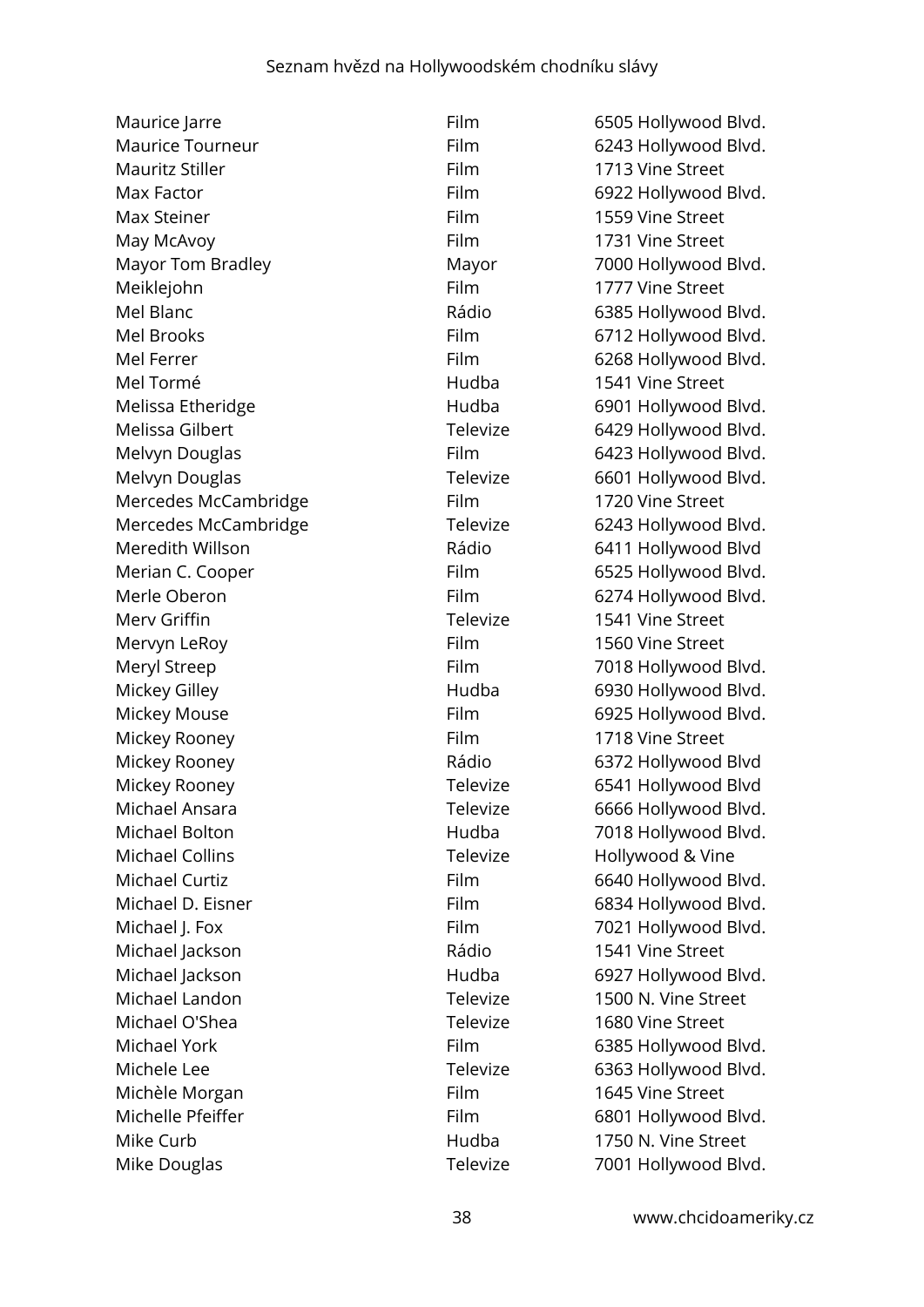Mike Gore **Film** 6315 Hollywood Blvd. Mike Medavoy **Film** 6801 Hollywood Blvd. Mike Myers **Film** 7046 Hollywood Blvd. Mike Wallace Televize 6263 Hollywood Blvd. Milburn Stone **Film** 6823 Hollywood Blvd. Mildred Dunnock Film 6613 Hollywood Blvd. Mildred Harris **Film** 6307 Hollywood Blvd. Miles Davis **Miles Davis Hudba** 7060 Hollywood Blvd. Mills Brothers **Mills Brothers** Hudba 7000 Hollywood Blvd. Milt a Bill Larsen Živá vystoupení 6931 Hollywood Blvd. Milton Berle **Milton Berle Rádio** 6771 Hollywood Blvd. Milton Berle **Televize** 6263 Hollywood Blvd. Milton Cross **Milton Cross Rádio** 1623 Vine Street Milton Sills **Film** 6263 Hollywood Blvd. Miriam Hopkins **Film** Film 1709 Vine Street Miriam Hopkins **Televize** 1716 Vine Street Mischa Elman Hudba 1560 Vine Street Mitch Miller **Mitch Miller Hudba** 7013 Hollywood Blvd. Mitchell Leisen Film 6241 Hollywood Blvd. Mitzi Gaynor **Film** 6288 Hollywood Blvd. Mitzi Green **Film** Film 6430 Hollywood Blvd. Molly O'Day **Film** 1708 Vine Street Mona Barrie Film 6140 Hollywood Blvd. Monte Blue **Film** 6290 Hollywood Blvd. Monte Hale **Film** 7000 Hollywood Blvd. Montgomery Clift **Film** Film 6104 Hollywood Blvd. Monty Hall Monty Hall Controller Monty Hall Monty Hall Controller Media Televize 6801 Hollywood Blvd. Monty Woolley **Televize** 6542 Hollywood Blvd. Morey Amsterdam **Morey Amsterdam** Rádio 6850 Hollywood Blvd. Morgan Freeman Film 7021 Hollywood Blvd. Morris Stoloff **Hudba** 6702 Hollywood Blvd. Morton Downey **1680** Vine Street Morton Gould Hudba 6533 Hollywood Blvd. Mötley Crüe **Mötley Crüe Hudba** 6752 Hollywood Blvd. Mr. & Mrs. Sidney Drew Film 6901 Hollywood Blvd. Muhammad Ali Živá vystoupení 6801 Hollywood Blvd. Myrna Loy **Film** 6685 Hollywood Blvd. Name Category Address Nancy Carroll **Example 20 Film** 1725 Vine Street Nancy Kelly **Film** 7021 Hollywood Blvd. Nancy Sinatra **1988** Hudba 7000 Hollywood Blvd. Nancy Wilson **Mancy Wilson** Hudba 6541 Hollywood Blvd. Nanette Fabray **Televize** 6300 Hollywood Blvd. Nat King Cole **Hudba** 6659 Hollywood Blvd. Nat King Cole **Televize** 6229 Hollywood Blvd.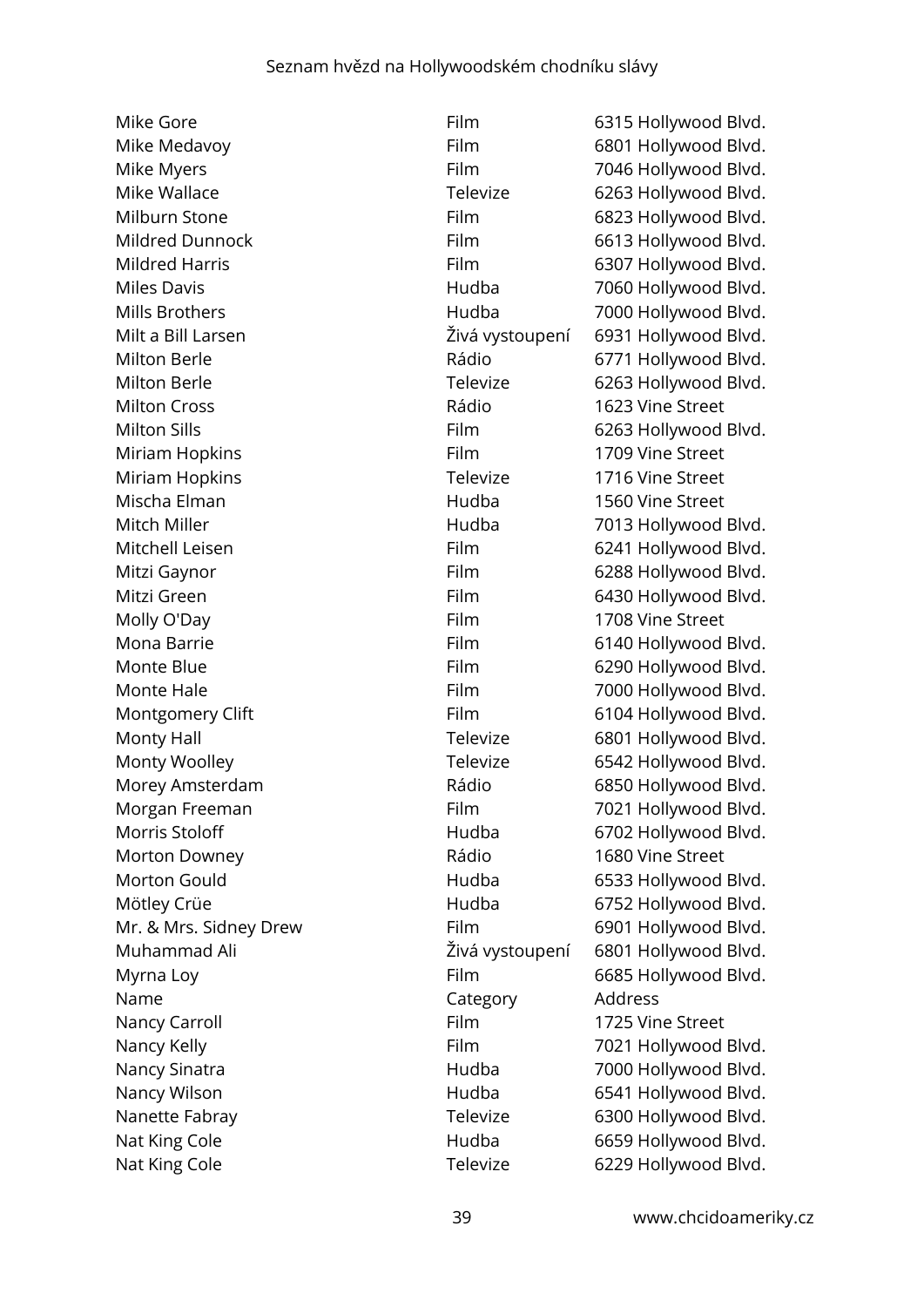Natalie Cole **1750** Vine Street Neil Armstrong Televize Hollywood & Vine Neil Diamond Hudba 1750 Vine Street Neil Sedaka Hudba Sunset & Vine Nelson Eddy **Nelson Eddy Hudba** 1639 Vine Street Norma Talmadge Film Film 1500 Vine Street Norman Luboff **Hudba** 1620 Vine Street Norman Taurog **Film** Film 1600 Vine Street Norman Z. McLeod Film Film 1724 Vine Street Oliver Hardy **Film** 1500 Vine Street Orson Welles Film 1600 Vine Street Oscar Micheaux Film 6721 Hollywood Blvd.

Natalie Wood **Film 5000 Hollywood Blvd.** Film 5000 Hollywood Blvd. Nathan Lane **Film** 6801 Hollywood Blvd. Nathan Milstein **Miltimes Community** Hudba 6379 Hollywood Blvd. Neil Hamilton **Film** 6634 Hollywood Blvd. Neil Patrick Harris Televize 6243 Hollywood Blvd. Nelson Eddy **Film** 6311 Hollywood Blvd. Nelson Eddy **Nelson Eddy Rádio** 6512 Hollywood Blvd. Nelson Riddle **Hudba Hudba** 6724 Hollywood Blvd. Nicolas Cage The Film Tool 2021 Hollywood Blvd. Nicole Kidman **Film** 6801 Hollywood Blvd. Nichelle Nichols **Televize** 6633 Hollywood Blvd. Nils Asther **Film** 6705 Hollywood Blvd. Nina Foch **Film** 6322 Hollywood Blvd. Nina Foch **Televize** 7021 Hollywood Blvd. Nita Naldi **Nita Naldi** Film 6316 Hollywood Blvd. Noah Beery, Jr. Televize 7047 Hollywood Blvd. Norm Crosby **Norm Crosby Televize** 6560 Hollywood Blvd. Norma Shearer **Film** Film 6636 Hollywood Blvd. Norman Jewison Film Film 7000 Hollywood Blvd. Norman Kerry **Film** Film 6724 Hollywood Blvd. Norman Lear **Norman Lear Televize** 6615 Hollywood Blvd. Nunnally Johnson Film 6240 Hollywood Blvd. Ogden Nash **Televize** 6264 Hollywood Blvd. Olga Petrova **Film** 6562 Hollywood Blvd. Olive Borden **Film** 6801 Hollywood Blvd. Oliver Stone **Film** Film 7013 Hollywood Blvd. Olivia de Havilland **Film** 6762 Hollywood Blvd. Olivia Newton-John **Example 2018** Hudba 6925 Hollywood Blvd. Olympia Dukakis Živá vystoupení 6298 Hollywood Blvd Ona Munson **Film** 6250 Hollywood Blvd. Onslow Stevens **Film** 6349 Hollywood Blvd. Orson Welles **Calculation Contract Contract Contract Contract Contract Contract Contract Contract Contract Contract Contract Contract Contract Contract Contract Contract Contract Contract Contract Contract Contract Contrac** Oscar Levant **Example 20** Hudba 6728 Hollywood Blvd.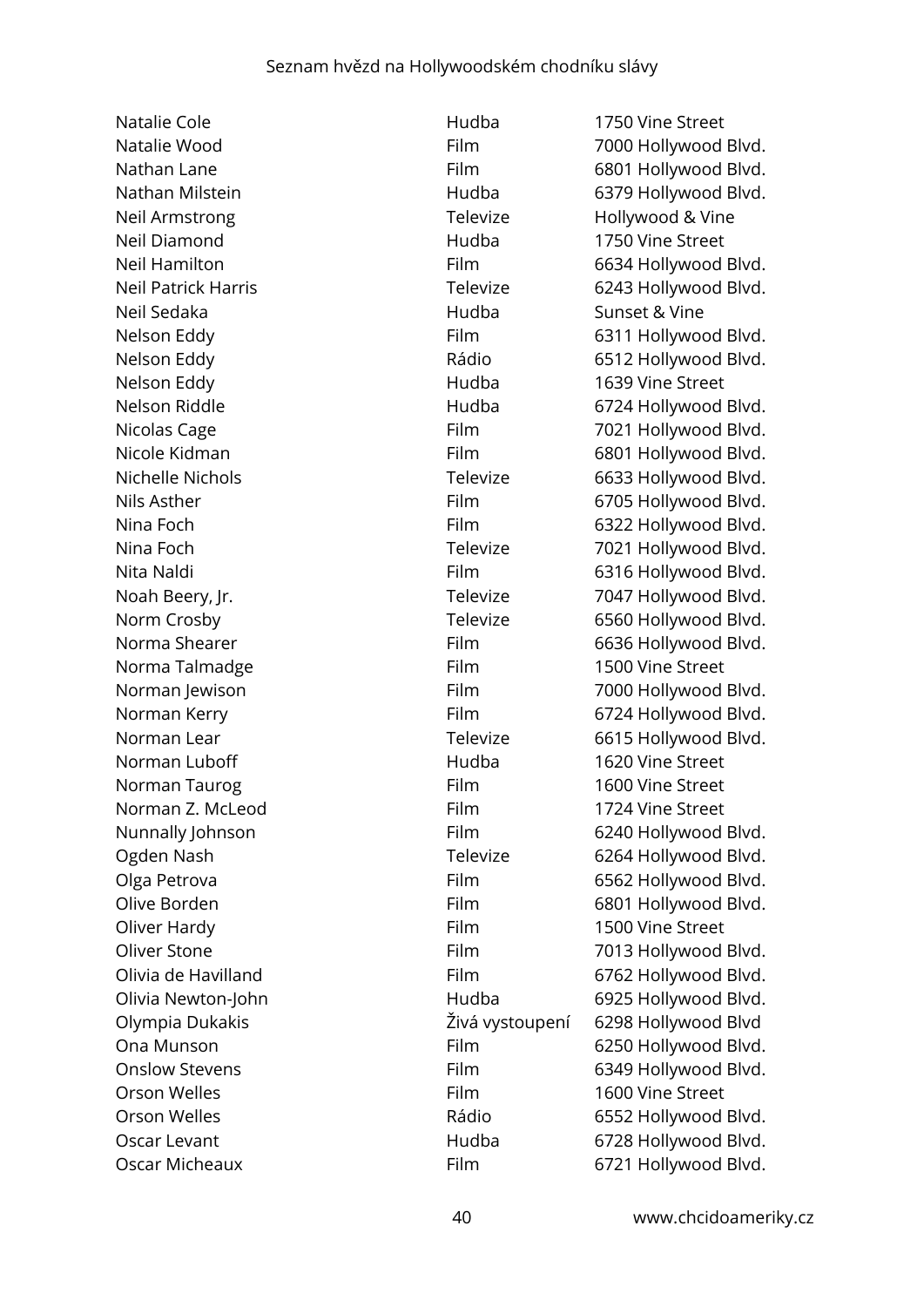Otto Kruger **Film** 1734 Vine Street Parkyakarkus **Parkyakarkus** Rádio 1708 Vine Street Pat Boone **1631** Vine Street Pat O'Brien Film Film 1531 Vine Street Paul Henreid **Televize** 1720 Vine Street Paul McCartney **1750** Vine Street Paul Weston **1535 Vine Street Hudba** 1535 Vine Street Paul Whiteman **Rádio** 1601 Vine Street Paulette Goddard Film 1652 Vine Street

Otto Kruger **Televize** 6331 Hollywood Blvd. Otto Preminger Film 6624 Hollywood Blvd. Owen Moore **Film** 6727 Hollywood Blvd. Ozzie & Harriet Nelson Rádio 6260 Hollywood Blvd. Ozzie Nelson **Calculation Contract Contract Contract Contract Contract Contract Contract Contract Contract Contract Contract Contract Contract Contract Contract Contract Contract Contract Contract Contract Contract Contrac** Ozzy Osbourne Hudba 6780 Hollywood Blvd. Pat Boone **Televize** 6268 Hollywood Blvd. Pat Buttram Televize 6382 Hollywood Blvd. Pat Morita **Film** 6633 Hollywood Blvd. Pat O'Brien **Televize** 6240 Hollywood Blvd. Pat Sajak **Televize** 6200 Hollywood Blvd. Patric Knowles **Televize** 6542 Hollywood Blvd. Patricia Heaton **Televize** 6533 Hollywood Blvd. Patricia Neal **Film** Film 7018 Hollywood Blvd. Patrick Stewart **Exercise 2018** Zivá vystoupení 7021 Hollywood Blvd. Patrick Swayze **Film** 7021 Hollywood Blvd. Patsy Cline **Figure 2018** Hudba 6160 Hollywood Blvd. Patsy Kelly **Film** 6669 Hollywood Blvd. Patti LaBelle **Francisch Edge Hudba** 7000 Hollywood Blvd. Patti Page **Hudba** 6760 Hollywood Blvd. Patty Duke Televize 7000 Hollywood Blvd. Patty McCormack Film 6312 Hollywood Blvd. Paul Anka **Hudba** Hudba 6840 Hollywood Blvd. Paul Douglas **Film** Film 1648 Hollywood Blvd. Paul Douglas **Televize** 6821 Hollywood Blvd. Paul Gilbert **Televize** 6340 Hollywood Blvd. Paul Henreid Film 6366 Hollywood Blvd. Paul Lukas **Film** 6821 Hollywood Blvd. Paul Mazursky **Film** 6667 Hollywood Blvd. Paul Muni **Film** 6433 Hollywood Blvd. Paul Newman Film Film 7060 Hollywood Blvd. Paul Robeson Film 6660 Hollywood Blvd. Paul Whiteman **Example 2018** Hudba 6157 Hollywood Blvd. Paul Williams **Fraul Williams Hudba** 6931 Hollywood Blvd. Paul Winchell **Televize** 6333 Hollywood Blvd. Paula Abdul **Paula Abdul** Hudba 7021 Hollywood Blvd.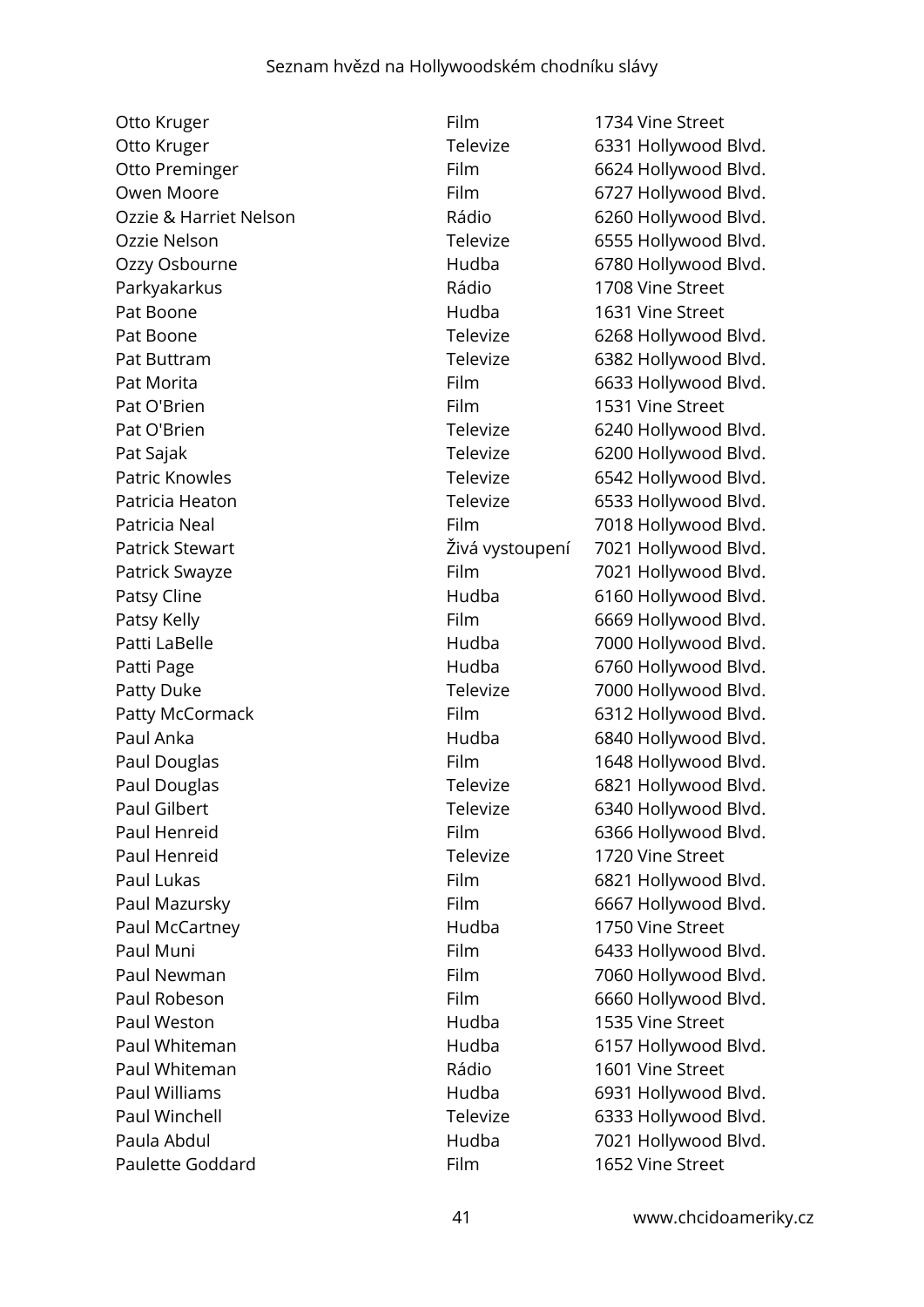Pauline Frederick Film Film 7000 Hollywood Blvd. Pauline Starke Film Film 6125 Hollywood Blvd. Pearl Bailey **Figure 10 Contract Contract Contract Contract Contract Contract Contract Contract Contract Contract Contract Contract Contract Contract Contract Contract Contract Contract Contract Contract Contract Contract** Pearl White **Film** 6838 Hollywood Blvd. Pedro Gonzalez-Gonzalez Film 1555 Vine Street Pedro Infante **1988** Hudba 1983 Hollywood Blvd. Pee Wee Hunt **Number 19 September 100 Hudba** 6838 Hollywood Blvd. Pee Wee King **National Community Community** Hudba 1715 Vine Street Pee-wee Herman Film 6562 Hollywood Blvd. Peggie Castle Televize 6266 Hollywood Blvd. Peggy Ann Garner Film 6604 Hollywood Blvd. Peggy King **Televize** 6563 Hollywood Blvd. Peggy Knudsen Televize 6262 Hollywood Blvd. Peggy Lee **Hudba** 6319 Hollywood Blvd. Penélope Cruz **Film 6834 Hollywood Blvd.** Penn & Teller **Europenia Elias Estabate de La Senata Z**ivá vystoupení 7003 Hollywood Blvd. Penny Marshall Televize 7021 Hollywood Blvd Penny Singleton Film 6547 Hollywood Blvd. Penny Singleton **Rádio** Rádio 6811 Hollywood Blvd. Pepe Aguilar **National Accord Blue Aguilar** Hudba **7060 Hollywood Blvd.** Pepe Barreto **Televize** 6536 Hollywood Blvd. Percy Faith **1501** Vine Street Pérez Prado Hudba 1529 Vine Street Perry Como **1708** Vine Street Perry Como **Televize** 6376 Hollywood Blvd. Perry Como **Exercise Exercise Servers Hudba** 6600 Hollywood Blvd. Pete Smith **Film** 1621 Vine Street Peter Donald Televize 6661 Hollywood Blvd. Peter Falk Televize 6654 Hollywood Blvd. Peter Fonda **Film** 7018 Hollywood Blvd. Peter Frampton **Frampton** Hudba 6819 Hollywood Blvd. Peter Graves **Televize** 6667 Hollywood Blvd. Peter Lawford **Televize** 6922 Hollywood Blvd. Peter Lorre Film 6619 Hollywood Blvd. Phil Baker **Rádio** Rádio 6247 Hollywood Blvd. Phil Collins **Hudba** 6834 Hollywood Blvd. Phil Harris **Phil Harris 2018** Rádio 6651 Hollywood Blvd. Phil Harris **Example 2018** Hudba 6508 Hollywood Blvd Phil Silvers **Televize** 6370 Hollywood Blvd. Phil Spitalny **Example 2018** Rádio 6364 Hollywood Blvd. Philip Ahn Film 6211 Hollywood Blvd. Philip Dunne Film 6725 Hollywood Blvd. Phillips Holmes Film 6908 Hollywood Blvd. Phillips Lord **Example 2012** Rádio 6912 Hollywood Blvd. Phyllis Diller Televize 7001 Hollywood Blvd.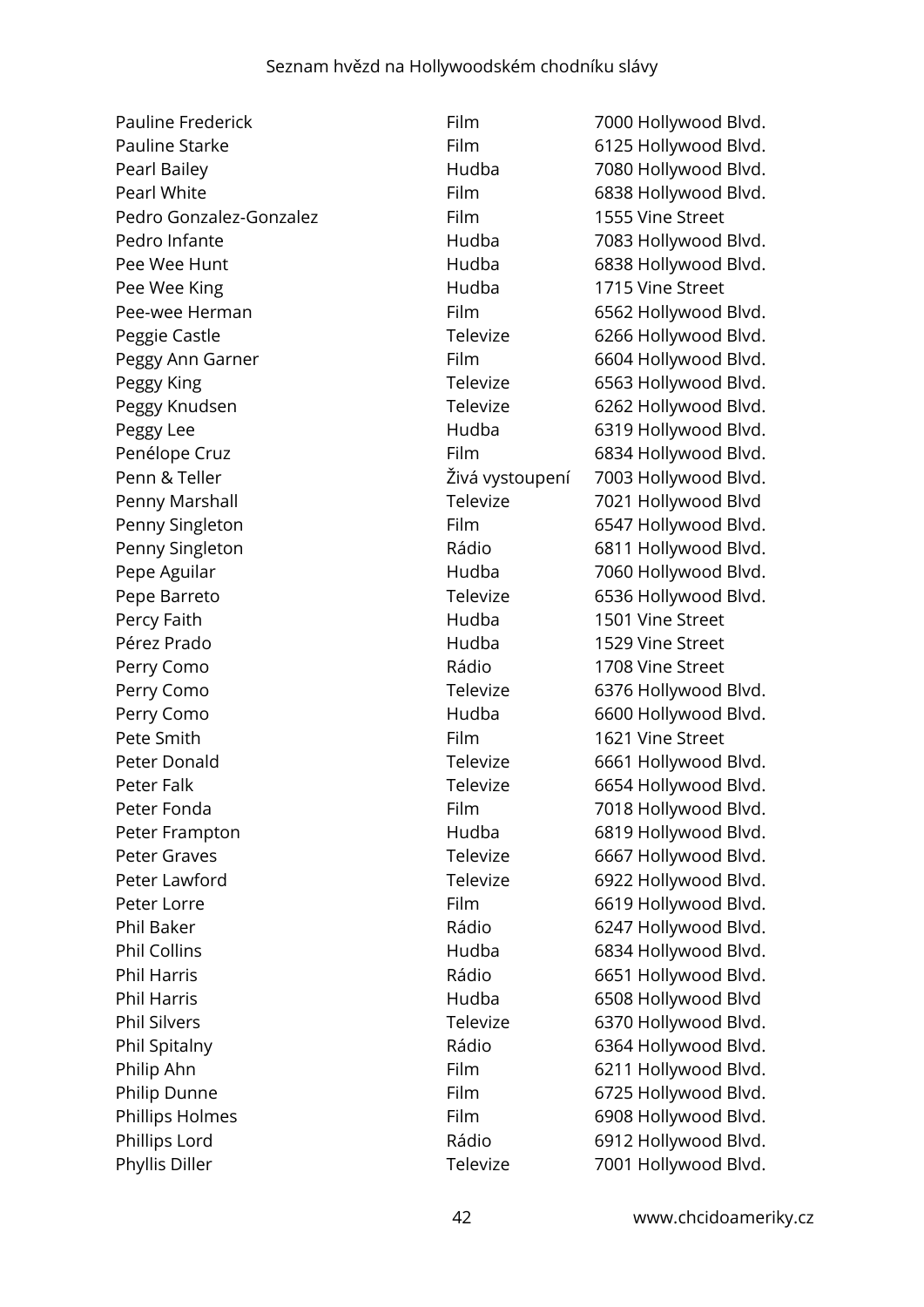Phyllis Thaxter **Film** 6531 Hollywood Blvd. Pierce Brosnan Film 7083 Hollywood Blvd Pierre Cossette Televize 6233 Hollywood Blvd. Pierre Monteux **Music Exercise Street** Hudba 1725 Vine Street Pinky Lee Televize 6201 Hollywood Blvd. Plácido Domingo Živá vystoupení 7000 Hollywood Blvd. Pola Negri **Film** 6140 Hollywood Blvd. Polly Moran **Film** 6300 Hollywood Blvd. Portland Hoffa **Rádio** Rádio 1640 Vine Street Preston Foster Televize 6801 Hollywood Blvd. Preston Sturges Film Film 1601 Vine Street Queen Hudba 6356 Hollywood Blvd. Queen Latifah **Film** 6915 Hollywood Blvd. Quentin Reynolds **Caucasia Rádio** Rádio 6225 Hollywood Blvd. Quincy Jones **1500** Vine Street Quinn Martin **Televize** 6667 Hollywood Blvd. Rafael Méndez **Example 20** Hudba 6767 Hollywood Blvd. Ralph Bellamy **Televize** 6542 Hollywood Blvd. Ralph Edwards **Rádio** Rádio 6116 Hollywood Blvd. Ralph Edwards Televize 6262 Hollywood Blvd. Ralph Morgan **Film** Film 1617 Vine Street Ralph Staub **Film** 1752 Vine Street Ramón Novarro **Film 6350 Hollywood Blvd.** Randolph Scott Film 6243 Hollywood Blvd. Randy Newman Film 6667 Hollywood Blvd. Randy Quaid **Film** 7000 Hollywood Blvd. Randy Travis **Example 2018** Hudba 7021 Hollywood Blvd. Raoul Walsh **Film** Film 6135 Hollywood Blvd. Raquel Welch Film Film 7021 Hollywood Blvd. Rascal Flatts **Hudba Hudba** 6664 Hollywood Blvd. Ray Anthony **Ray Anthony Ray Anthony Hudba** 1751 Vine Street Ray Bolger **Film** 6788 Hollywood Blvd. Ray Bolger **Televize** 6834 Hollywood Blvd. Ray Bradbury **Film** 6644 Hollywood Blvd. Ray Briem **Rádio** Rádio 6125 Hollywood Blvd. Ray Harryhausen Film 6840 Hollywood Blvd. Ray Charles **Ray Charles Ray Charles Hudba** 6777 Hollywood Blvd. Ray Milland **Film** 1621 Vine Street Ray Milland **National Community Community** Televize 1634 Vine Street Ray Rennahan Film 6916 Hollywood Blvd. Ray Walston Živá vystoupení 7070 Hollywood Blvd. Raymond Burr **Televize** 6656 Hollywood Blvd. Raymond Griffith Film Film 6124 Hollywood Blvd. Raymond Hatton Film Film 1708 Vine Street Raymond Knight **Rádio** Rádio 6130 Hollywood Blvd.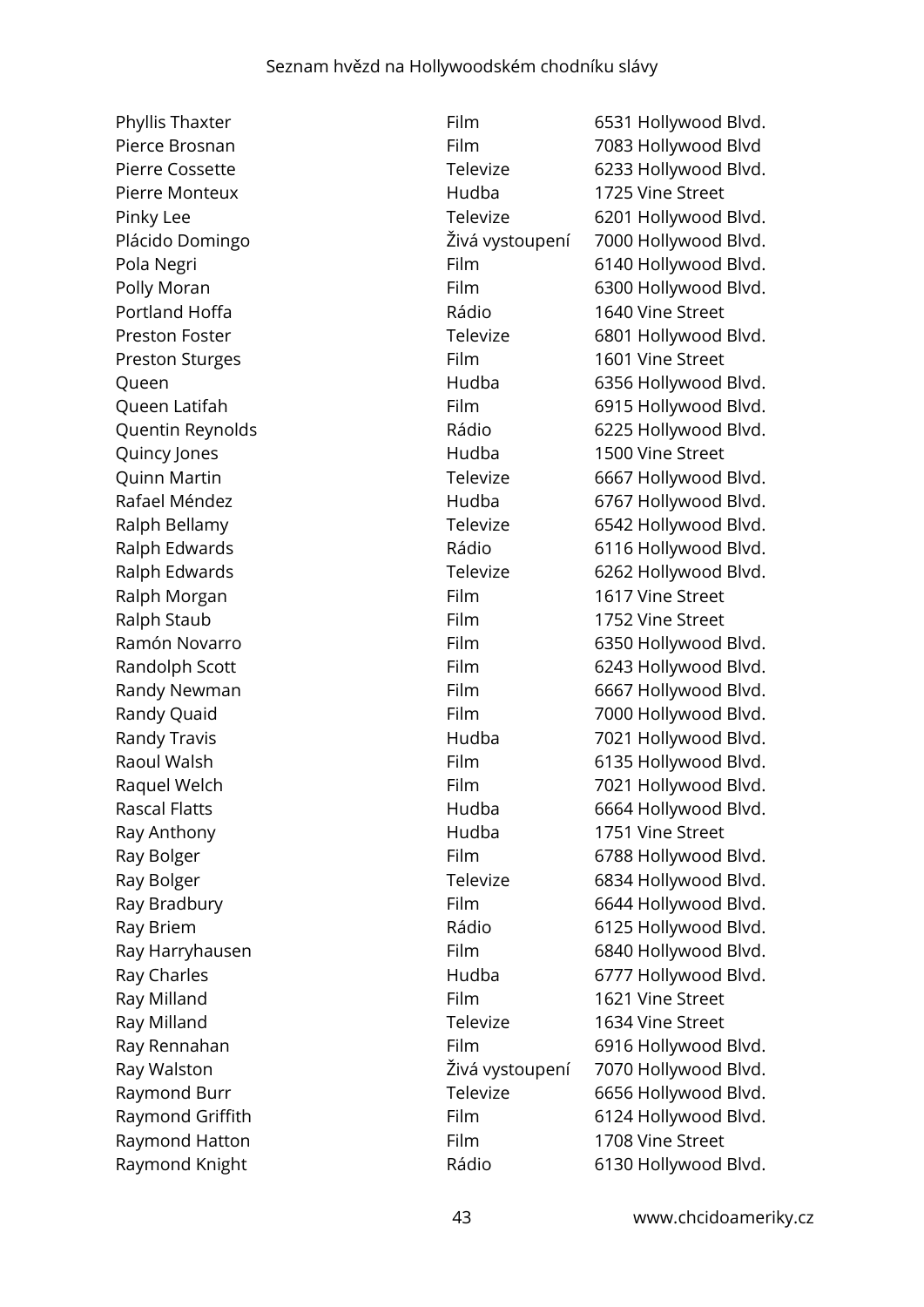| Raymond Massey             |
|----------------------------|
| Raymond Massey             |
| <b>Reba McEntire</b>       |
| <b>Red Buttons</b>         |
| Red Foley                  |
| Red Foley                  |
| <b>Red Skelton</b>         |
| <b>Red Skelton</b>         |
| <b>Reed Hadley</b>         |
| Reese Witherspoon          |
| Reginald Denny             |
| Regis Philbin              |
| Regis Toomey               |
| Renata Tebaldi             |
| Renée Adorée               |
| Renée Zellweger            |
| <b>Rex Allen</b>           |
| <b>Rex Harrison</b>        |
| <b>Rex Harrison</b>        |
| Rex Ingram                 |
| Rhonda Fleming             |
| Ricardo Cortez             |
| Ricardo Montalbán          |
| <b>Rick Baker</b>          |
| <b>Rick Dees</b>           |
| <b>Ricky Martin</b>        |
| <b>Ricky Nelson</b>        |
| <b>Rich Little</b>         |
| <b>Richard Arlen</b>       |
| <b>Richard Barthelmess</b> |
| <b>Richard Basehart</b>    |
| Richard Boleslavsky        |
| <b>Richard Brooks</b>      |
| <b>Richard Burton</b>      |
| <b>Richard Carlson</b>     |
| <b>Richard Crenna</b>      |
| <b>Richard Cromwell</b>    |
| <b>Richard Crooks</b>      |
| Richard D. Zanuck          |
| <b>Richard Denning</b>     |
| <b>Richard Dix</b>         |
| <b>Richard Donner</b>      |
| <b>Richard Dreyfuss</b>    |
| <b>Richard Farnsworth</b>  |
| Richard Hayman             |

Film 1719 Vine Street Televize 6706 Hollywood Blvd. Hudba 7018 Hollywood Blvd. Televize 1651 Vine Street Hudba 6225 Hollywood Blvd. Televize 6300 Hollywood Blvd. Rádio 6763 Hollywood Blvd. Televize 6650 Hollywood Blvd. Televize 6553 Hollywood Blvd. Film 6262 Hollywood Blvd. Film 6657 Hollywood Blvd. Televize 6834 Hollywood Blvd. Film 7021 Hollywood Blvd. Hudba 6628 Hollywood Blvd. Film 1601 Vine Street Film 7000 Hollywood Blvd. Film 6821 Hollywood Blvd. Film 6904 Hollywood Blvd. Televize 6390 Hollywood Blvd. Film 1651 Hollywood Blvd. Film 6660 Hollywood Blvd. Film 1500 Vine Street Televize 7021 Hollywood Blvd. Film 6764 Hollywood Blvd. Rádio 1560 N. Vine Street Hudba 6901 Hollywood Blvd. Hudba 1515 Vine Street Televize 6372 Hollywood Blvd. Film 6755 Hollywood Blvd. Film 6755 Hollywood Blvd. Film 6276 Hollywood Blvd. Film 7021 Hollywood Blvd. Film 6422 Hollywood Blvd. Film 6336 Hollywood Blvd. Televize 6333 Hollywood Blvd. Film 6714 Hollywood Blvd. Film 1627 Vine Street Richard Crooks Hudba 1648 Vine Street Film 6915 Hollywood Blvd. Televize 6932 Hollywood Blvd. Film 1608 Vine Street Film 6712 Hollywood Blvd. Film 7021 Hollywood Blvd. Film 1560 Vine Street Richard Hayman Hudba 1765 Vine Street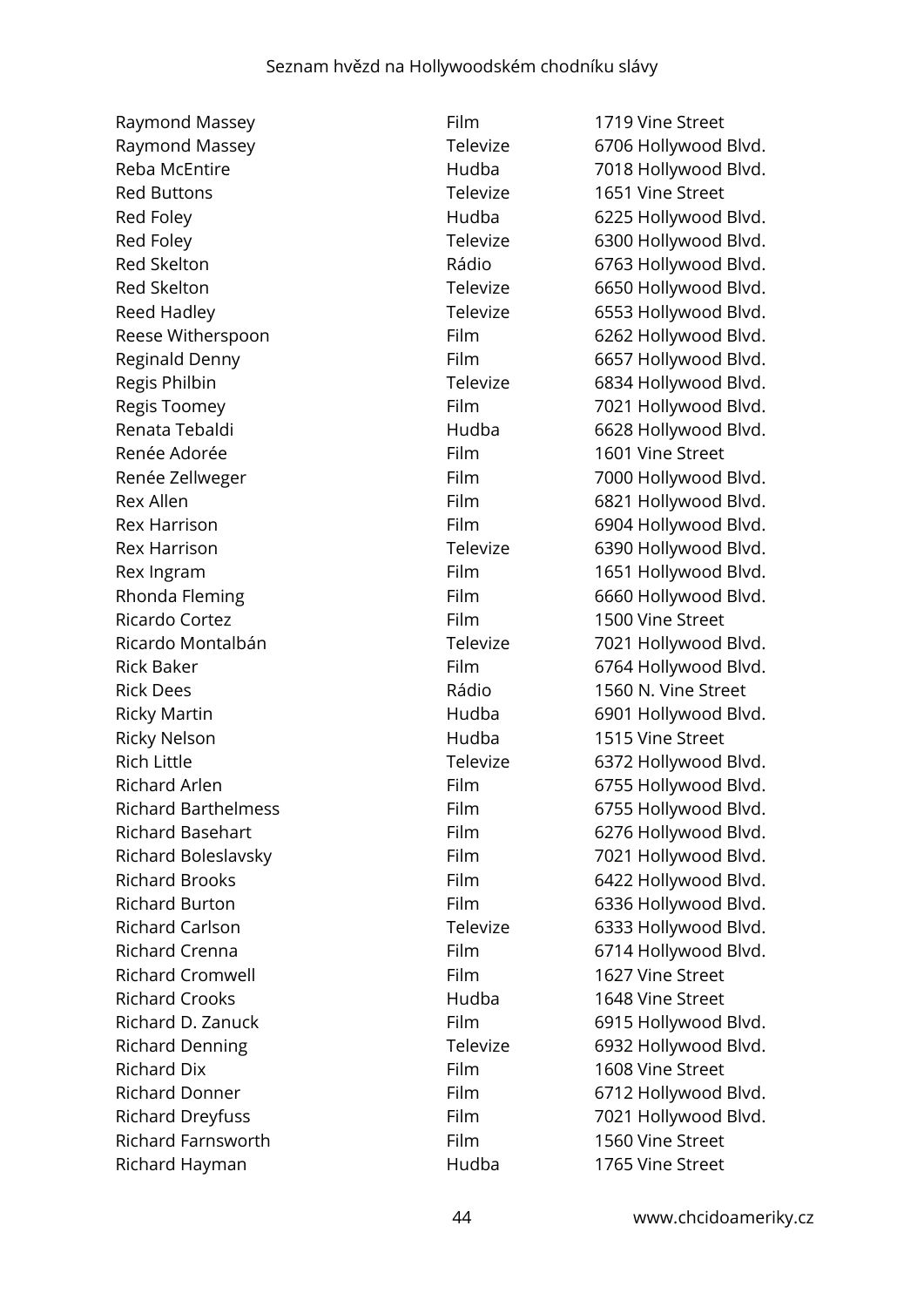Richard Chamberlain Film Film 7018 Hollywood Blvd. Richard Mulligan Televize 6777 Hollywood Blvd. Richard Pryor **Film** 6438 Hollywood Blvd. Richard Rowland **Film** 1549 Vine Street Richard Thorpe **Film** Film 6101 Hollywood Blvd. Richard Wallace **Film** Film 1560 Vine Street Richard Webb **Televize** 7059 Hollywood Blvd. Richard Widmark Film 6800 Hollywood Blvd. Rin Tin Tin 1623 Vine Street Ringo Starr **National Starr Community Community** Hudba 1750 Vine Street Rip Taylor Živá vystoupení 6625 Hollywood Blvd. Rita Hayworth **Film** Film 1645 Vine Street Rita Moreno **Film** 7083 Hollywood Blvd. Ritchie Valens **Exercise Exercise State Hudba** 6733 Hollywood Blvd. Rob Reiner **Film** 6421 Hollywood Blvd. Robert Arthur & Ken Minyard Rádio 6808 Hollywood Blvd. Robert Benchley **Film** Film 1724 Vine Street Robert Casadesus **Example 2018** Hudba 6251 Hollywood Blvd. Robert Cummings Film 6816 Hollywood Blvd. Robert Cummings Televize 1718 Vine Street Robert Donat **Film** 6420 Hollywood Blvd. Robert Duvall **Film** 6801 Hollywood Blvd. Robert Edeson Film Film 1628 Vine Street Robert Evans **Film** 6925 Hollywood Blvd. Robert Fuller Televize Fuller Televize 6608 Hollywood Blvd. Robert Goulet **Example 20 Found Hudba** 6368 Hollywood Blvd. Robert Guillaume Televize 6675 Hollywood Blvd. Robert Merrill **Robert Merrill Hudba** 6763 Hollywood Blvd. Robert Mitchum Film Film 6240 Hollywood Blvd. Robert Montgomery Film 6440 Hollywood Blvd. Robert Montgomery Televize 1631 Vine Street Robert Osborne Televize 1617 Vine Street Robert O. Lewis **Televize** 1709 Vine Street Robert Ripley **Rádio** Rádio 6400 Hollywood Blvd Robert Rossen Film 6821 Hollywood Blvd. Robert Shaw Hudba 1559 Vine Street Robert Stack Film Film 7001 Hollywood Blvd. Robert Sterling Televize 1709 Vine Street Robert Taylor **Film** 1500 Vine Street Robert Urich Televize 7083 Hollywood Blvd. Robert Vaughn Film Film 6633 Hollywood Blvd Robert W. Morgan **Rádio** Rádio 6841 Hollywood Blvd. Robert Wagner **Film** Film 7021 Hollywood Blvd. Robert Walker **Film** 1709 Vine Street Robert Wise **Film** 6340 Hollywood Blvd.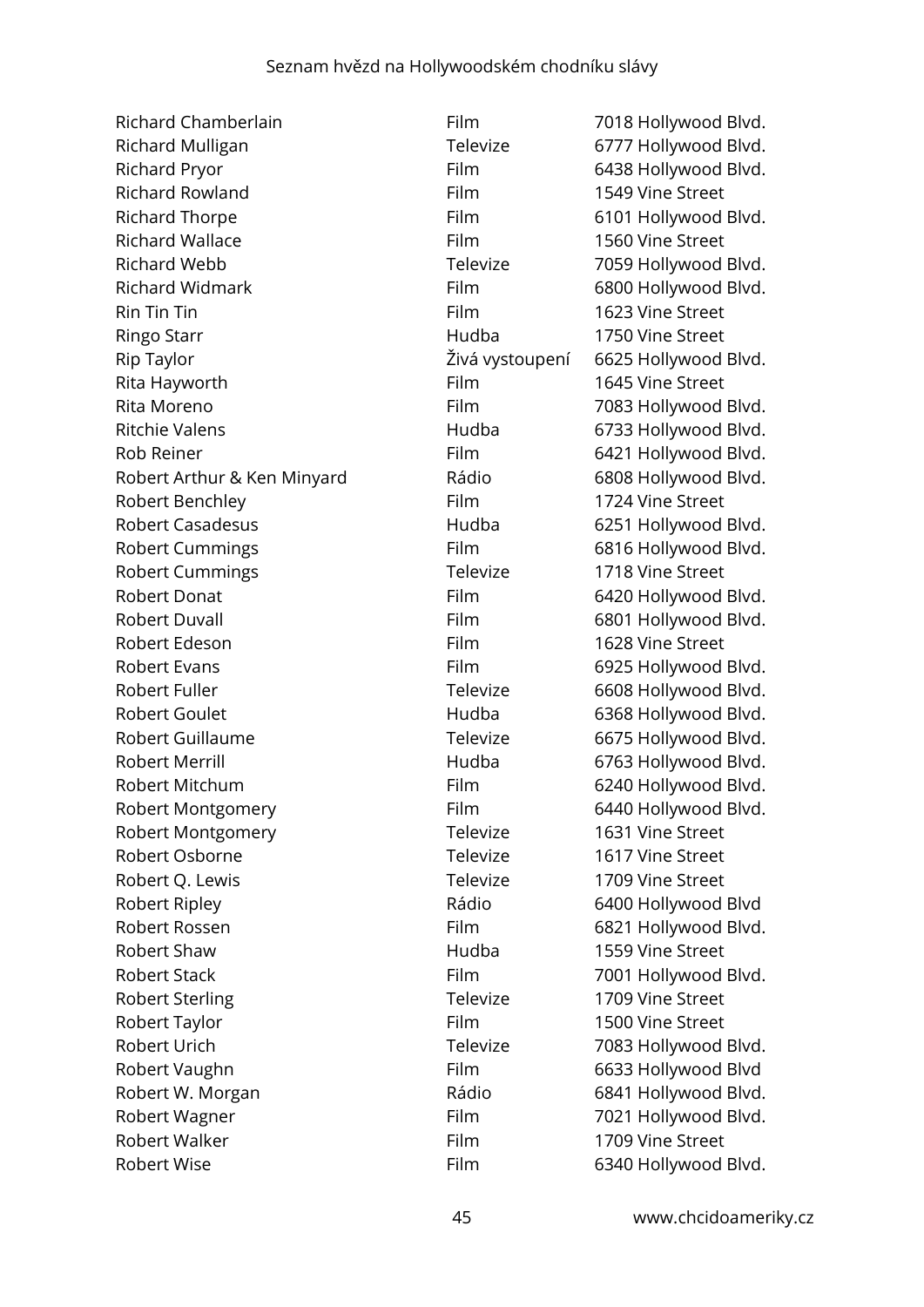Robert Young **Film** 6933 Hollywood Blvd. Robert Young **Rádio** Rádio 1620 Vine Street Robert Young Televize 6360 Hollywood Blvd. Robert Z. Leonard Film 6370 Hollywood Blvd. Robert Zemeckis Film 6925 Hollywood Blvd. Robin Williams **Film** 6925 Hollywood Blvd. Rock Hudson **Film** Film 6116 Hollywood Blvd. Rod Cameron Televize 1720 Vine Street Rod La Rocque **Film** 1580 Vine Street Rod McKuen 1988 1999 1999 Hudba 1501 Vine Street Rod Serling Televize 6840 Hollywood Blvd. Rod Steiger Film Film 7080 Hollywood Blvd. Rod Stewart **Rod Stewart Rod Stewart Rod Stewart Hudba** 6801 Hollywood Blvd. Roddy McDowall **Televize** 6632 Hollywood Blvd. Rodney Bingenheimer Rádio 7021 Hollywood Blvd. Rodney Dangerfield Film 6366 Hollywood Blvd. Roger Barkley & Al Lohman Rádio 1540 N. Vine Street Roger Corman Film Film 7013 Hollywood Blvd. Roger Ebert **Film** 6834 Hollywood Blvd. Roger Moore **Film** 7007 Hollywood Blvd. Roger Wagner Names Controller Hudba 2003 Hollywood Blvd. Roger Williams **Number 1533** Vine Street Rochelle Hudson Film 6200 Hollywood Blvd. Roland Young **Film** 6523 Hollywood Blvd. Roland Young Televize 6315 Hollywood Blvd. Ron Howard Televize 6838 Hollywood Blvd. Ronald Colman Televize 1623 Vine Street Ronald Colman Film Film 6801 Hollywood Blvd. Ronald Reagan Televize 6374 Hollywood Blvd. Rory Calhoun **Film** Film 7007 Hollywood Blvd. Rory Calhoun **Televize** 1752 Vine Street Rosalind Russell **Film** Film 1708 Vine Street Roscoe Arbuckle Film Film 6701 Hollywood Blvd. Rose Marie **Televize** 7083 Hollywood Blvd. Roseanne **Televize** 6767 Hollywood Blvd. Rosemary Clooney **Example 28** Hudba 6325 Hollywood Blvd. Rosemary DeCamp Televize 1640 Vine Street Rouben Mamoulian Film Film 1709 Vine Street Rowland V. Lee **Film** 6313 Hollywood Blvd. Roy Acuff **Notify Acuff Hudba** 1541 Vine Street Roy Clark **Hudba** 6840 Hollywood Blvd. Roy Del Ruth Film Film 6150 Hollywood Blvd. Roy O. Disney **Film** 6833 Hollywood Blvd. Roy Orbison **Number 1750** Vine Street Roy Rogers **Film** 1752 Vine Street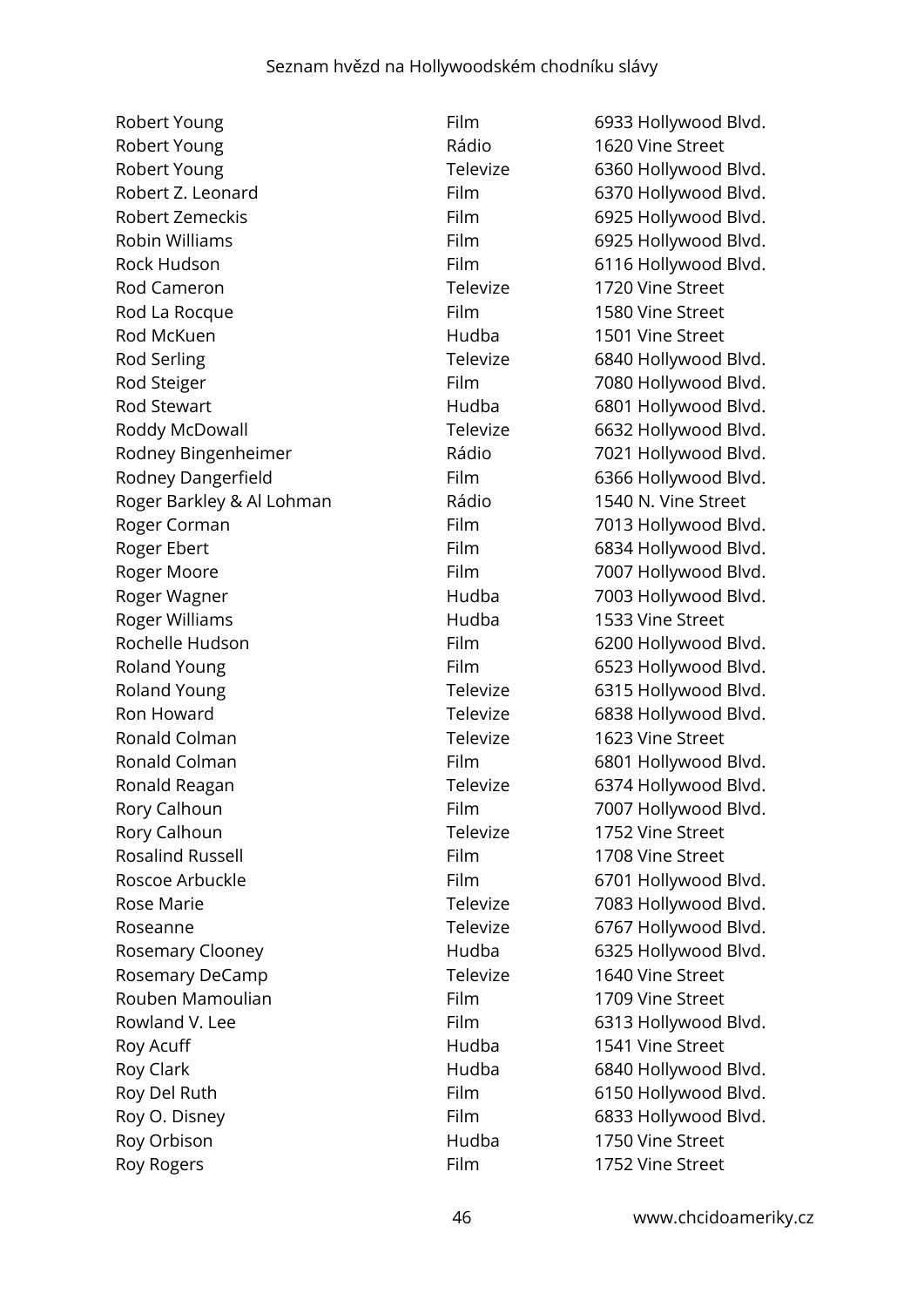Roy Rogers **Rádio** 1733 Vine Street Roy Rogers **No. 2018** Televize 1620 Vine Street Rudolf Serkin **Matter Street** Hudba 1751 Vine Street Rudy Vallée **Radio** 1632 Vine Street Russ Morgan **Number 1751** Vine Street Ruth Ashton Taylor Televize 1540 Vine Street Ruth Hussey **Film** 1551 Vine Street Samuel Goldwyn Film Film 1631 Vine Street Sarah Bernhardt **Film** Film 1751 Vine Street Sarah Vaughan **Manada III Sarah Vaughan** Hudba 1724 Vine Street Scott Forbes Televize 1650 Vine Street Sessue Hayakawa **Film** 1645 Vine Street Sharon Gless Televize 7065 Hollywood Blvd.

Ruby Keeler **Film** Film 6730 Hollywood Blvd. Rudolph Valentino **Film** Film 6164 Hollywood Blvd. Rugrats Rugrats Televize 6600 Hollywood Blvd. Rush Rush Hudba 6752 Hollywood Blvd. Russell Crowe **Film** 6801 Hollywood Blvd. Rusty Hamer **Televize** 6323 Hollywood Blvd. Ruta Lee Film 6901 Hollywood Blvd. Ruth Etting **Film** 6563 Hollywood Blvd. Ruth Chatterton Film 6263 Hollywood Blvd. Ruth Roland **Film** 6260 Hollywood Blvd. Ruth Roman **Televize** 6672 Hollywood Blvd. Ruth Warrick **Film 6689 Hollywood Blvd.** Ryan Seacrest **Rádio** Rádio 6801 Hollywood Blvd. Sabu Film 6251 Hollywood Blvd. Sam Cooke **Hudba** 7051 Hollywood Blvd. Sam Warner **Film** 6201 Hollywood Blvd. Sam Waterston **Televize** 7040 Hollywood Blvd. Sam Wood **Film** 6714 Hollywood Blvd. Sammy Cahn **Example 2018** Hudba 6540 Hollywood Blvd. Sammy Davis, Jr. No. 1991 - Hudba 6254 Hollywood Blvd. Sammy Kaye **Example 20 For the Hudba** 6767 Hollywood Blvd. Sammy Kaye **Televize** 6419 Hollywood Blvd. Sammy Kaye **Example 20 Solution Contract Contract Contract Contract Contract Contract Contract Contract Contract Contract Contract Contract Contract Contract Contract Contract Contract Contract Contract Contract Contract C** Samuel L. Jackson Film Film 7018 Hollywood Blvd. Samuel Z. Arkoff Film Film 7046 Hollywood Blvd. Sandra Bullock Film 6801 Hollywood Blvd. Scarlett Johansson Film 6931 Hollywood Blvd. Scatman Crothers Televize 6712 Hollywood Blvd. Sean "Diddy" Combs **Hudba** 6801 Hollywood Blvd. Shakira **1988** - The Hudba 6270 Hollywood Blvd. Shania Twain **Example 2018** Hudba 6270 Hollywood Blvd. Shari Lewis **Televize** 6743 Hollywood Blvd.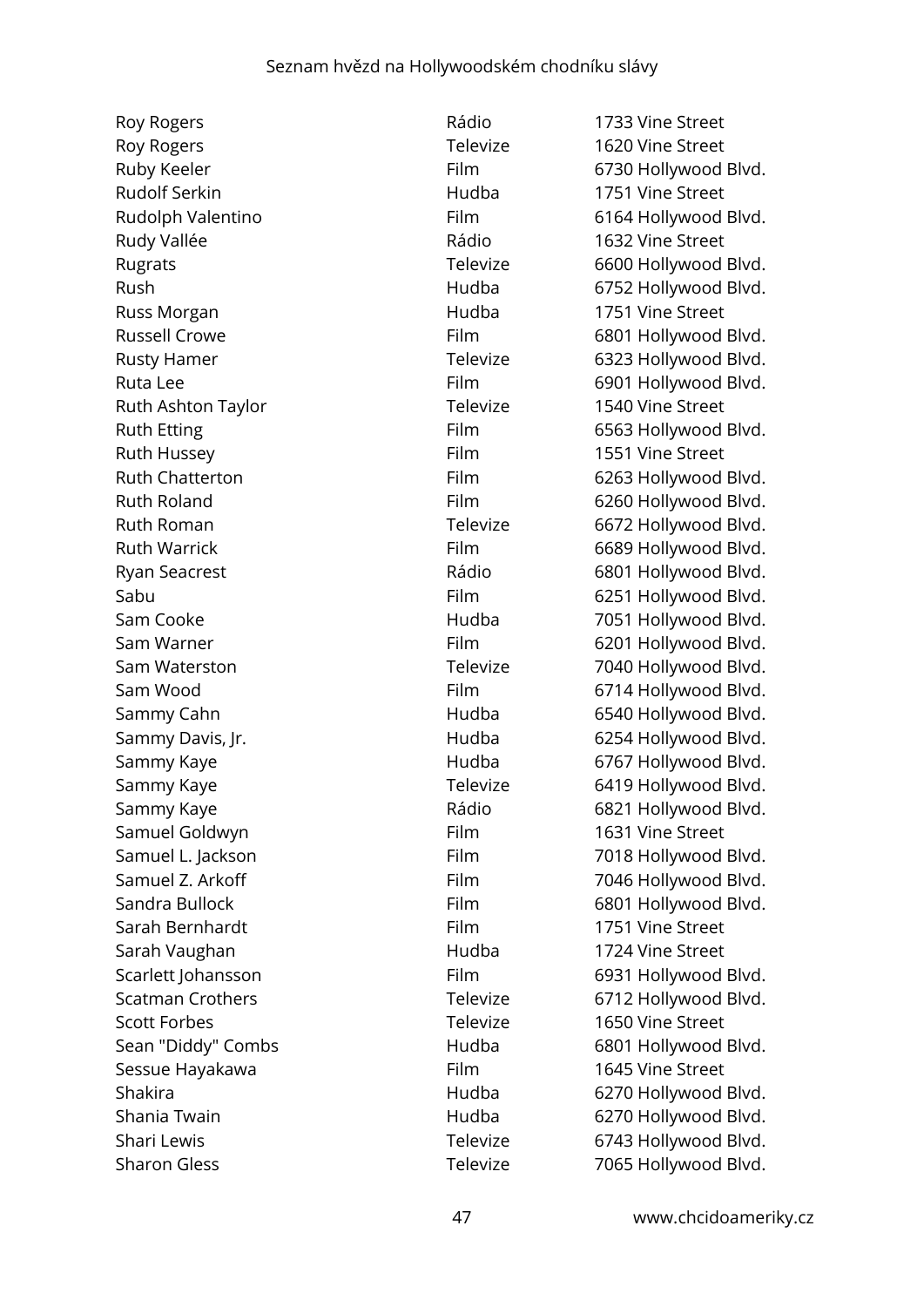Shelley Winters **Film** Film 1752 Vine Street Shirley Jones **Film** 1541 Vine Street Shirley MacLaine **Film** Film 1617 Vine Street Shirley Temple **Film** 1500 Vine Street Sidney Blackmer Film Film 1625 Vine Street Slim Whitman **1709** Vine Street Spike Jones **1500** Vine Street

Sharon Stone **Film** 6925 Hollywood Blvd. Sherry Jackson **Televize** 6324 Hollywood Blvd. Sherry Lansing **Film** 6925 Hollywood Blvd. Sherwood Schwartz Televize 6541 Hollywood Blvd. Shirley Booth Film 6850 Hollywood Blvd. Shotgun Tom Kelly **Example 2018** Rádio 7080 Hollywood Blvd. Shrek Film 6931 Hollywood Blvd. Sid Caesar **Televize** 7014 Hollywood Blvd. Sid Grauman Film 6379 Hollywood Blvd. Sidney Franklin Film Film 6566 Hollywood Blvd. Sidney Lanfield Film Film 6101 Hollywood Blvd. Sidney Poitier **Film** Film 7065 Hollywood Blvd. Sidney Sheldon Televize 6739 Hollywood Blvd. Siegfried & Roy Živá vystoupení 7060 Hollywood Blvd. Siegmund Lubin Film Film 6166 Hollywood Blvd. Signe Hasso **Film** 7080 Hollywood Blvd. Sigourney Weaver **Film** Film 7021 Hollywood Blvd. Simon Baker Televize 6352 Hollywood Blvd. Simon Fuller **Televize** 6268 Hollywood Blvd. Sissy Spacek Film 6834 Hollywood Blvd. Slash **Hudba** 6901 Hollywood Blvd. Slim Summerville Film 6409 Hollywood Blvd. Smiley Burnette Film Film 6125 Hollywood Blvd. Smilin' Ed McConnell **Rádio** Rádio 6650 Hollywood Blvd. Smokey Robinson **1500 N. Vine Street** Snow White **Film** 6910 Hollywood Blvd. Snub Pollard Film 6415 Hollywood Blvd Sol Lesser Film 6533 Hollywood Blvd. Sonja Henie Film 6101 Hollywood Blvd. Sonny & Cher Televize 7018 Hollywood Blvd. Sonny Burke **Marke Communist Hudba** 6920 Hollywood Blvd. Sonny James **Markow Hudba** 6630 Hollywood Blvd. Sophia Loren **Film** Film 7050 Hollywood Blvd. Sophie Tucker Film Film 6321 Hollywood Blvd. Soupy Sales Televize 7000 Hollywood Blvd. Spade Cooley **Rádio** Rádio 6802 Hollywood Blvd. Spencer Tracy **Film** 6814 Hollywood Blvd. Spike Jones **Example 2018** Rádio 6290 Hollywood Blvd.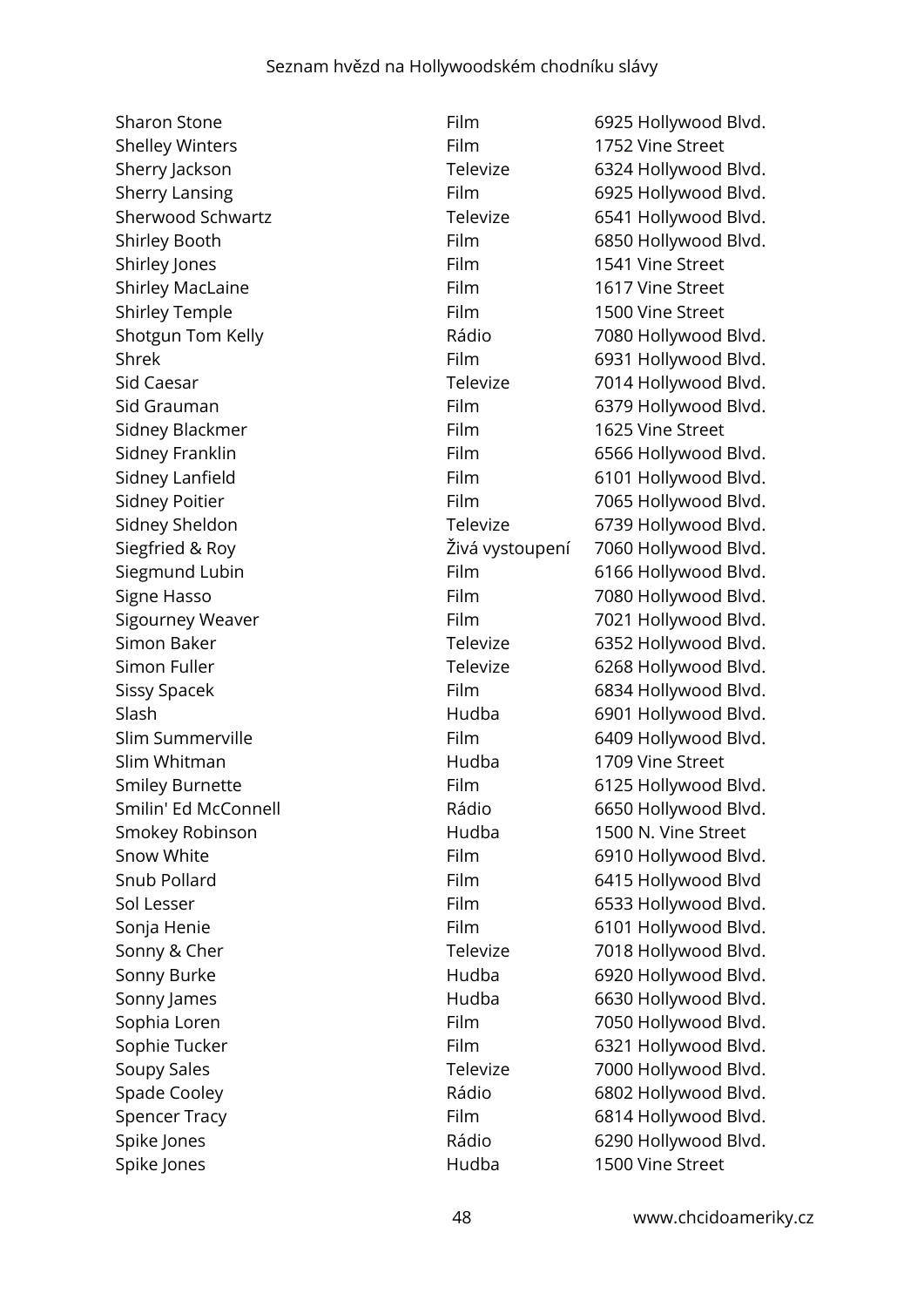Spring Byington **Film** 6507 Hollywood Blvd. Spring Byington Televize 6231 Hollywood Blvd. Stan Freberg **Example 2018** Hudba 6145 Hollywood Blvd. Stan Chambers **Televize** 6922 Hollywood Blvd. Stan Kenton Hudba 6340 Hollywood Blvd. Stan Laurel **Film** 7021 Hollywood Blvd. Stan Lee Film 5072 Hollywood Blvd. Stan Winston **Film** 6522 Hollywood Blvd. Stanley Kramer Film Film 6100 Hollywood Blvd. Stefanie Powers Televize 6776 Hollywood Blvd. Stella Adler Živá vystoupení 6777 Hollywood Blvd. Stephen J. Cannell **Televize** 7000 Hollywood Blvd. Stephen Schwartz Živá vystoupení 6233 Hollywood Blvd. Stepin Fetchit **Film** Film 1751 Vine Street Steve Allen Televize 1720 Vine Street Steve Allen 1537 Vine Street Steve Cochran **Film** Film 1750 Hollywood Blvd. Steve Edwards Televize 6150 Hollywood Blvd. Steve Guttenberg Film 6411 Hollywood Blvd. Steve Harvey **Example 2018** Rádio 6270 Hollywood Blvd. Steve Lawrence & Eydie Gormé Hudba 1541 Vine Street Steve McQueen Film 6834 Hollywood Blvd. Steve Tisch **Film** 6522 Hollywood Blvd. Steven Spielberg Film 6801 Hollywood Blvd. Stevie Wonder Hudba 7050 Hollywood Blvd. Sting Hudba 6834 Hollywood Blvd. Strongheart **Film** Film 1724 Vine Street Stu Nahan **Rádio** Rádio 6549 Hollywood Blvd. Stuart Erwin **Example 2018** Televize 6270 Hollywood Blvd. Stuart Whitman **Film** Film 7083 Hollywood Blvd Sue Carol Film 1639 N. Vine Street Sumner Redstone Film Film 7000 Hollywood Blvd. Susan Hayward **Film** 6251 Hollywood Blvd. Susan Lucci **Televize** 6801 Hollywood Blvd. Susan Peters **Film** 1601 Vine Street Susan Saint James Televize 1645 Vine Street Susan Sarandon Film 6801 Hollywood Blvd. Suzanne Pleshette Televize Felevize 6751 Hollywood Blvd. Suzanne Somers Televize 7018 Hollywood Blvd. Syd Cassyd **Televize** 7080 Hollywood Blvd. Sylvester Stallone Film Film 6712 Hollywood Blvd. Sylvia Sidney **Film** 6245 Hollywood Blvd. Tab Hunter **Figure 1.1 Tab Hudba** 6320 Hollywood Blvd. Tallulah Bankhead Film 6141 Hollywood Blvd. Tay Garnett **Film** 6556 Hollywood Blvd.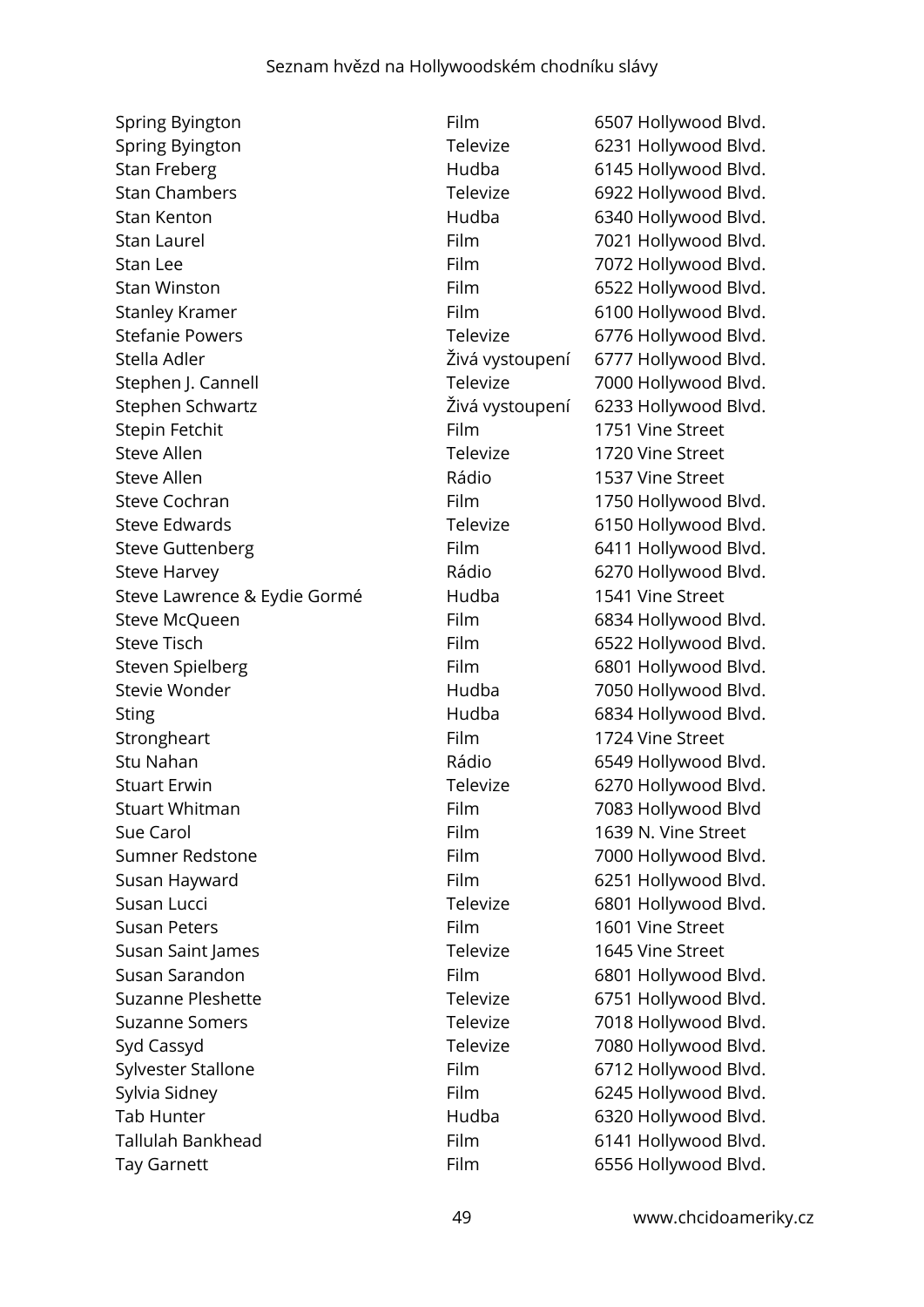Taylor Holmes **Film** 6821 Hollywood Blvd. Ted Danson Televize 7021 Hollywood Blvd. Ted Husing Ted Husing Communication Communication Communication Communication Communication Communication Communication Communication Communication Communication Communication Communication Communication Communication Comm Ted Knight Televize **Televize** 6673 Hollywood Blvd. Ted Mack Televize 6300 Hollywood Blvd. Ted Malone Rádio 1628 Vine Street Ted Turner Ted Turner Film Film 2000 Hollywood Blvd. Ted Weems **1680** Vine Street Teller Živá vystoupení 7003 Hollywood Blvd. Telly Savalas **Film** Film 6801 Hollywood Blvd. Tennessee Ernie Ford **1600** Vine Street Tennessee Ernie Ford **Hudba** 6922 Hollywood Blvd. Tennessee Ernie Ford Televize 6311 Hollywood Blvd. Teresa Brewer Hudba 1708 Vine Street Teresa Wright **Film** Film 1680 Vine Street Teresa Wright Televize 6405 Hollywood Blvd. Terry Bradshaw Televize 7080 Hollywood Blvd. Terry Moore **Film** Film 7076 Hollywood Blvd. Tex Beneke **Hudba** 6200 Hollywood Blvd. Tex McCrary Televize 1628 Vine Street Tex Ritter **No. 2018** Hudba 6631 Hollywood Blvd. Tex Williams **Tex Williams Rádio** 6412 Hollywood Blvd. Texas Guinan **Film** Film 1765 Vine Street Thalía Hudba 6262 Hollywood Blvd. The 5th Dimension **Figure 10** Hudba 7000 Hollywood Blvd. The Andrews Sisters The Andrews Sisters and the Hudba Controller and the Andrews Sisters and Hudba Controller and Blvd. The Beach Boys **Hudba** 1500 Vine Street The Beatles **The Beatles** Hudba 7080 Hollywood Blvd. The Carpenters **Figure 2018** Hudba 6931 Hollywood Blvd. The Doors **Example 2018** Hudba 6901 Hollywood Blvd. The Everly Brothers **Figure 2000** Hudba 7000 Hollywood Blvd. The Four Step Brothers Živá vystoupení 7000 Hollywood Blvd. The Funk Brothers **Funk Brothers** Hudba 7065 Hollywood Blvd. The Go-Go's **Hudba** 6652 Hollywood Blvd. The Jacksons **1500 Vine Street** Hudba 1500 Vine Street The Lennon Sisters Televize 1500 Vine Street The Miracles **All Accords** Hudba 7060 Hollywood Blvd. The Monkees **Hudba Hudba** 6675 Hollywood Blvd. The Munchkins **Film** 6915 Hollywood Blvd. The Muppets **Film** 6834 Hollywood Blvd. The Nicholas Brothers Film Film 7083 Hollywood Blvd. The Osmonds The Osmonds **Hudba** 7080 Hollywood Blvd. The Pointer Sisters **Exercise Sisters** Hudba 6363 Hollywood Blvd. The Real Don Steele **The Rádio** Rádio 7080 Hollywood Blvd. The Simpsons Televize 7021 Hollywood Blvd.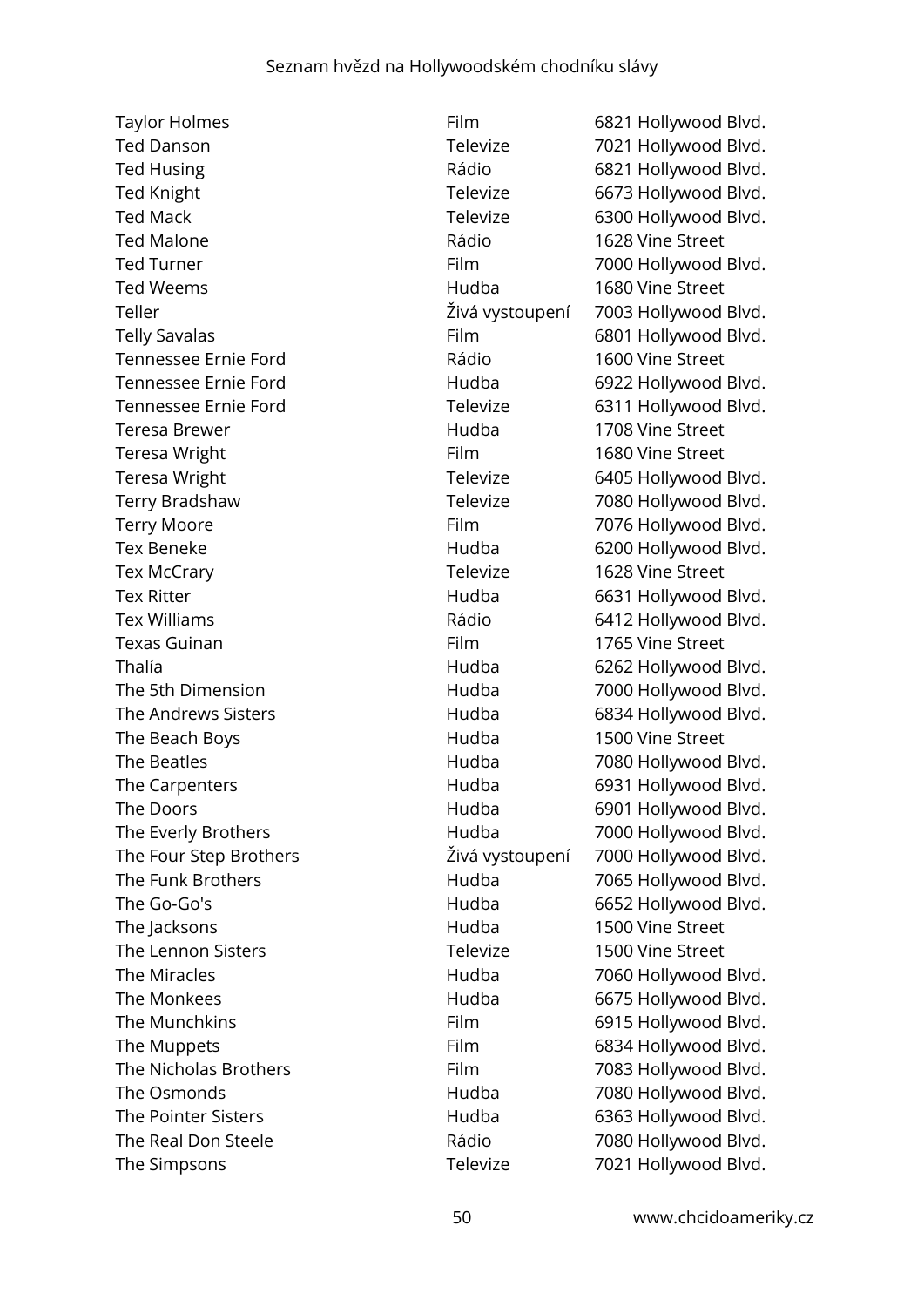| The Sons of the Pioneers      | Hudba           | 6845 Hollywood Blvd. |
|-------------------------------|-----------------|----------------------|
| The Spinners                  | Hudba           | 6723 Hollywood Blvd. |
| The Supremes                  | Hudba           | 7060 Hollywood Blvd. |
| The Temptations               | Hudba           | 7060 Hollywood Blvd. |
| The Three Stooges             | Film            | 1560 Vine Street     |
| The Watson Family             | Film            | 6674 Hollywood Blvd. |
| The Westmores of Hollywood    | Film            | 1645 Vine Street     |
| The Ritz Brothers             | Film            | 6756 Hollywood Blvd. |
| The Sherman Brothers          | Film            | 6918 Hollywood Blvd. |
| The Smothers Brothers         | Televize        | 6555 Hollywood Blvd. |
| The Steve Miller Band         | Hudba           | 1750 Vine Street     |
| Theda Bara                    | Film            | 6307 Hollywood Blvd. |
| Thelma Todd                   | Film            | 6262 Hollywood Blvd. |
| <b>Thelonious Monk</b>        | Hudba           | 7055 Hollywood Blvd. |
| <b>Theodore Bikel</b>         | Živá vystoupení | 6233 Hollywood Blvd. |
| <b>Theodore Kosloff</b>       | Film            | 1617 Vine Street     |
| <b>Theodore Roberts</b>       | Film            | 6166 Hollywood Blvd. |
| Thomas A. Edison              | Film            | 6700 Hollywood Blvd. |
| Thomas Ince                   | Film            | 6727 Hollywood Blvd. |
| Thomas Meighan                | Film            | 1719 Vine Street     |
| <b>Thomas Mitchell</b>        | Film            | 1651 Vine Street     |
| <b>Thomas Mitchell</b>        | Televize        | 6100 Hollywood Blvd. |
| Tichi Wilkerson Kassel        | Film            | 7000 Hollywood Blvd. |
| <b>Tim Allen</b>              | Film            | 6834 Hollywood Blvd. |
| <b>Tim Conway</b>             | Televize        | 6740 Hollywood Blvd. |
| Tim McCoy                     | Film            | 1600 Vine Street     |
| <b>Tim McGraw</b>             | Hudba           | 6901 Hollywood Blvd. |
| <b>Tim Rice</b>               | Živá vystoupení | 6243 Hollywood Blvd. |
| <b>Tim Robbins</b>            | Film            | 6801 Hollywood Blvd. |
| Tina Turner                   | Hudba           | 1750 N. Vine Street  |
| Tinker Bell                   | Film            | 6834 Hollywood Blvd. |
| Tippi Hedren                  | Film            | 7060 Hollywood Blvd. |
| <b>Tito Puente</b>            | Hudba           | 6933 Hollywood Blvd. |
| Toby Wing                     | Film            | 6561 Hollywood Blvd. |
| <b>Tod Browning</b>           | Film            | 6225 Hollywood Blvd. |
| Tom Breneman                  | Rádio           | 6290 Hollywood Blvd. |
| <b>Tom Brown</b>              | Film            | 1648 Vine Street     |
| <b>Tom Conway</b>             | Televize        | 1617 Vine Street     |
| <b>Tom Cruise</b>             | Film            | 6912 Hollywood Blvd. |
| <b>Tom Hanks</b>              | Film            | 7000 Hollywood Blvd. |
| Tom Jones                     | Hudba           | 6608 Hollywood Blvd. |
| <b>Tom Mix</b>                | Film            | 1708 Vine Street     |
| <b>Tom Moore</b>              | <b>Film</b>     | 1640 Vine Street     |
| Tom Petty a the Heartbreakers | Hudba           | 7018 Hollywood Blvd. |
| <b>Tom Selleck</b>            | Film            | 6925 Hollywood Blvd. |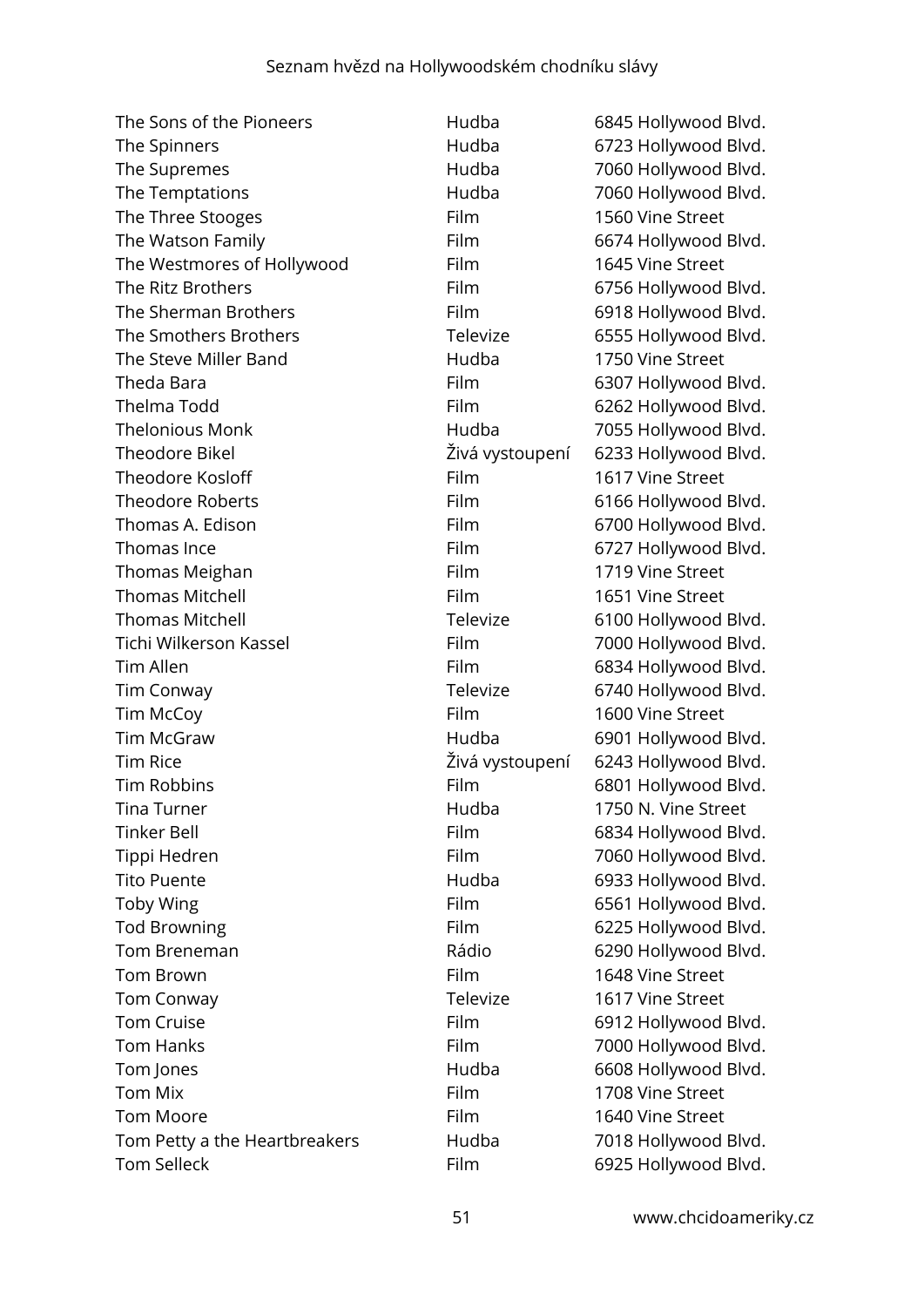Tom Tully **Film** 6119 Hollywood Blvd. Tommy a Betty Lou Riggs Rádio 6164 Hollywood Blvd. Tommy Dorsey **Figure 10 Community** Hudba 6675 Hollywood Blvd. Tommy Lee Jones Film 6925 Hollywood Blvd. Tommy Sands **1560** Vine Street Tommy Tune Živá vystoupení 1777 Vine Street Tony Bennett **1560** Vine Street Tony Curtis **Film** 6817 Hollywood Blvd. Tony Danza **Televize** 7000 Hollywood Blvd. Tony Martin **Film** Film 6436 Hollywood Blvd. Tony Martin **1760** Vine Street Tony Martin **Francisco Edge Control** Hudba 6331 Hollywood Blvd. Tony Martin **Televize** 1725 Vine Street Tony Orlando Hudba 6385 Hollywood Blvd. Tyne Daly **Televize** 7065 Hollywood Blvd. Tyrone Power **Film** Film 6747 Hollywood Blvd. Una Merkel **Film** 6262 Hollywood Blvd. Valerie Bertinelli **Valerie Bertinelli Televize** 6912 Hollywood Blvd. Van Heflin **Film** Film 6311 Hollywood Blvd. Van Heflin **Van Heflin** Controller Controller Televize 6125 Hollywood Blvd. Van Johnson **Film** 6600 Hollywood Blvd. Vanessa Brown The Street Control Communist Control Film The Street Street Control of Street Street Vanessa Brown **Televize** 6528 Hollywood Blvd. Vanessa Williams **Market Communist Communist Communist Communist Communist Communist Communist Communist Communist Communist Communist Communist Communist Communist Communist Communist Communist Communist Communist Communi** Vanna White **Televize** 7018 Hollywood Blvd. Vaughn De Leath **Rádio** Rádio 6634 Hollywood Blvd. Vaughn Monroe **1755** Vine Street Vaughn Monroe **1600** Vine Street Vera Miles Televize 1652 Vine Street Vera Ralston Film 1752 Vine Street Vera Vague **Vague 1720** Vine Street Vera Vague **1639** Vera Vague 1639 Vine Street Vera-Ellen Film Film 7083 Hollywood Blvd. Verna Felton **Televize** 1717 Vine Street Veronica Lake Film 6918 Hollywood Blvd. Vic Damone Hudba 1731 Vine Street Vicente Fernández **Hudba** 6160 Hollywood Blvd. Victor Fleming The Time of Time Street Film 1719 Vine Street Victor Jory **Film** 6605 Hollywood Blvd. Victor Mature **Film** 6780 Hollywood Blvd. Victor McLaglen Film Film 1735 Vine Street Victor Moore **Film** 6834 Hollywood Blvd. Victor Schertzinger Film Film 1611 Vine Street Victor Young **Markow Communist Communist Communist Communist Communist Communist Communist Communist Communist Communist Communist Communist Communist Communist Communist Communist Communist Communist Communist Communist C** Victoria's Secret Angels Summan Special 6800 Hollywood Blvd.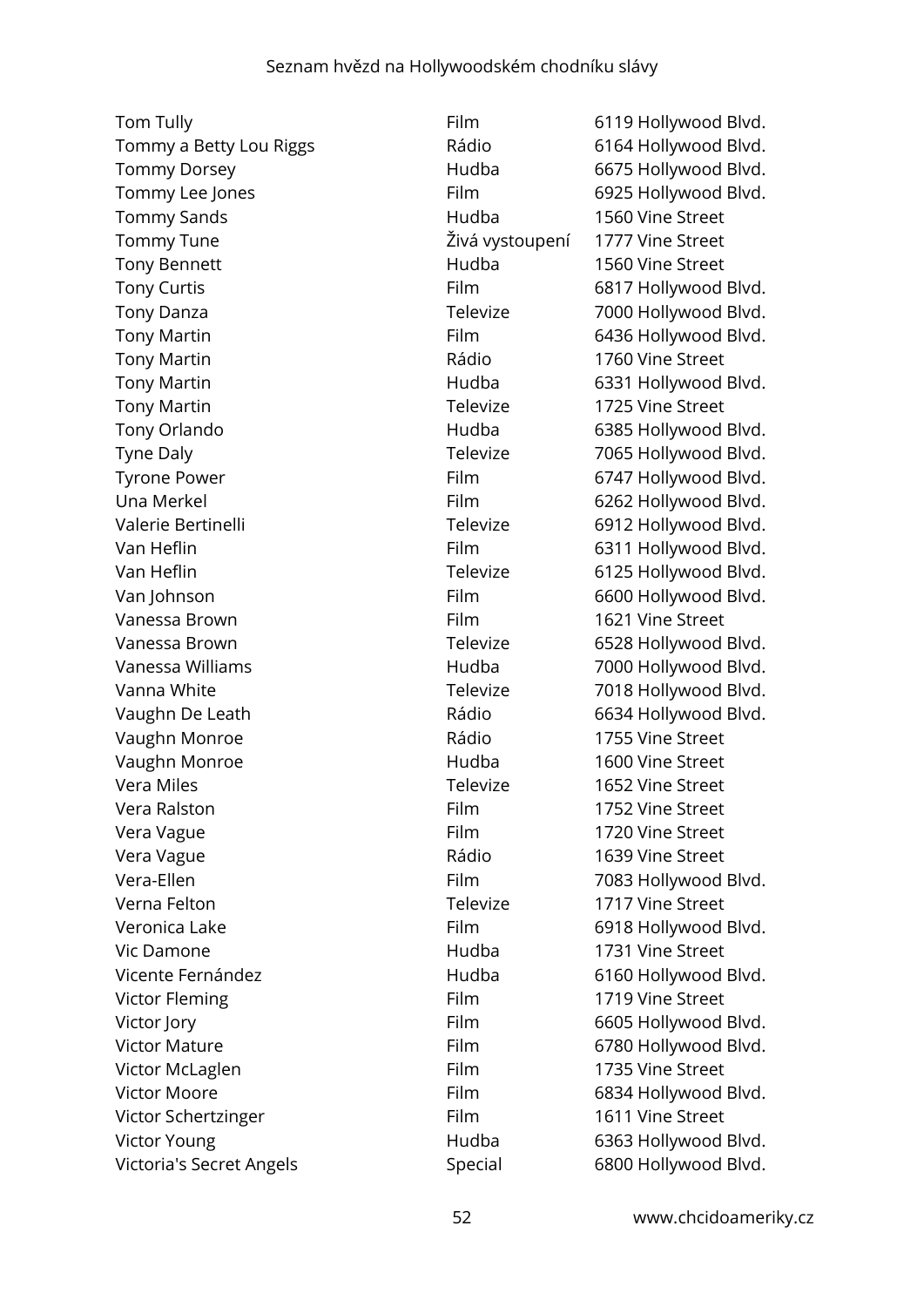Virginia Field **Televize** 1751 Vine Street Virginia Cherrill **Virginia Cherrill Film** 1545 Vine Street Virginia Mayo **Televize** 1751 Vine Street Vladimir Horowitz Hudba 1680 Vine Street Walter Catlett **Film** Film 1713 Vine Street Walter Winchell Televize 1645 Vine Street Warren William **Film** Film 1559 Vine Street

Vikki Carr **Marson Carr** Hudba 6385 Hollywood Blvd. Village People **Figure 2018** Hudba 6529 Hollywood Blvd. Vilma Bánky **Film 1021 Hollywood Blvd.** Film 1021 Hollywood Blvd. Vin Diesel **Film** 7000 Hollywood Blvd. Vin Scully Rádio 6675 Hollywood Blvd. Vince Gill **Vince Gill Contract Contract Contract Contract Contract Contract Contract Contract Contract Contract Contract Contract Contract Contract Contract Contract Contract Contract Contract Contract Contract Contract** Vince McMahon **Televize** 6801 Hollywood Blvd. Vincent Lopez **Calcular Contract Contract Contract Contract Contract Contract Contract Contract Contract Contract Contract Contract Contract Contract Contract Contract Contract Contract Contract Contract Contract Contract** Vincent Price **Film** 6201 Hollywood Blvd. Vincent Price **Televize Televize** 6501 Hollywood Blvd. Vincente Minnelli **Film** 6676 Hollywood Blvd. Viola Dana **Film** 6541 Hollywood Blvd. Virginia Valli **Film** 6125 Hollywood Blvd. Vivian Vance **Televize** 7000 Hollywood Blvd. Vivien Leigh Film Film 6773 Hollywood Blvd. W. C. Fields **Film** Film 7004 Hollywood Blvd. W. C. Fields **Example 2018** Rádio 6316 Hollywood Blvd. W. S. Van Dyke Film Film 6141 Hollywood Blvd. Wallace Beery **Film** Film 7001 Hollywood Blvd. Wallace Reid **Film** 6617 Hollywood Blvd Wally Cox **Televize** 6385 Hollywood Blvd. Walt Disney **Film** 7021 Hollywood Blvd. Walt Disney **Televize** 6747 Hollywood Blvd. Walter Brennan Film Film 6501 Hollywood Blvd. Walter Huston **Film** Film 6624 Hollywood Blvd. Walter Koenig **Televize** 6679 Hollywood Blvd. Walter Lang **Film** 6520 Hollywood Blvd. Walter Lantz **Film** 7000 Hollywood Blvd. Walter Matthau **Film** 6357 Hollywood Blvd. Walter O'Keefe **Example 2018** Rádio 6153 Hollywood Blvd. Walter Pidgeon Film Film 6414 Hollywood Blvd. Walter Winchell **Example 2018** Rádio 6714 Hollywood Blvd. Ward Bond **Televize** 6933 Hollywood Blvd. Warner Baxter **Film** 6284 Hollywood Blvd. Warren Hull **Warren Hull Rádio** 6270 Hollywood Blvd. Warren Hull **Televize** 6135 Hollywood Blvd. Wayne King **Mayne King Community Community** Rádio 6251 Hollywood Blvd. Wayne Newton **Mayne Newton Hudba** 6909 Hollywood Blvd.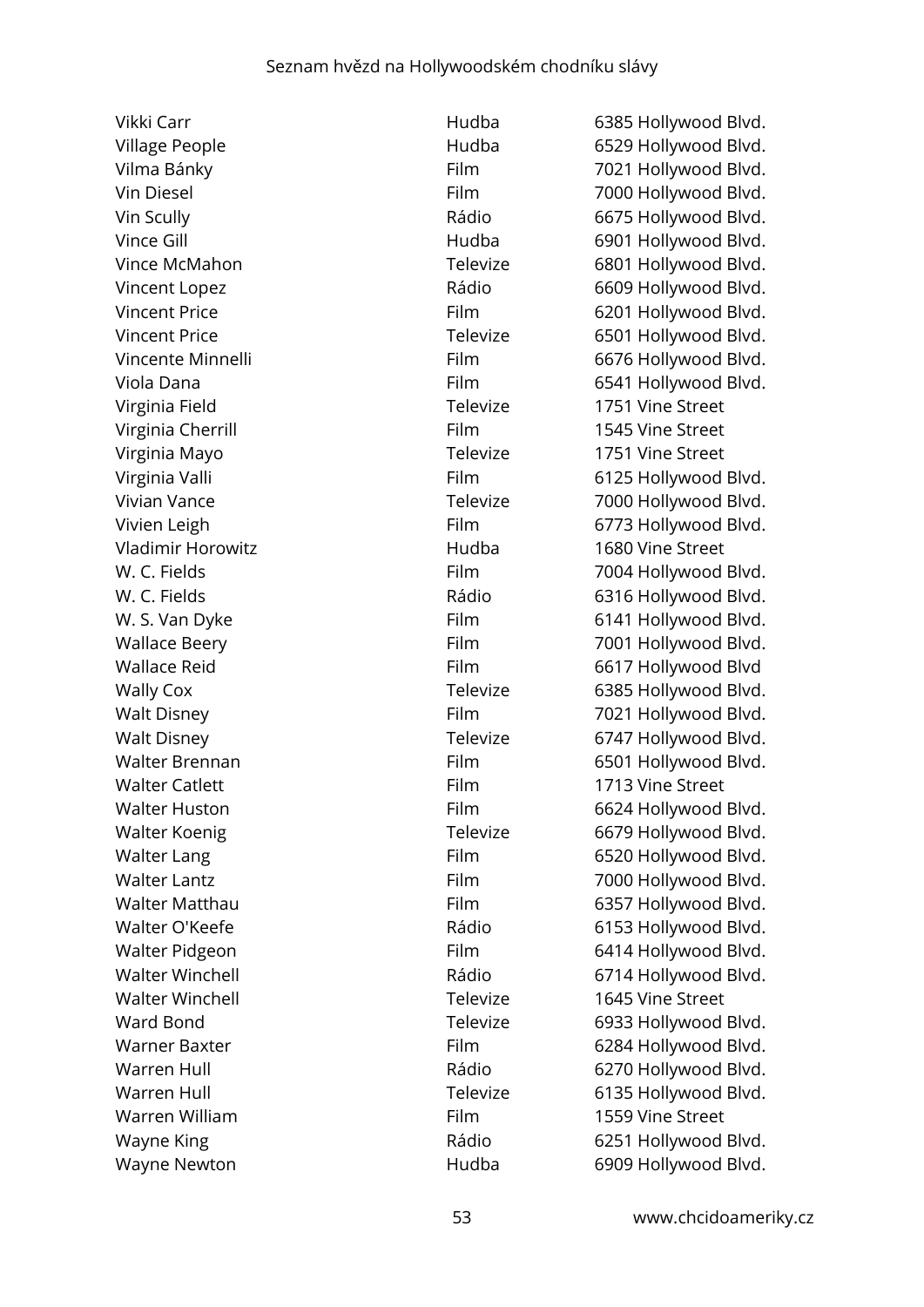Wayne Rogers Televize 7018 Hollywood Blvd. Webb Pierce **1600 Vine Street** Hudba 1600 Vine Street Wendell Corey **Televize** 6328 Hollywood Blvd. Wendell Niles **Night Communist Communist Communist Communist Communist Communist Communist Communist Communist Communist Communist Communist Communist Communist Communist Communist Communist Communist Communist Communist C** Wendy Barrie **Film** Film 1708 Vine Street Wesley Ruggles **Film** 6424 Hollywood Blvd. Wesley Snipes **Film** Film 7018 Hollywood Blvd. Whoopi Goldberg Film 6801 Hollywood Blvd. Will H. Hays **Film** 6116 Hollywood Blvd. Will Rogers **Film** 6401 Hollywood Blvd. Will Rogers **Mill Rogers Rádio** 6608 Hollywood Blvd. Willard Waterman **National Communist Communist Communist Communist Communist Communist Communist Communist Communist Communist Communist Communist Communist Communist Communist Communist Communist Communist Communist Commu** William A. Seiter **Film** 6240 Hollywood Blvd. William A. Wellman Film Film 6125 Hollywood Blvd. William Beaudine **Film** Film 1777 Vine Street William Bendix **No. 2018** Vine Street Rádio 1638 Vine Street William Bendix **Televize** 6251 Hollywood Blvd. William Boyd **Film** 1734 Vine Street William Collier **Film** 6340 Hollywood Blvd. William Demarest Film 6667 Hollywood Blvd. William Dieterle **Film** 6901 Hollywood Blvd. William Farnum Film Film 6322 Hollywood Blvd. William Faversham **Film** Film 1724 Vine Street William Fox **Film** 6541 Hollywood Blvd. William Frawley **Film** 6322 Hollywood Blvd. William Friedkin **Film** Film 6925 Hollywood Blvd. William H. Macy **Film** Film 7072 Hollywood Blvd. William Haines **Film** Film 7012 Hollywood Blvd. William Holden **Film** Film 1651 Vine Street William K. Howard **Film** Film 1500 Vine Street William Keene **Televize** 1541 Vine Street William Lemuel Boyd **Rádio** Rádio 6101 Hollywood Blvd William Petersen Televize 6667 Hollywood Blvd. William Powell **Film** 1636 Vine Street William Primrose **Matter Communist Hudba** 6801 Hollywood Blvd. William S. Hart **Film** 6363 Hollywood Blvd. William Selig **Film** Film 6116 Hollywood Blvd. William Shatner Televize 6901 Hollywood Blvd. William Steinberg **1645** Vine Street William Wyler **Film** Film 1731 Vine Street Wink Martindale Televize 7018 Hollywood Blvd. Winnie the Pooh Film 6834 Hollywood Blvd. Winona Ryder **Film** Film 7018 Hollywood Blvd. Woody Herman **Manufath Hudba** 6805 Hollywood Blvd. Woody Woodpecker Film Film 7000 Hollywood Blvd.